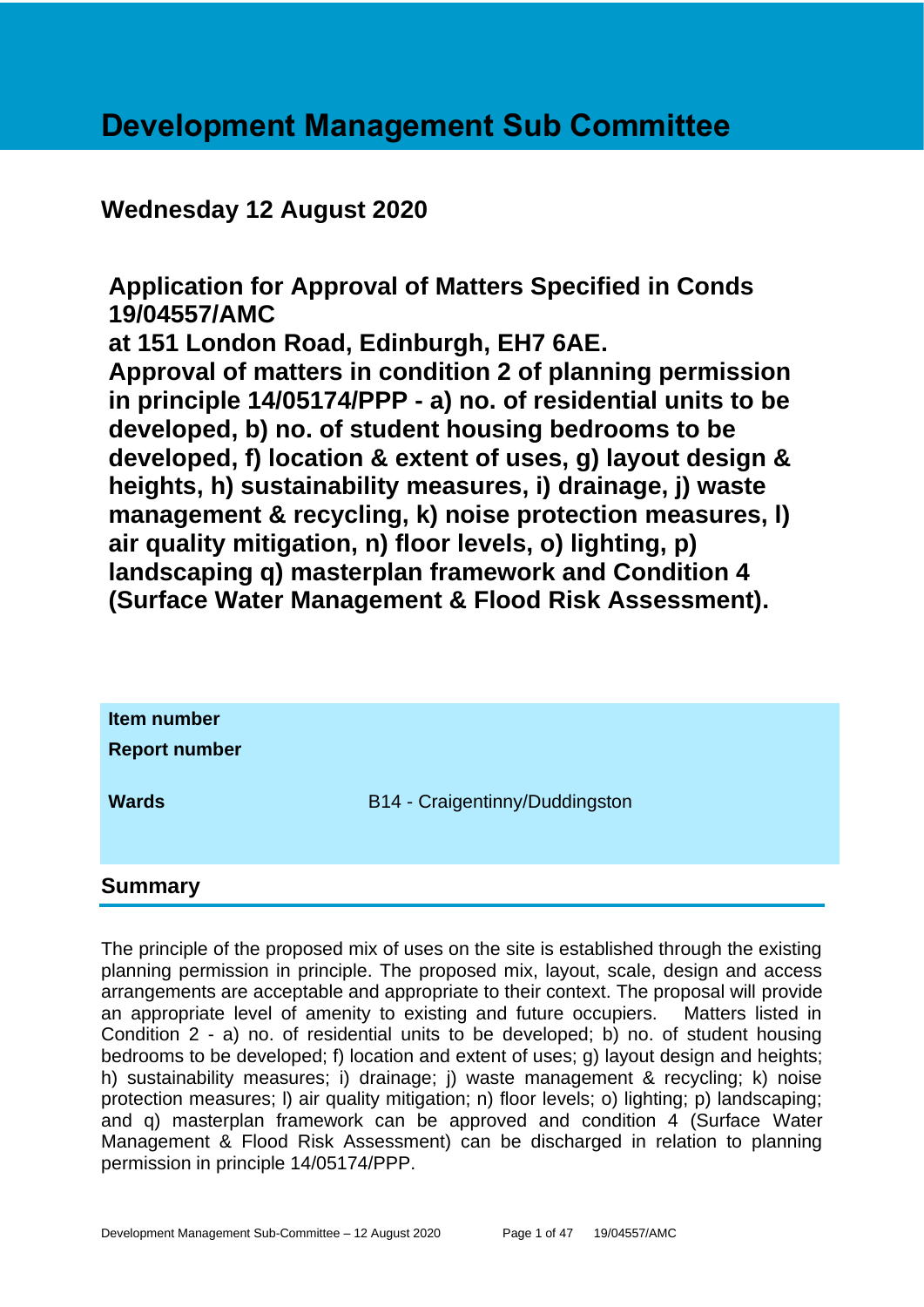The application complies with the provisions of the Local Development Plan and there are no material considerations which outweigh this conclusion.

## **Links**

| LDPP, LDES01, LDES02, LDES03, LDES04,     |
|-------------------------------------------|
| LDES05, LDES06, LDES07, LDES08, LEN03,    |
| LEN09, LEN12, LEN16, LEN21, LEN20, LEN22, |
| LHOU01, LHOU02, LHOU03, LHOU04, LHOU06,   |
| LHOU08, LTRA02, LTRA03, LTRA04, NSG,      |
| NSGD02, NSGSTU,                           |
|                                           |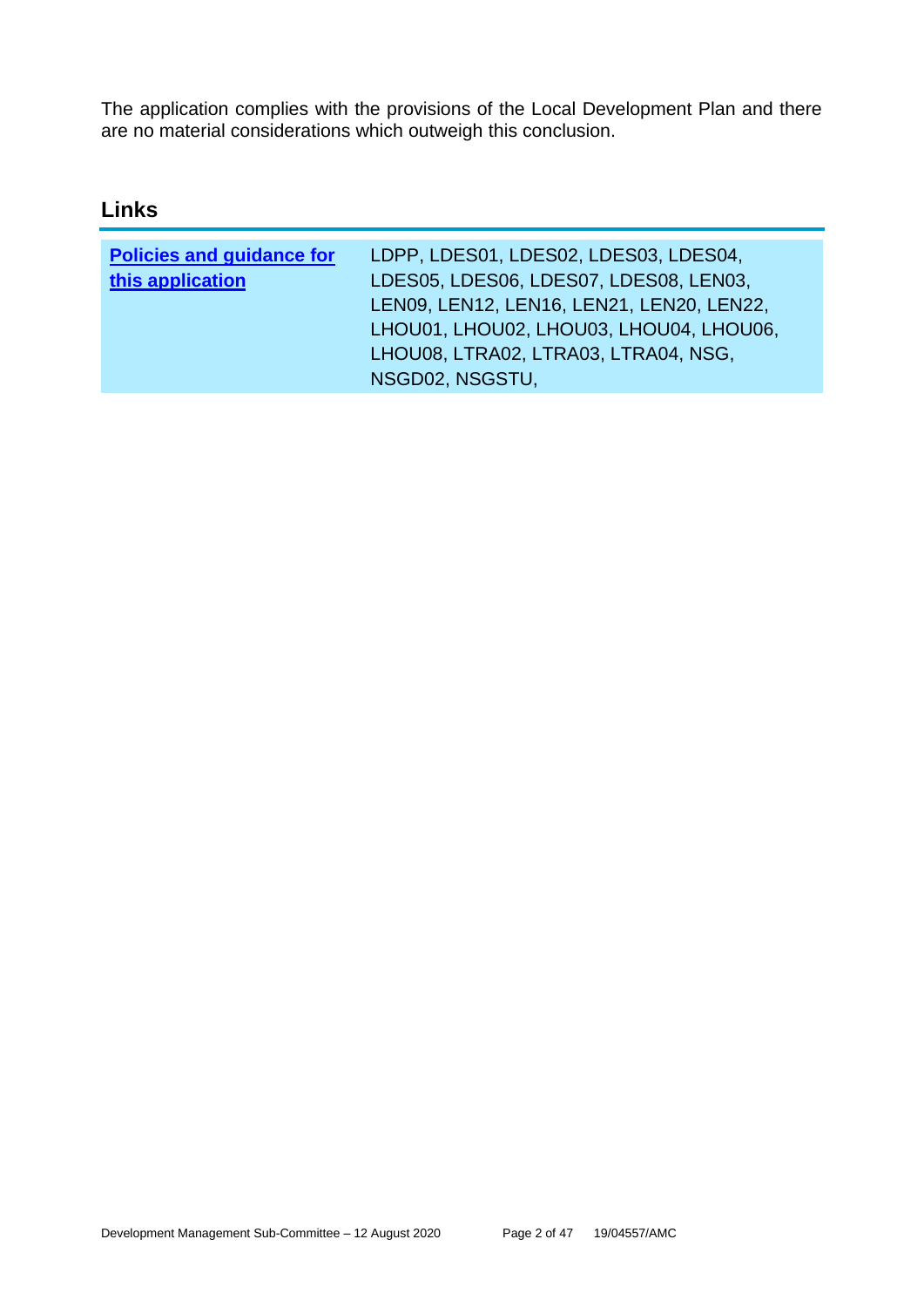# **Report**

**Application for Approval of Matters Specified in Conds 19/04557/AMC.**

**at 151 London Road, Edinburgh, EH7 6AE Approval of matters in condition 2 of planning permission in principle 14/05174/PPP - a) no. of residential units to be developed, b) no. of student housing bedrooms to be developed, f) location & extent of uses, g) layout design & heights, h) sustainability measures, i) drainage, j) waste management & recycling, k) noise protection measures, l) air quality mitigation, n) floor levels, o) lighting, p) landscaping q) masterplan framework and Condition 4 (Surface Water Management & Flood Risk Assessment).**

## **Recommendations**

**1.1** It is recommended that this application be Approved subject to the details below.

## **Background**

#### **2.1 Site description**

The 0.87ha application site is located on the northern side of London Road between Meadowbank Stadium and Jock's Lodge. It forms part of a larger triangular shaped site bounded by a railway line to the north and east, Smokie Brae/Restalrig Road South to the east and London Road to the south. Two large brick office blocks stand within the larger area with St. Margaret's House being the block to the west. The office block next door is Meadowbank House, a Scottish Government building occupied by the Registers of Scotland, which has been refurbished.

Meadowbank House is eight storeys high and the tenements opposite are predominantly four storeys high. St Margaret's House is nine storeys high including parking underneath the building at ground floor level. A range of arts, crafts and community functions are currently accommodated in St. Margaret's House. Both St Margaret's House and Meadowbank House sit at a significantly lower level than London Road, (approximately two storeys lower). St Margaret's House is a brick building with a uniform window pattern on each floor and a flat roof. A steep embankment runs up from the site to London Road. Access to St Margaret's House (and the adjacent Meadowbank House) is via bridge access from London Road. Meadowbank House also has a secondary access point located within the car parking area at -2 level. Apart from the embankment at the north of the site, the site is generally flat.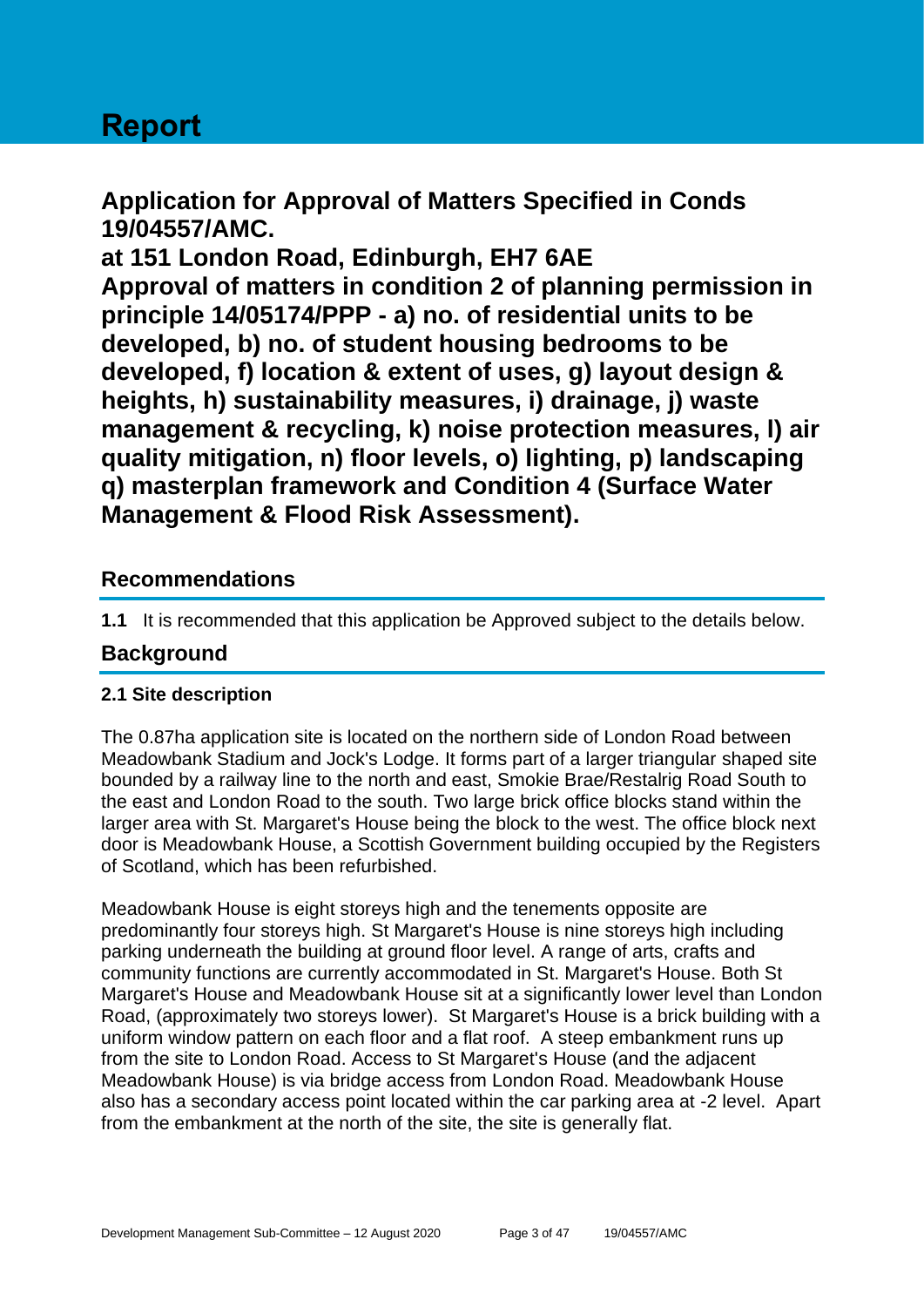London Road is a major thoroughfare and a high frequency bus route. The surrounding area contains a mix of uses with residential being the predominant use. The site of the former Meadowbank Sports Stadium is located to the north-west of the site and is currently subject to redevelopment. A masterplan has also been prepared for the redevelopment of the land surrounding the Meadowbank Stadium site to the north and east for residential-led mixed use development, and a planning application for the approval of matters in relation to this development is currently under consideration.

#### **2.2 Site History**

*Site* 

29 December 1998 - Application withdrawn for office development & car parking (application reference 98/00182/OUT).

6 August 2009 - St Margaret's House/Meadowbank House Development Brief approved.

12 September 2011 - Planning permission in principle granted for mixed use developments with total floor area of 21,500sqm (application reference: 09/01793/PPP).

10 November 2016 - Planning permission in principle granted for up to 21,500sqm of mixed use development including residential, retail/commercial, hotel and student accommodation (application reference 14/05174/PPP).

20 January 2020 - Section 42 application granted to delete or amend part (ii) of condition (l) of the planning permission so that ground floor uses on the named blocks are not restricted to commercial uses."(ii) the ground floor of the eastern-most and western-most blocks which have direct frontage onto public realm space directly from London Road be for commercial purposes only (application reference 19/05343/AMC).

#### *Surrounding Area*

Planning permission granted for a mixed-use development including student accommodation and ancillary uses, commercial unit, and associated landscaping and infrastructure at land at 61 and 63 London Road (application reference 19/01149/FUL).

#### *Meadowbank Stadium*

11 December 2018 - Planning permission in principle granted for the redevelopment of existing Sports Centre site to provide new Sports Centre facilities and redevelopment of surplus land for mixed uses including residential, student accommodation, hotel and commercial uses, together with car parking, landscaping, drainage and ancillary work at land at 139 London Road, Edinburgh (application reference 18/00154/PPP).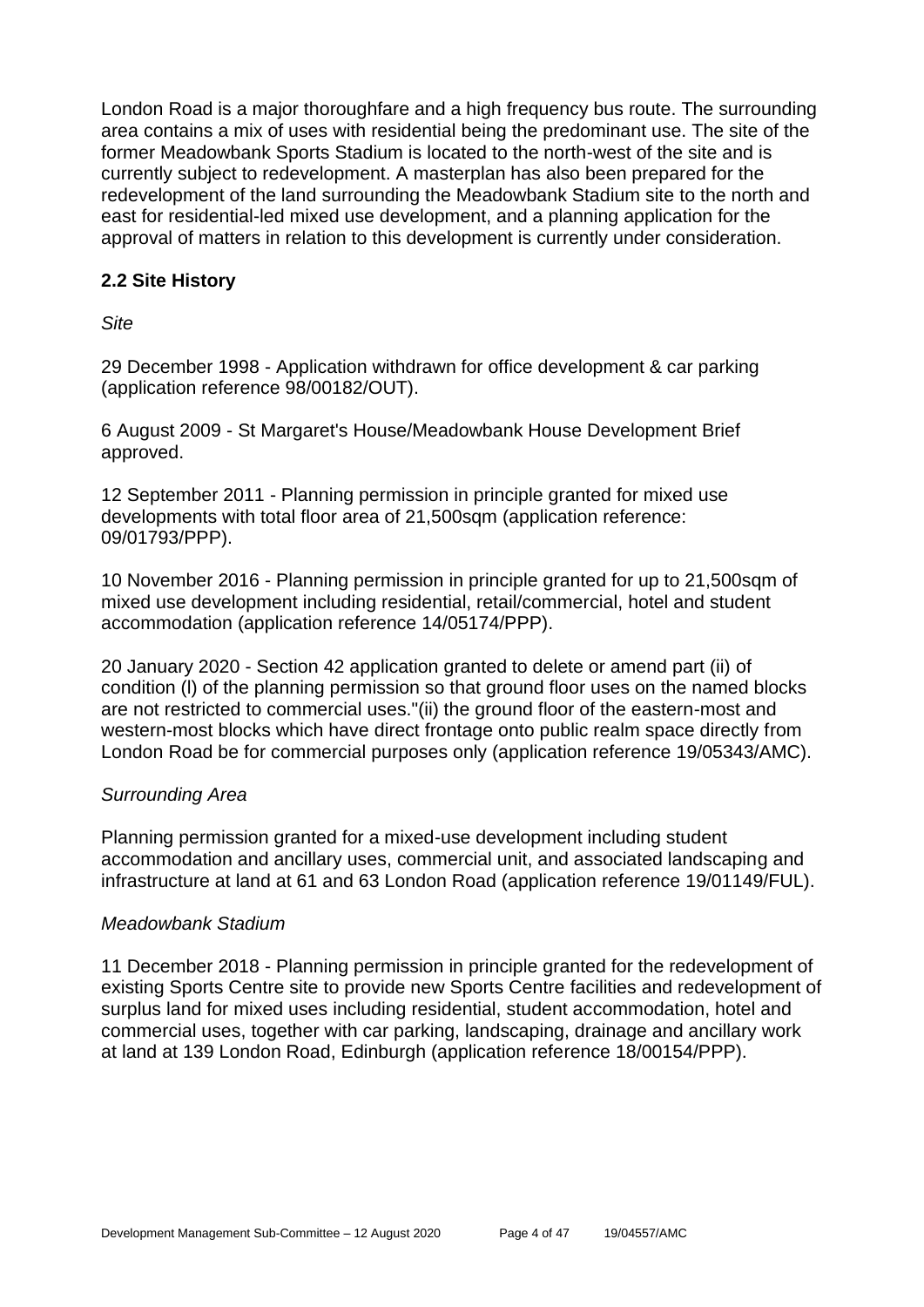11 December 2018 - full planning permission granted for the re-development of Meadowbank Sports Centre. The detailed proposals include the development of a new sports centre facility, including a new sports centre building with offices for Edinburgh Leisure, the retained athletics track, new spectator stand, sports pitches and floodlighting, with associated access, roads, car parking, landscaping and ancillary works (application reference 18/00181/FUL).

Pending Consideration -Application for approval of matters specified in condition 1 of 18/00154 PPP for the proposed redevelopment of surplus land at Meadowbank Sports Centre with mixed uses including residential and commercial, together with roads, landscaping, drainage and ancillary works (application reference 20/00618/AMC).

#### **Main report**

#### **3.1 Description of the Proposal**

The application seeks the approval of matters specified in conditions of planning permission in principle 14/05174/PPP for a mixed-use development at 151 London Road, Edinburgh. It relates to condition 2 (a, b, g, h, I, j, k, l, n, o, p and q) and condition 4 as follows;

Condition 2 relates to (a) number of residential units to be developed; (b) number of student housing bedrooms to be developed; (f) location and extent of uses; (g) layout design and heights; (h) sustainability measures; (i) drainage; (j) waste management and recycling; (k) noise protection measures; (l) air quality mitigation; (n) floor levels; (o) external lighting; (p) landscaping; and (q) masterplan or framework.

It is noted that condition l(ii) has been removed from the original consent following the assessment of a Section 42 application to delete the requirement for commercial use at ground floor level on air quality grounds.

Condition 4 relates to surface water management and flood risk assessment.

The development comprises three developments blocks. Block A and B are located in the west and centre of the site and are proposed for use as residential dwellings. 107 apartments are proposed, including 28 affordable units (26% of the total residential accommodation). 22% of the flatted accommodation will comprise 3-bed apartments. The maximum building height of the proposed blocks will be 53.8m AOD, sitting above the existing height of London Road at 33.7m AOD.

Block A is located to the west of the site and will be nine storeys high with seven storeys above the existing pavement level of London Road.

Block B is located in the middle of the site and will also be nine storeys high with seven storeys above the existing pavement level of London Road.

Block C is located at the eastern side of the site and is proposed for use as student housing. This will provide 377 student beds in a mix of en-suite rooms and studio apartment accommodation. Common social areas, study area and administrative space will also be provided within the student accommodation. Block C will be nine storeys high on its northern elevation stepping down to seven storeys on its southern elevation to London Road.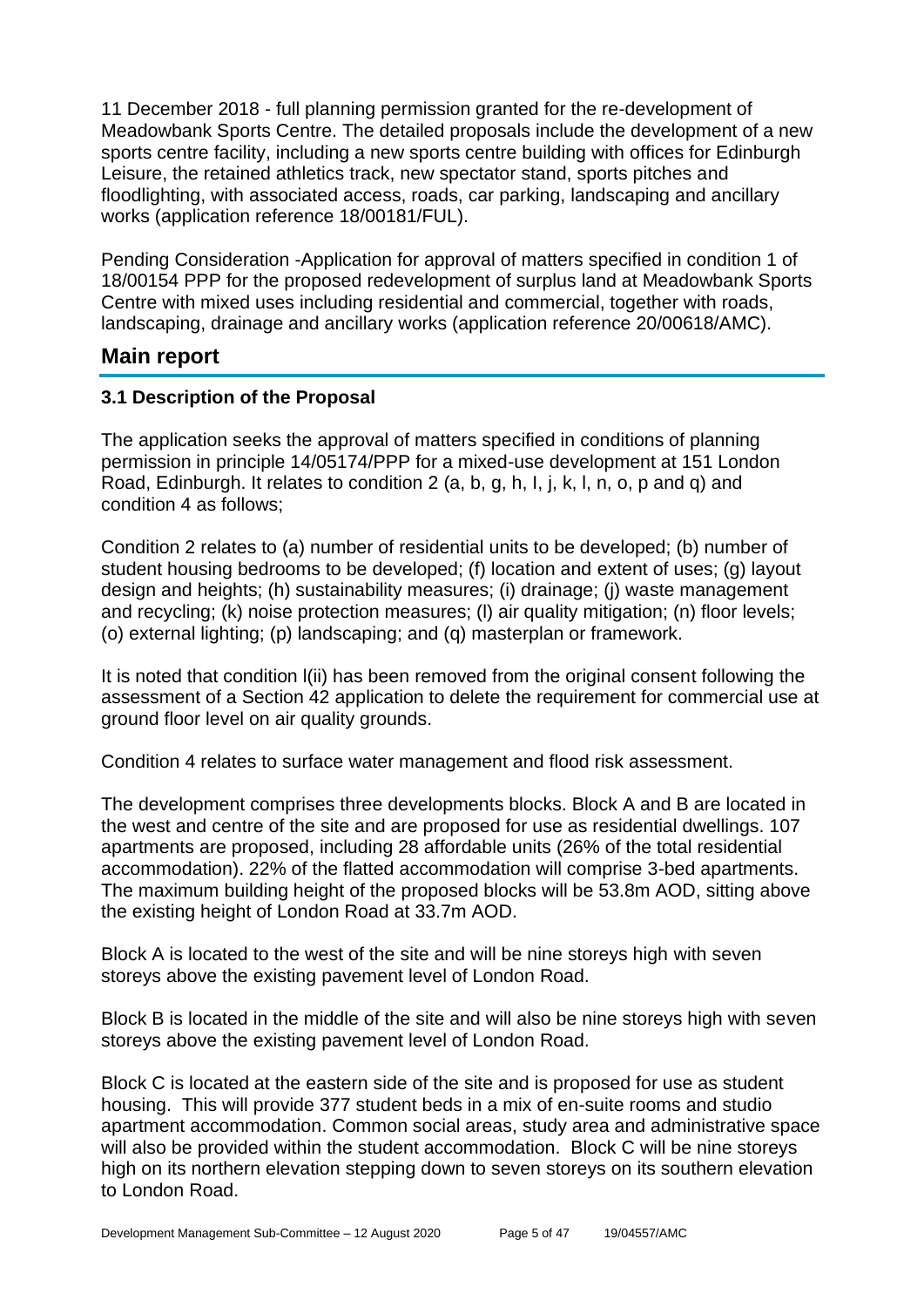All three blocks will provide direct pedestrian access onto London Road. The pavement will be widened to a minimum of 3m along the London Road site frontage.

A new vehicular access ramp is proposed from London Road which provides access to the parking area at -2 level within the site allowing access for parking, servicing and bin storage. 54 new parking spaces are proposed within the development.

Secure cycle parking is provided at 100% and is accessible from street level onto London Road.

Terraced landscape areas are proposed between each new block at level -1 providing semi-private amenity space for residents. An area of open space is also proposed at level -2 which will provide a private student garden area including an outdoor gym, games equipment and allotment area. This will be accessed via the internal common area in the student block.

The external finish of each block will comprise a mix of glass, brick and cladding with glazed balconies and metallic feature roofs.

The following documents have been submitted in support of this application;

- − Planning Statement
- − Design and Access Statement
- − Transport Statement
- − Surface Water Management Plan and Flood Risk Assessment
- − Drainage Assessment
- − Sunlight and Daylight Assessment
- − S1 Sustainability Statement
- − Landscape and Visual Appraisal

These are available to view on the Planning Portal.

#### **3.2 Determining Issues**

Section 25 of the Town and Country Planning (Scotland) Act 1997 states - Where, in making any determination under the planning Acts, regard is to be had to the development plan, the determination shall be made in accordance with the plan unless material considerations indicate otherwise.

Do the proposals comply with the development plan?

If the proposals do comply with the development plan, are there any compelling reasons for not approving them?

If the proposals do not comply with the development plan, are there any compelling reasons for approving them?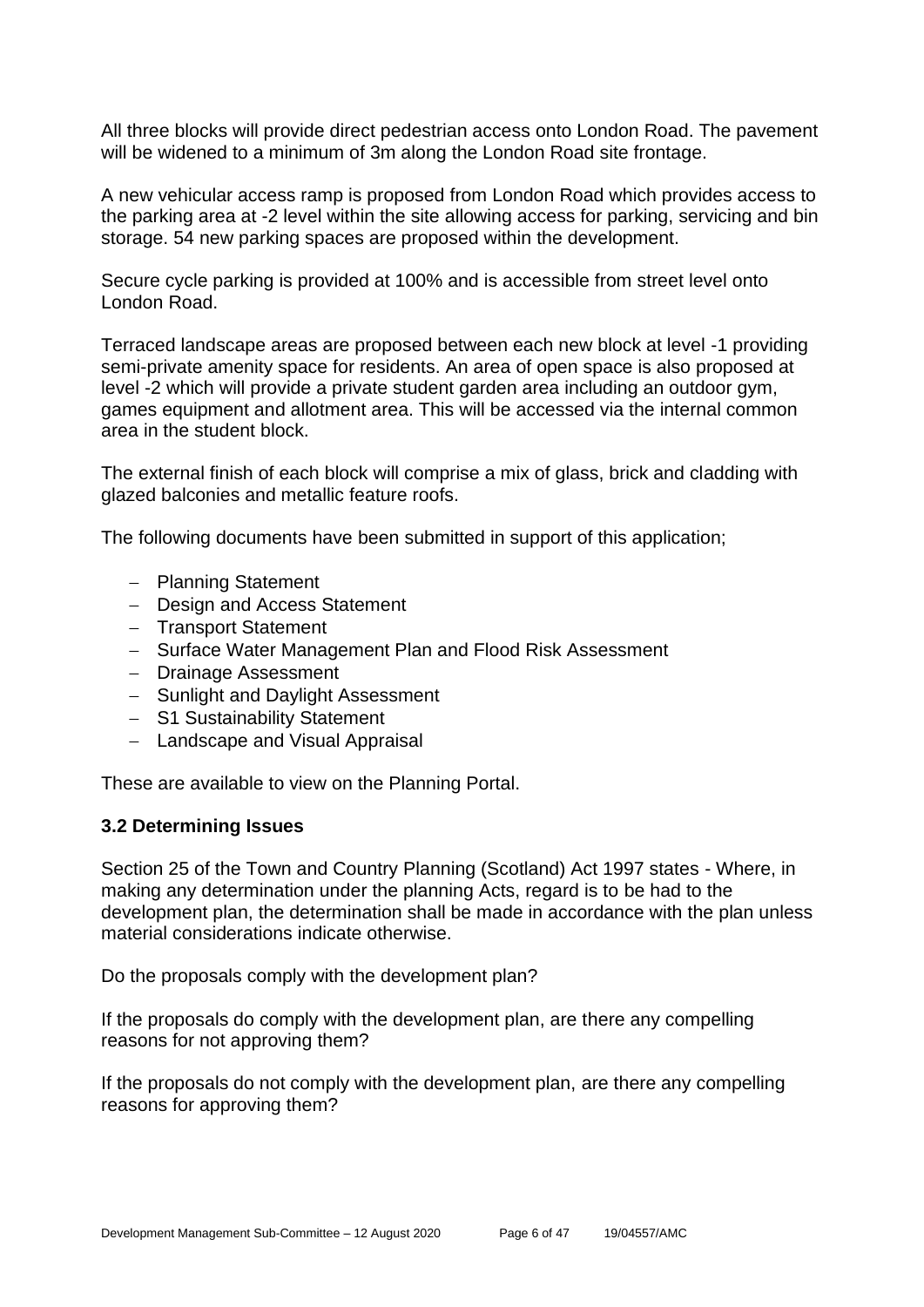#### **3.3 Assessment**

To address these determining issues, the Committee needs to consider whether:

- a) the matters proposed are compliant with the planning permission in principle;
- b) the design, scale, layout and materials are acceptable;
- c) the proposed landscape arrangements are appropriate;
- d) access arrangements are acceptable in terms of road safety and public transport accessibility;
- e) the flooding and drainage arrangements are acceptable;
- f) the proposal is detrimental to the amenity of neighbours or occupiers of the new development;
- g) the proposal meets the sustainable standards in the Edinburgh Design Guidance;
- h) infrastructure and affordable housing;
- i) material representations or community council comments raise issues to be addressed;
- j) there are any other material considerations.

#### a) Compliance with planning permission in principle

Planning permission in principle was granted for the site in November 2016 permitting up to 21,500 sq. m of mixed use development including residential, retail, commercial, hotel and student accommodation.

The proposed development brought forward as this approval of matters application includes residential and student accommodation only, therefore falls within the development types approved in the planning permission in principle. The total development area falls within the 21,500 sq m threshold.

The proposed mix of residential development and student accommodation will provide 10,928 sq m of residential accommodation and 10,356 sq. m of student accommodation. 25% of the proposed residential accommodation will be for affordable housing. The Edinburgh Student Housing Guidance states that development sites that exceed 0.25ha in size require a minimum of 50% of the development area to be for residential use. The proposed development meets this criterion and is acceptable in this regard.

The proposal does not include any retail/ commercial development or hotel development. The extant planning permission in principle for the site required the provision of retail /commercial space for air quality reasons, specifically concerns over existing air quality conditions on London Road at the time that the consent was granted. Since then, the applicant has provided information which identifies an improvement in air quality at this part of London Road and submitted a planning application under Section 42 of the Town and Country Planning (Scotland) Act 1997.

This position has been reviewed and approved by Environmental Protection, who accept that there is an improvement in air quality at this location and have agreed that the condition requiring the provision of retail/ commercial space can be removed from the consent. This application has been granted, and there is no further requirement to include retail/ commercial space within the development.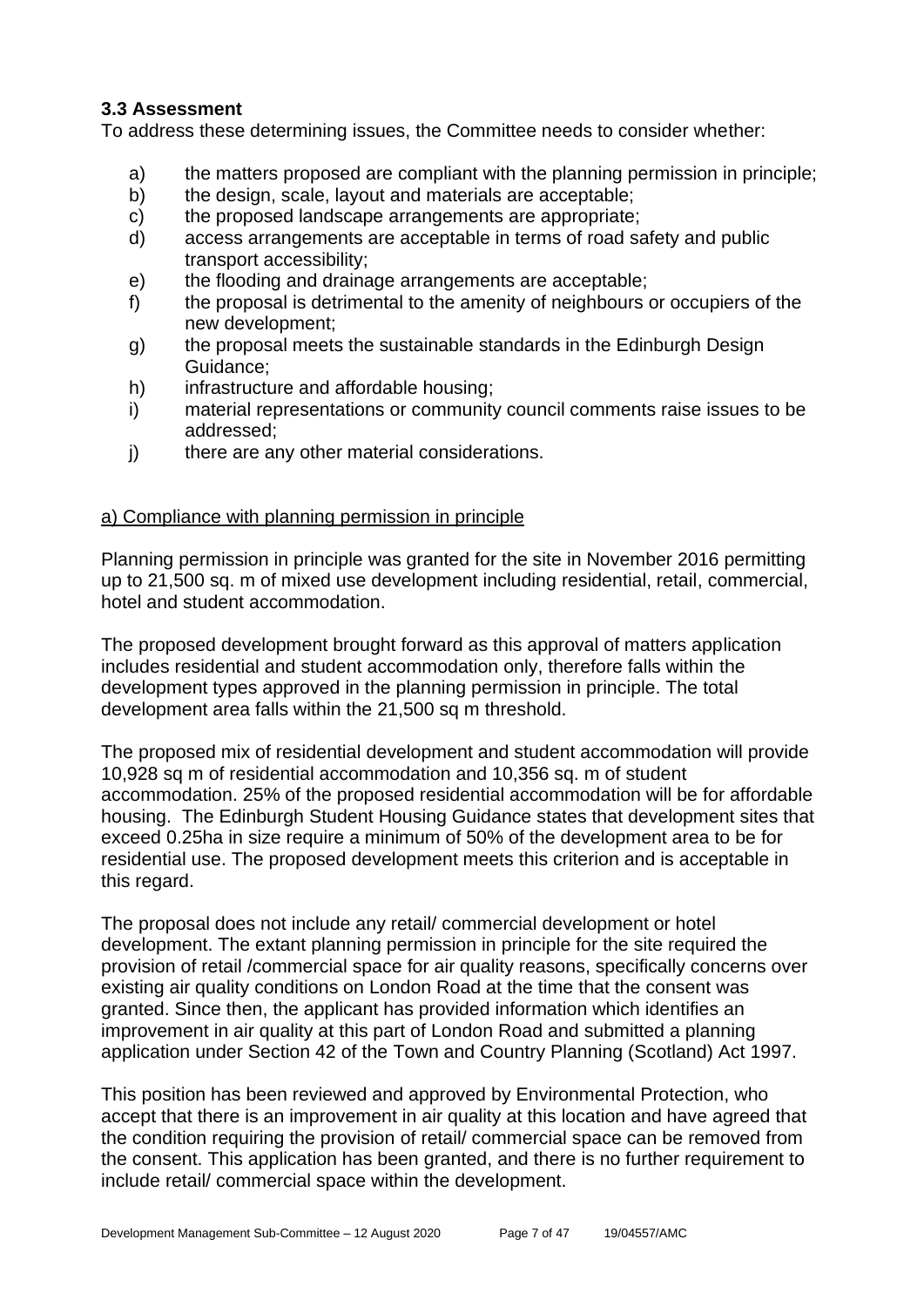The matters being assessed are compliant with the planning permission in principle.

#### *St Margaret's House/ Meadowbank Development Brief (August 2009)*

The St. Margaret's House/Meadowbank House Development Brief (August 2009) covers the application site, neighbouring Meadowbank House and the small group of buildings in various commercial uses around Jock's Lodge. The overall objective of the Brief is to ensure any development responds positively to the constraints of the site taking account of its visual prominence and surrounding characteristics resulting in a high quality, predominantly residential environment with buildings which enhance the townscape and one of the main approaches to the city centre. It is noted that the Development Brief is over ten years old and therefore does not account for more recent development proposals in the local area such as the new development at Meadowbank Stadium and the surrounding masterplan associated with this development.

The Development Brief sees the proposed redevelopment being predominantly housing with other uses such as retail and a hotel. The housing will include student housing and affordable housing. The proposed development proposes uses that fall within the requirements of the development brief. The other uses noted in the development brief are not included due to the reasons set out above. The proposal therefore complies with the principle of development as set out in the Development Brief. The specific design aspirations of the Development Brief are considered in the following section.

#### b) Design, scale, layout and materials

#### *(i) Context and site layout*

In assessing the scale, layout and design of the proposals, LDP policies Des 1 (Design Quality and Context) to Des 8 (Public Realm and Landscape Design) provide a robust framework along with the Edinburgh Design Guidance.

Policy Des 1 (Design Quality and Context) requires that proposals will create or contribute to a sense of place, drawing on the positive characteristics of the surrounding area. The site is located on a prominent location on London Road, which acts as a key thoroughfare between the east of the city and the city centre. The surrounding built environment is characterised by the row of traditional sandstone Victorian tenements along the southern edge of London Road, and the existing large massing of Meadowbank House, to the immediate east of the site.

The character of the local area is subject to change in the near future due to the planned redevelopment of the adjacent land at Meadowbank for a mixed-use development. The proposed scale and massing of the Meadowbank development has been considered in assessing this application.

The existing planning permission in principle for the site establishes the principle of a large-scale development on the site. This is aligned with the St Margaret's House Development Brief, which identifies the site as having capacity for a dense development which includes significant building height that responds to the surrounding built environment, particularly the traditional tenemental form along London Road.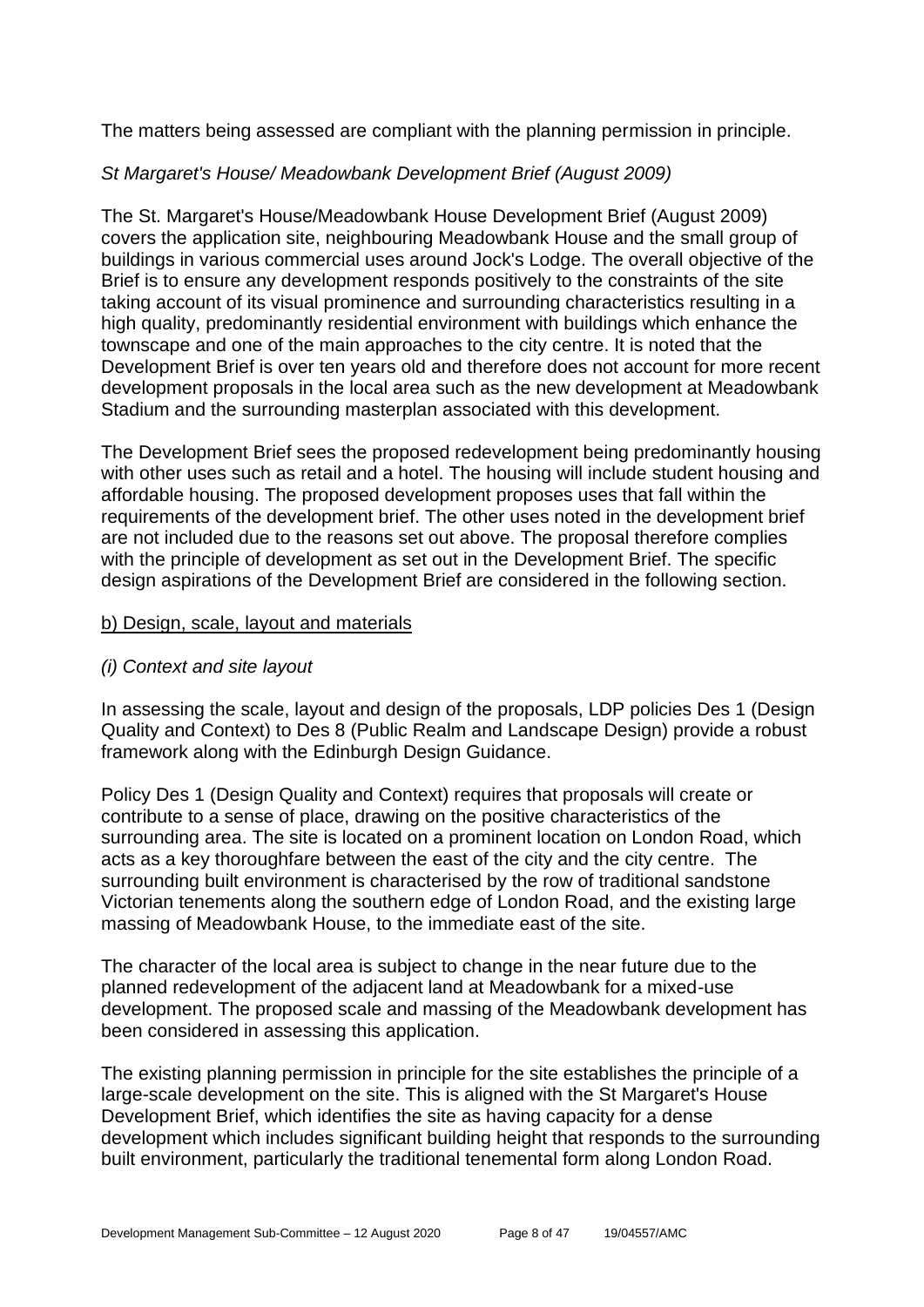The proposed layout on the site allows for three new development blocks to be formed, which will be situated directly onto the London Road with fully accessible entrances onto the street frontage. This form of development will strengthen and improve the existing street form along the northern edge of London Road, which is currently compromised by the setback of St Margaret's House and Meadowbank House and the existing bridge arrangements which provide access to these buildings. The creation of a direct building frontage onto the street will be in keeping with the traditional building form along the southern edge of London Road and is appropriate. The provision of a 6m public threshold between buildings and the street frontage will also provide an improved opportunity for pedestrian moment along this frontage.

The layout of the three blocks will allow for light to break through into the site and will allow for views through the site from London Road northwards. The proposed areas of landscaped terraced gardens that will sit between the blocks will provide visual interest and amenity value to residents.

The ramped access arrangement from London Road into the site will allow for the level difference to be accommodated. The ramp will have a gradient of 1:12 and will provide an appropriate access arrangement into the lower levels of the site, whilst maintaining an active street frontage at London Road level.

The proposed site layout will provide an improved frontage onto London Road, by bringing the building adjacent to the street and removing the existing bridge arrangement which provides access to St Margaret's House at present. This will provide a positive relationship between the building and the street and will more effectively complement the existing space to building pattern on the southern side of the street.

#### *(ii) Density, Scale and Massing*

LDP Policy Des 4 (Development Design - Impact on Setting) requires development to demonstrate that it will have a positive impact on its surroundings, including the character of the wider townscape and landscape, and impact on existing views.

The scale and massing of the new build elements of the scheme have been carefully considered through the planning process. At present, the scale and massing and urban grain of the site and in the surrounding area is somewhat varied, with a predominance of four storey traditional tenemental form along the southern edge of London Road contrasting with the significant massing of the existing St Margaret's House and Meadowbank House which sit at nine storeys and eight storeys in height respectively. As noted above, the proposed development at Meadowbank will bring a further change to the overall sense of height and massing in this area, and this has been considered in the assessment of the proposed building massing and height of the scheme.

The topography of the site means that the lower two storeys of the proposed buildings will sit below the street level of London Road. The planning permission in principle for the site suggests a building height of up to seven storeys above London Road level along the London Road frontage, rising to nine storeys above London Road level at the western corner of the site to form a corner feature building.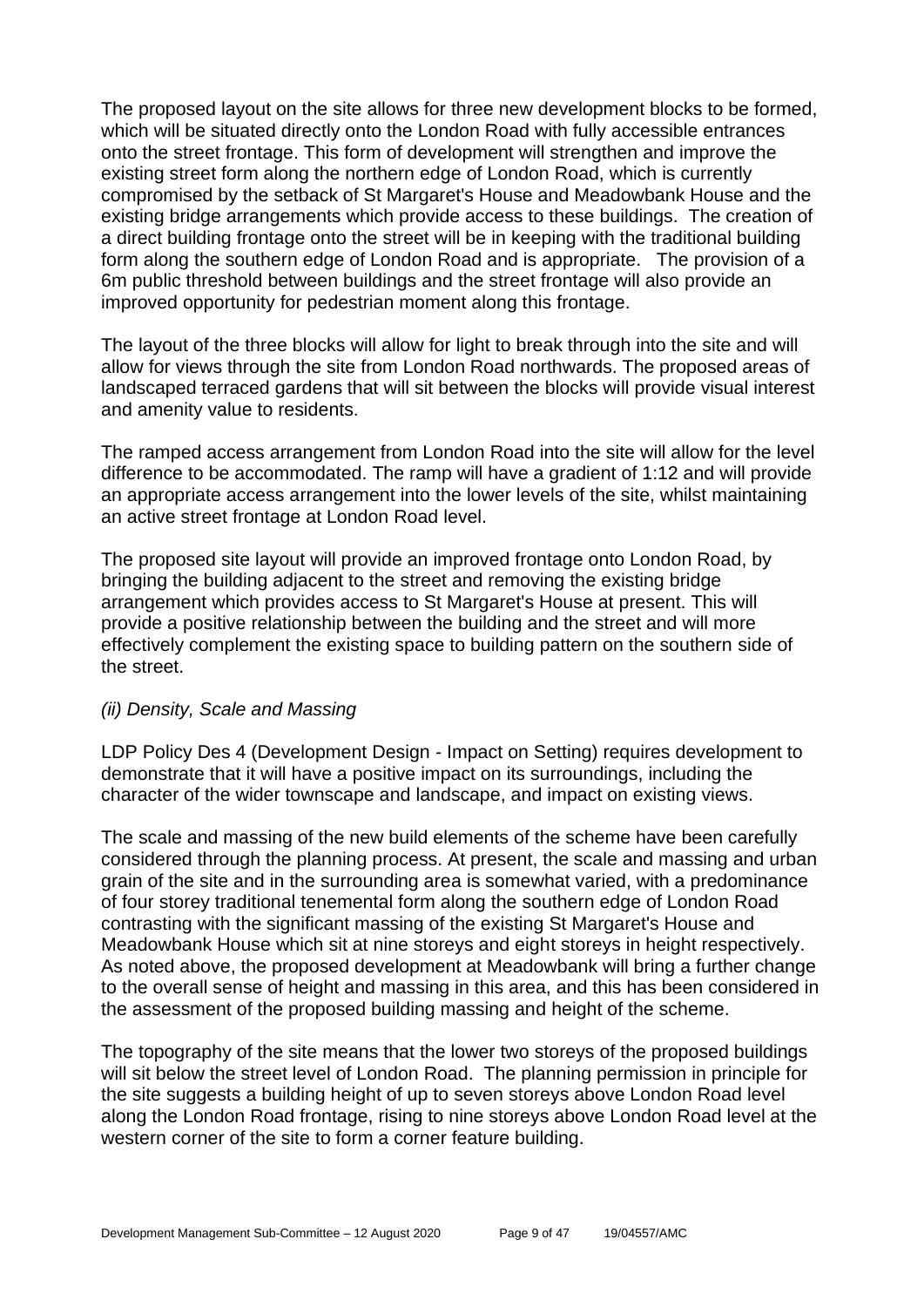As well as analysis provided in the design and access statement, a landscape appraisal has been submitted by the applicant to assess the impact of the proposed development on city and local views. This appraisal also considers potential cumulative views from this development and the current proposals for the adjacent site at Meadowbank.

The scheme considered in this application proposes that Blocks A and B will extend to seven storeys above London Road level. Block C will extend to six storeys above London Road level, stepping up to seven storeys above London Road level on the northern part of the building. The feature corner proposed in the planning permission in principle is therefore removed from the scheme.

In assessing the proposed buildings heights, the proposed ridgeline of Block A will sit at a higher level than the opposite tenement frontage on London Road in part, as the buildings opposite Block A to the west of Parsons Green Road reduces in height from three storeys to four. This is considered to be acceptable at this location, as the development brief and planning permission in principle both support the concept of a prominent building height on this part of the development. It is noted that the proposed height of block A is still significantly lower than the proposed building height suggested in the planning permission in principle for this part of the site.

The ridgeline of Block B will be largely comparable to the existing building heights on the southern edge of London Road, with only a small part of the frontage exceeding the opposite building height. The proposed ridgeline of Block B will be one storey higher than is set out in the planning permission in principle. However, the building is orientated so that the shorter gable end will address the street.

The proposed ridgeline of Block C will be no higher than the majority of the opposite tenement on London Road, with the exception of a small part of the building at the east end of Block C which will be marginally higher than the opposite tenement.

It is also noted that the proposed building frontages of blocks A, B and C to London Road have been designed to provide a visual break in materials, with the two upper storeys of each block including an element of cladding, which contrasts with the character of the predominant brick material on the lower levels. This provides variety in the elevation which will reduce the on-street impact of the upper storeys and minimise the visual impact of the buildings on the streetscape.

The landscape appraisal undertaken for the site concludes that the scheme will have no adverse impacts on key city views. It is noted that the development will have some minor impacts on local views. In response to comments provided during the initial assessment of the application, the applicant has undertaken a study of the elevational treatments of the upper floors of the proposed blocks, and has altered the treatment of the upper storeys of the north facing elevations of the blocks to include a cladding element in part, with a view to improving the appearance of the buildings from the viewpoints assessed. It is considered that the improvements made to the elevational treatments help to mitigate the impact on these views.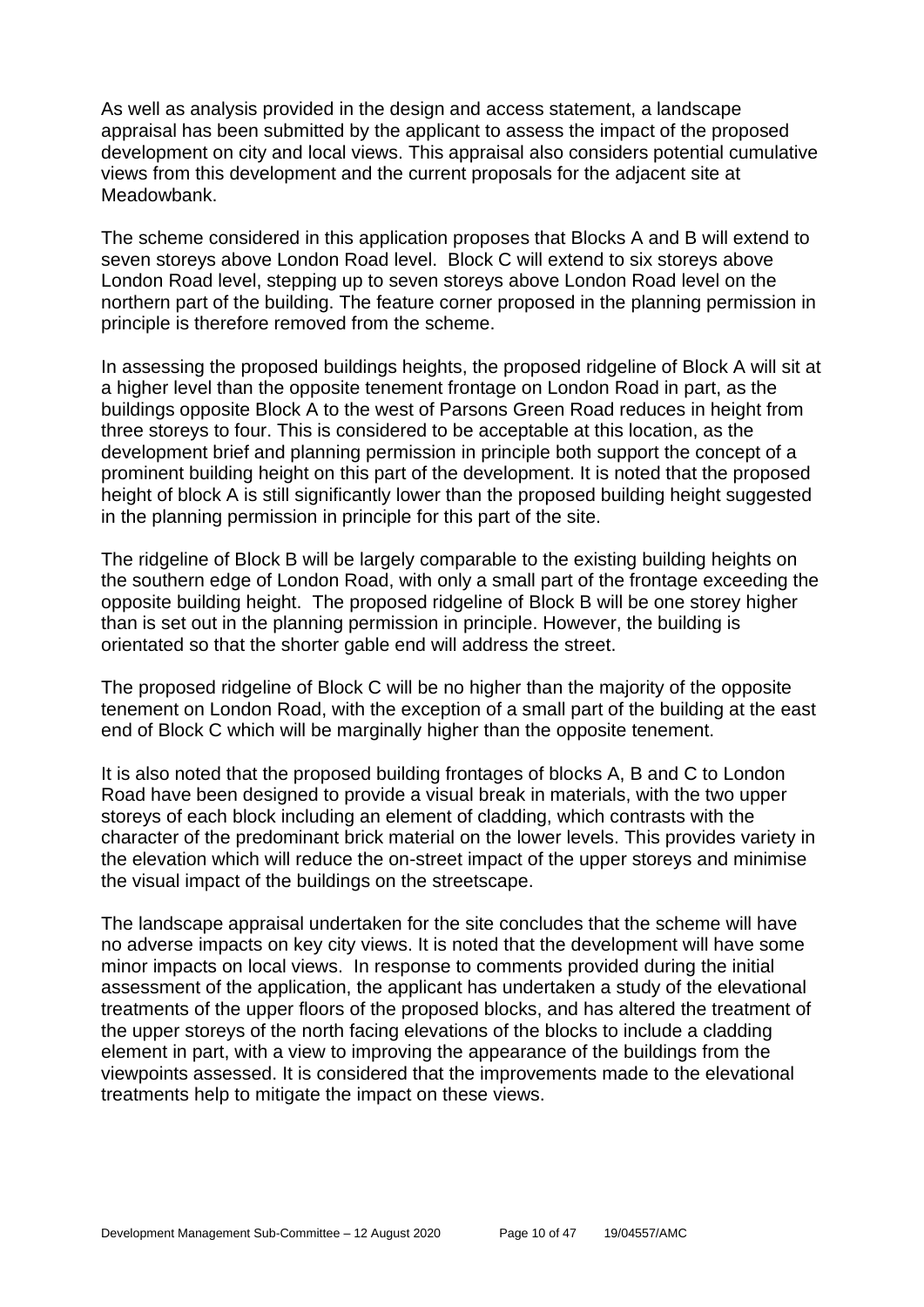Furthermore, the proposed buildings will provide a reasonable stepping down of height when viewed in the context of the proposed development at Meadowbank, which will act as a stepping stone between London Road and the lower density development along Marionville Road to the north of the site.

At a local level, it is recognised that the proposals will change the character of London Road, creating a greater sense of enclosure and a more urban character to the street. However, this change has already been accepted through the St Margaret's House development brief and the existing planning permission in principle. The creation of a stronger street frontage, and the opportunity for views through the development blocks to the north will have a positive impact on this part of London Road, and will be an improvement on the current relationship between St Margaret's House and London Road.

On balance, it is considered that the building height and massing as proposed do not adversely impact the setting of the existing tenements. The development brief for St Margaret's House supports a level of density and building height on this site which responds effectively to the surrounding context and it is considered that this scheme achieves this objective. The proposed height and massing are therefore considered to be appropriate for the setting and are acceptable.

#### *(iii) Materials*

It is proposed that the three blocks will be finished predominantly with brick. A principal brick will be used on the main elevations, with two complementary brick types used to a lesser extent to provide the basecourse and provide some variety to secondary elevations. Aluminium cladding will be used on secondary elevations, including the internal courtyard area of the student accommodation building. Glazed balconies will also be provided. Further areas of metal cladding are proposed on the upper storeys of the blocks on their primary north and south elevations. This will break up the overall appearance of these elevations and helps to soften the visual impact of the building in relation to its appearance from a distance and closer views from London Road and surrounding streets.

Whilst Edinburgh is recognised as a city which is often characterised by sandstone and slate roofs as predominant materials, the Edinburgh Design Guidance notes that outwith conservation areas, brick can be successfully integrated into the townscape of the city. This part of the northern side of London Road and the surrounding area is characterised by a range of building materials, including sandstone, brick and render. It is noted that the ongoing development in the local area, including recent schemes such as that at 61-63 London Road and at Meadowbank have already, or are likely to introduce a further mix of materials to the vicinity.

It is important to ensure that the introduction of brick in this development is specified to complement the range and tone of colours of the surrounding mix of buildings, and particularly to complement the sandstone terrace on the southern edge of London Road, and the proposed development at Meadowbank. It is essential therefore that the brick specification is of good quality and matched with an appropriate mortar colour which is complementary to the surrounding built context. A condition has been added to this effect to ensure that the final material specification is submitted for approval prior to construction.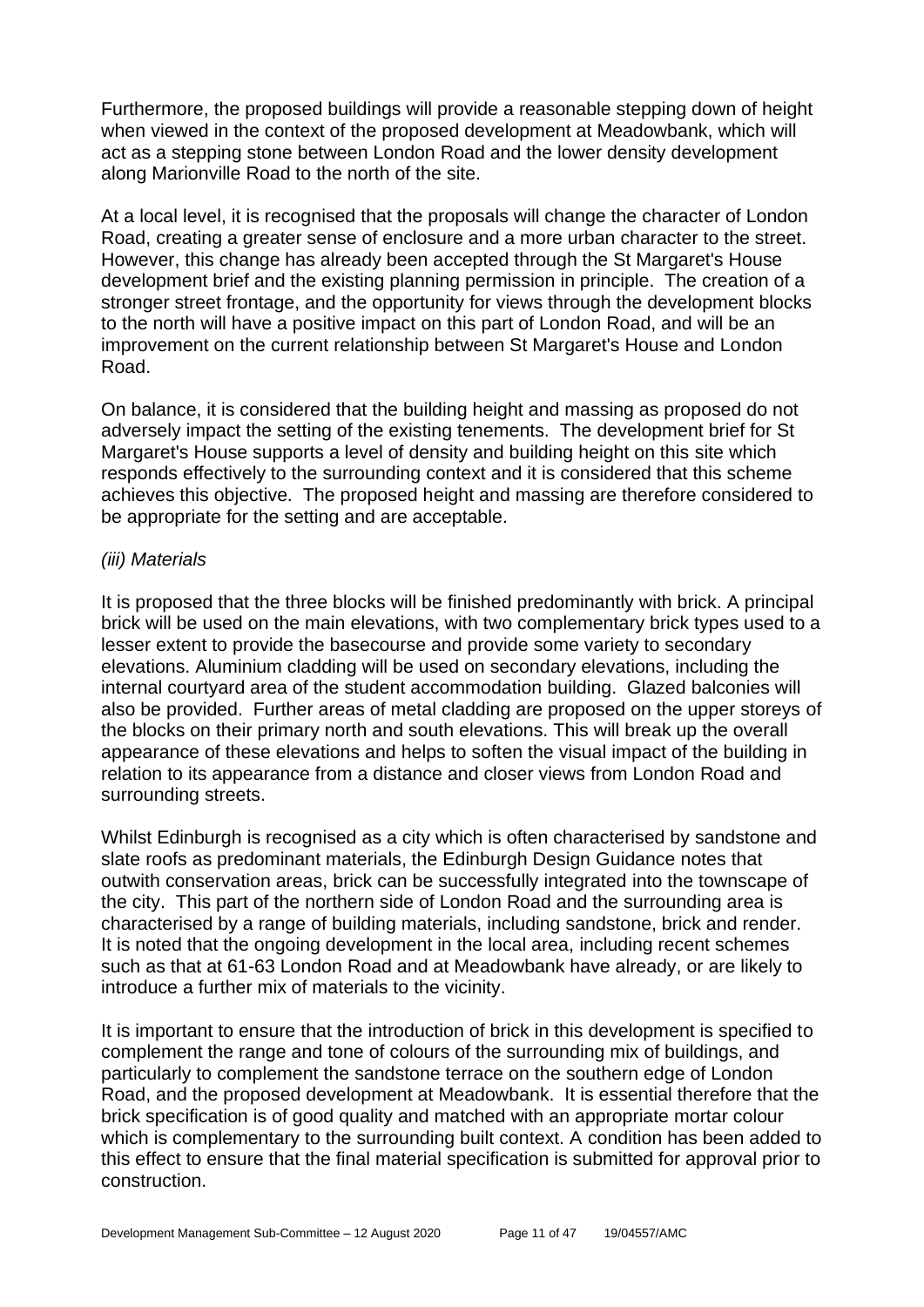The proposed mix of materials is acceptable, subject to their colour and specifications being approved at pre-construction stage.

#### c) Landscape arrangements

Policy Des 8 Public Realm and Landscape Design applies to all developments proposing new public space as part of the overall scheme. It seeks to ensure that features, including streets, footpaths, civic spaces, green spaces boundary treatments and public art have been designed as an integral part of the scheme as a whole.

The pavement along the northern side of London Road will be widened from the existing 2.3m to a minimum of 3m wide. In addition to this clear public footway, routes providing accessible gradients and steps to the building entrances are provided. This will provide an overall set back of the buildings of 6m to London Road. Three new street trees will be incorporated in the public realm. This arrangement will be a significant improvement to the existing public realm along this part of London Road, and the improvements to the public realm will create a stronger interface between the buildings and the street frontage, which is in keeping with the traditional tenement to street pattern on the opposite southern edge of London Road.

Policy Hou 3 Private Green Space in Housing Development states that planning permission will be granted for development which makes adequate provision for green space to meet the needs of future residents. For flatted or mixed housing/ flatted developments where communal provision is necessary, such as this one, this will be based on a standard to 10 sq. m. per flat. A minimum of 20% of total site area should be usable open space.

The proposed development meets the requirement for 10sq m of open space to be provided per flat, and a total of around 25% of the site area will be open usable open space. The proposed landscaped terraces provide a mix of hard and soft landscaped areas with an appropriate mix of native plant species, which have been selected for the conditions of the site. All shared open spaces will be well overlooked by the adjacent buildings and have been designed to create a positive interface between buildings and a connection with the new area of public realm along the London Road frontage.

Private garden areas (a minimum of two metres wide) have been provided to all properties which have public rooms that address the open spaces to allow areas to sit out in and provide an element of privacy. Additional private open space in the form of balconies will also be provided to many of the upper floor flats.

There is no requirement within the Student Housing Guidance to provide a specific amount of open space for student accommodation. However, the importance of good quality open space provision for these residents is recognised. The student garden space that is provided is somewhat constrained by its position partly under the access ramp, but the landscape strategy has been designed to address this constraint. The areas of the student garden that will receive sunshine will include appropriate planting, and more shaded areas will be occupied by alternative uses such as outdoor gym equipment and games areas. The proposed planting mix uses species which are shade tolerant to ensure that the green areas within this space can be effectively maintained.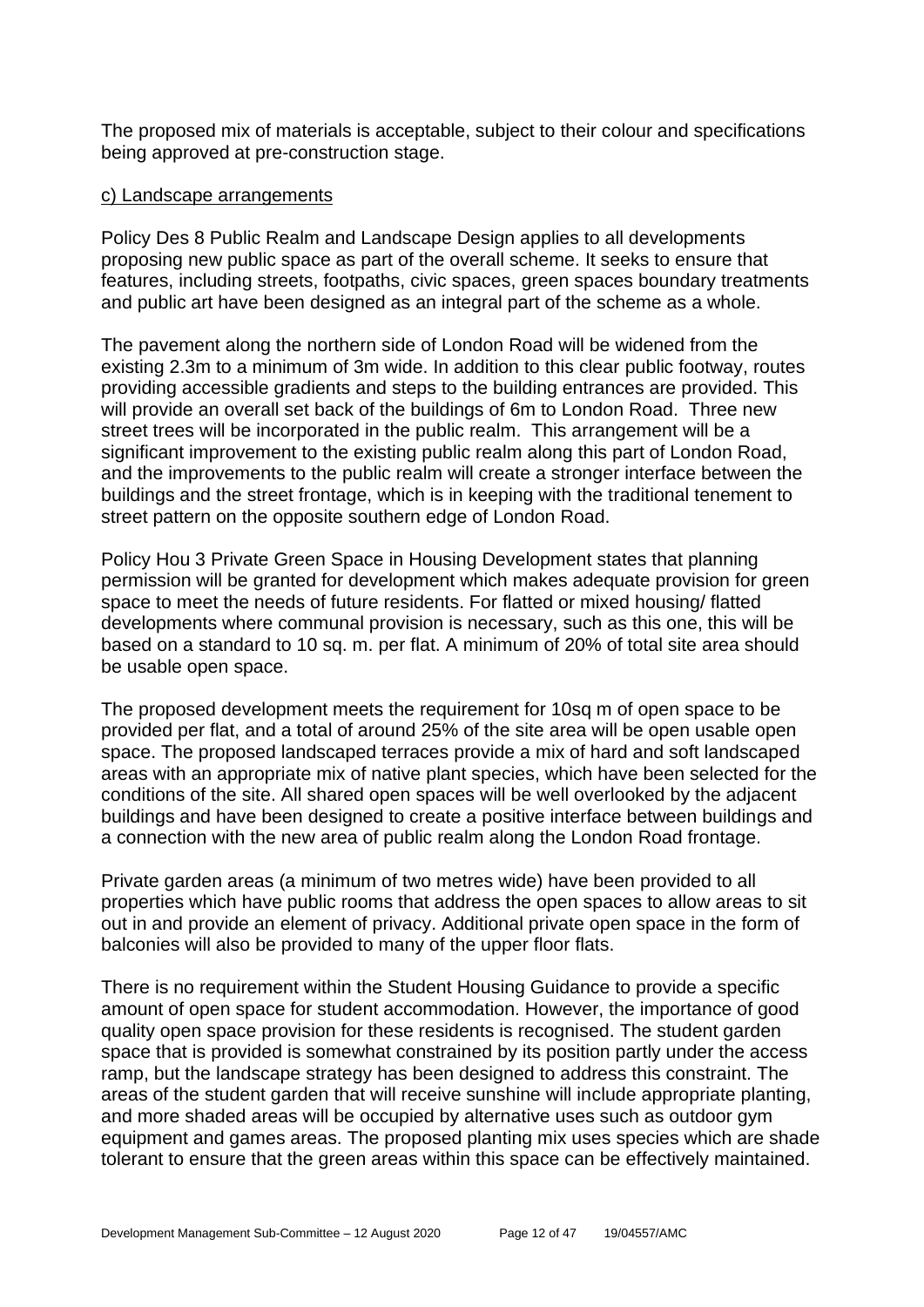It is considered that the proposed design of this space is appropriate given the site constraints and is acceptable on balance.

The proposed development includes a mix of good quality boundary treatments. The principal boundary frontage to London Road will be treated with a low brick-clad wall with cast stone coat and powder coated balustrade above. The boundary treatment between the site and the adjacent Registers of Scotland office building has been considered carefully as this building currently sits in a shared parking area alongside St Margaret's House. It is proposed that a permanent boundary of a minimum 2.5m height would be constructed along the full length of the eastern boundary to ensure that the amenity of the student recreational area is maintained and to provide appropriate security between the two uses.

An informative is recommended to ensure the implementation of the landscaping at appropriate stages of the development.

A tree survey was completed at planning permission in principle stage and concluded that the only woody vegetation recorded within the site was located on the embankment. This consists of primarily overgrown shrubs with small and young trees starting to naturally colonise. The young tree regeneration is of no arboricultural value or merit. The removal of this vegetation has therefore been agreed at PPP stage and is acceptable.

#### d) Access, road safety and public transport accessibility

#### *Transport impacts*

Policy Tra 1 of the LDP aims to reduce travel demand and encourages accessibility to major development by modes alternative to the car. The site is located on London Road, which is a major bus corridor with frequent services accessing a range of routes. The closest bus stop is located approximately 85m from the site. The site is therefore well located for public transport accessibility.

A Transport Statement has been submitted in support of the application which concludes that the traffic estimated to be generated by the proposed development will have no noticeable effect on the operation of the surrounding road network. A Travel Plan framework has been prepared for the site which outlines several measures to encourage sustainable travel. The Roads Authority has raised no objections to the application in this regard.

#### *Access*

Vehicular access to the site will be taken via London Road on the southern edge of the site. A new access ramp will be formed from London Road into the site to account for the change in levels. This will have a gradient of 1:12 which is in line with guidance and is acceptable. The proposed access layout will be served with a new priority junction to access the site. The existing signalised pedestrian crossing on London Road will be relocated to accommodate the proposed access. The Transport Statement notes that the proposed access arrangement will provide sufficient capacity for predicted vehicular demand, as the number of vehicular trips generated by the development will be limited due to the reduced level of parking proposed for the site.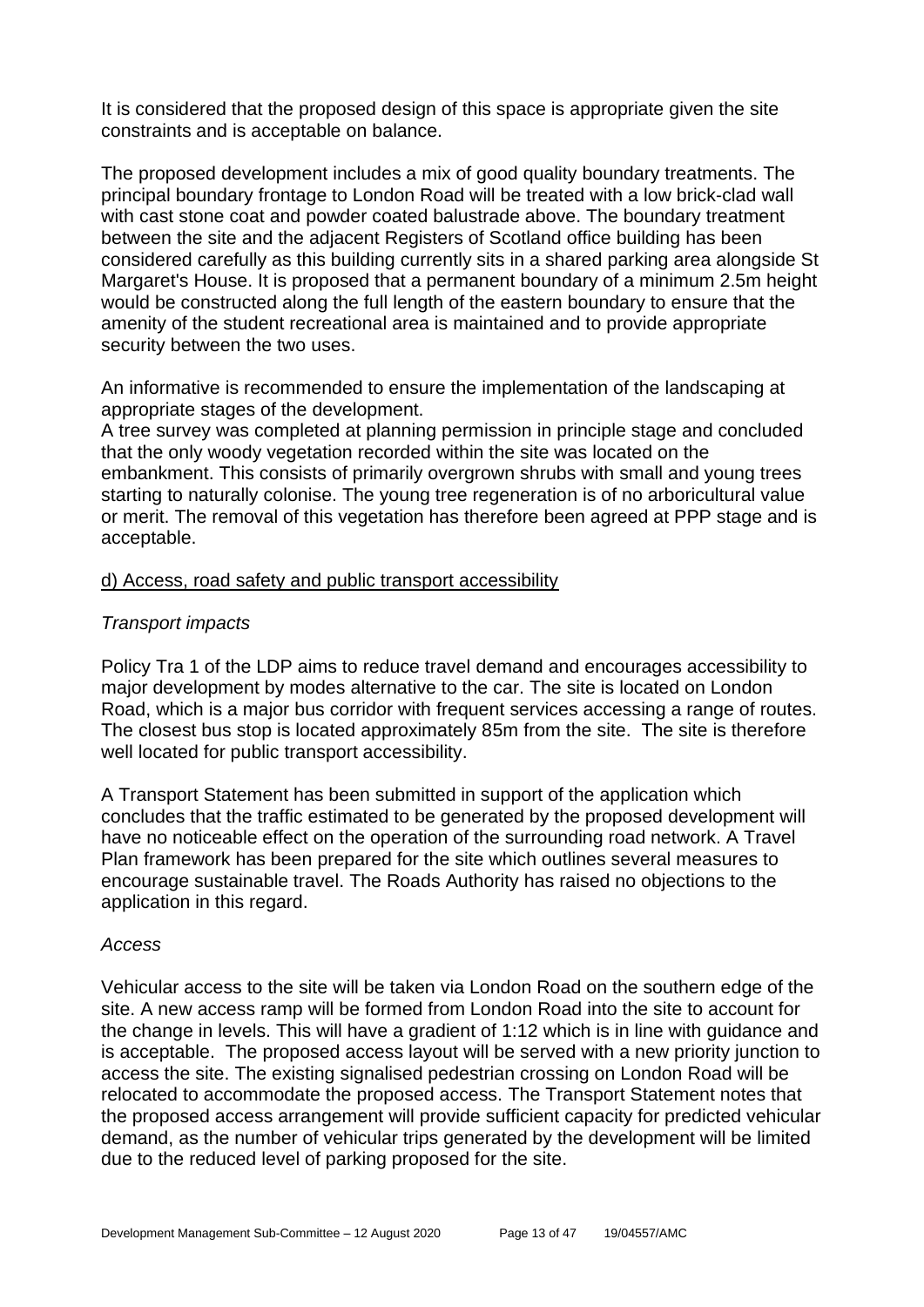The Council's Transport Officer is satisfied with the proposals set out for the access arrangements, on the basis that the appropriate road opening permits and pedestrian crossing relocation proposals are approved prior to commencement of development on site. This will be dealt with separately under road permit requirements and is noted in an informative.

The site is well placed in terms of existing walking routes and there are a number of controlled crossing points in place in close proximity to the site. The proposed development will widen the footpath along London Road to a minimum of 3m wide (plus an additional 3m building threshold) and will create an improved area of public realm within the streetscape, including the provision of street trees, including three new trees incorporated in the hard landscape and further trees located within the soft landscape.

To gain access to the buildings at level 0 from London Road, a series of steps and accessible shallow routes (less than 1:20 gradient) will be providing running parallel with the main pavement. The creation of a new building frontage onto London Road and the proposed improvements to the public realm will have a positive impact on the pedestrian environment.

Pedestrian access can be taken from the site into the shared terrace garden areas of open space located at level -1 via steps which will connect to London Road. Fully accessible routes will also be provided into the open space areas from blocks A, B and C via internal circulation routes within the buildings.

The outdoor courtyard space for the student housing is located at -2 level and will be accessed via the communal student lounge located within Block C.

The proposed access arrangements for the site are acceptable.

#### *Parking*

53 parking spaces are proposed for the development, which equates to approximately 50% parking provision for the total number residential flats. This includes five disabled spaces. 50% (27 spaces) of parking spaces will be fitted with an electrical vehicle charging point, to act as an air quality mitigation measure as recommended by Environmental Protection. This exceeds the minimum provision requirement of one electric charging point per six spaces. No vehicle parking provision is made for the student accommodation. The parking provision falls within the maximum parking standards set out within the Edinburgh Design Guidance and is acceptable.

Cycle parking is provided at ground floor level (Level 0) on both the residential and student accommodation blocks. Dedicated entrances to the cycle parking facilities are provided in each block from the principal London Road frontage of the buildings. Blocks A and B have direct, level access to the cycle stores rooms from the street. The storage area in block C is set into the building, with a dedicated 2m wide corridor access (approximately 10m length) connecting to cycle storage area. This allows for the building frontage to be occupied by the reception area of the student block, and the transport officer is satisfied with this arrangement. The cycle storage facility in block C has been sub-divided to improve the security of this area following advice from the transport officer.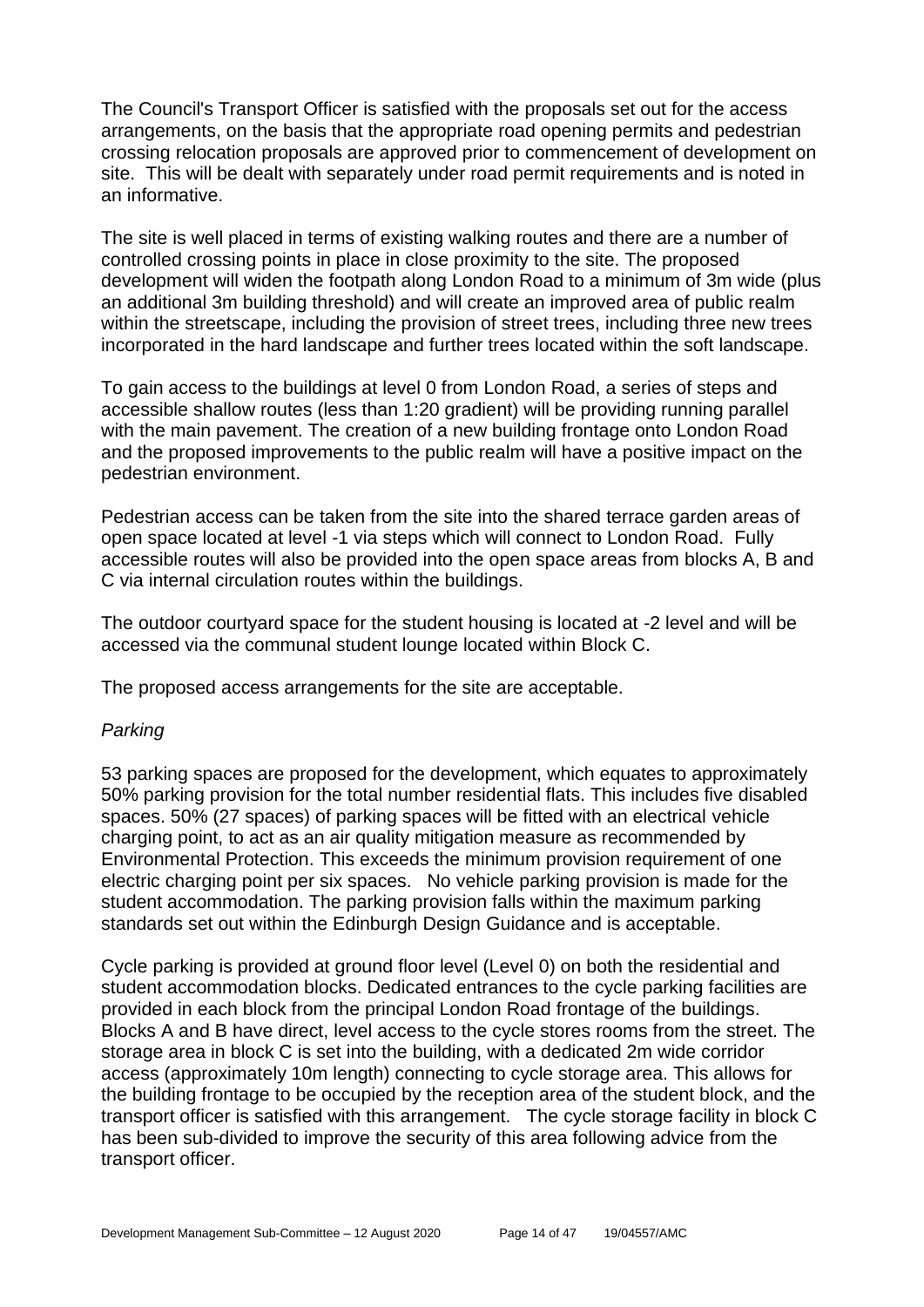The proposed cycle and vehicle parking arrangements for the site are acceptable.

#### e) Flooding and drainage

LDP policy Env 21 Flood Protection aims to ensure that the development will not result in an increase in flood risk for the site being developed or elsewhere.

The application is supported by a Flood Risk Assessment and a Surface Water Management Plan. Flood Prevention has reviewed the proposals and has confirmed that it is satisfied with the scheme and its associated flooding self-certification reports. There are no other flooding issues of concern and the proposal complies with LDP policy Env 21.

#### f) Amenity of neighbours or occupiers of the new development

#### *Daylight, sunlight, overshadowing and privacy*

Policy Des 5 (Amenity) relates to the amenity of existing and future occupiers and seeks to ensure that amenity is not adversely affected by new development. There are neighbouring residents located on London Road to the immediate south of the site.

A daylighting study has been submitted by the applicant which applies the Council's recommended Vertical Sky Component (VSC) approach to assessing impact of development on the ratio of daylight available to existing properties. Properties along the relevant section of London Road have been assessed using this approach.

The Council's Edinburgh Design Guidance requires that the amount of daylight reaching an external wall must be more that 27%, or 0.8 of its former value. The assessment of the north facing elevations of the adjacent properties on London Road has found that all windows will remain above the minimum threshold set out in the Edinburgh Design Guidance and are acceptable.

The daylighting assessment has also been applied to the proposed buildings in order to assess the amenity for future residents. The study of the properties shows that all new accommodation will also meet the required standards for daylighting to habitable rooms.

The applicant has also carried out a sun path assessment to identify the extent to which open space on the site will receive sunlight. The Edinburgh Design Guidance recommends that 50% of all open space should receive at least three hours of sunlight on 21 March. The assessment of the site indicates that the terraced garden areas between the two residential blocks (A and B) will receive just short of three hours of sunlight on this date. The open space area provided for the student accommodation (Block C) will receive sunlight to approximately 25% of the space. It is noted that the ability of this space to receive sunlight is affected by the access ramp which runs through it.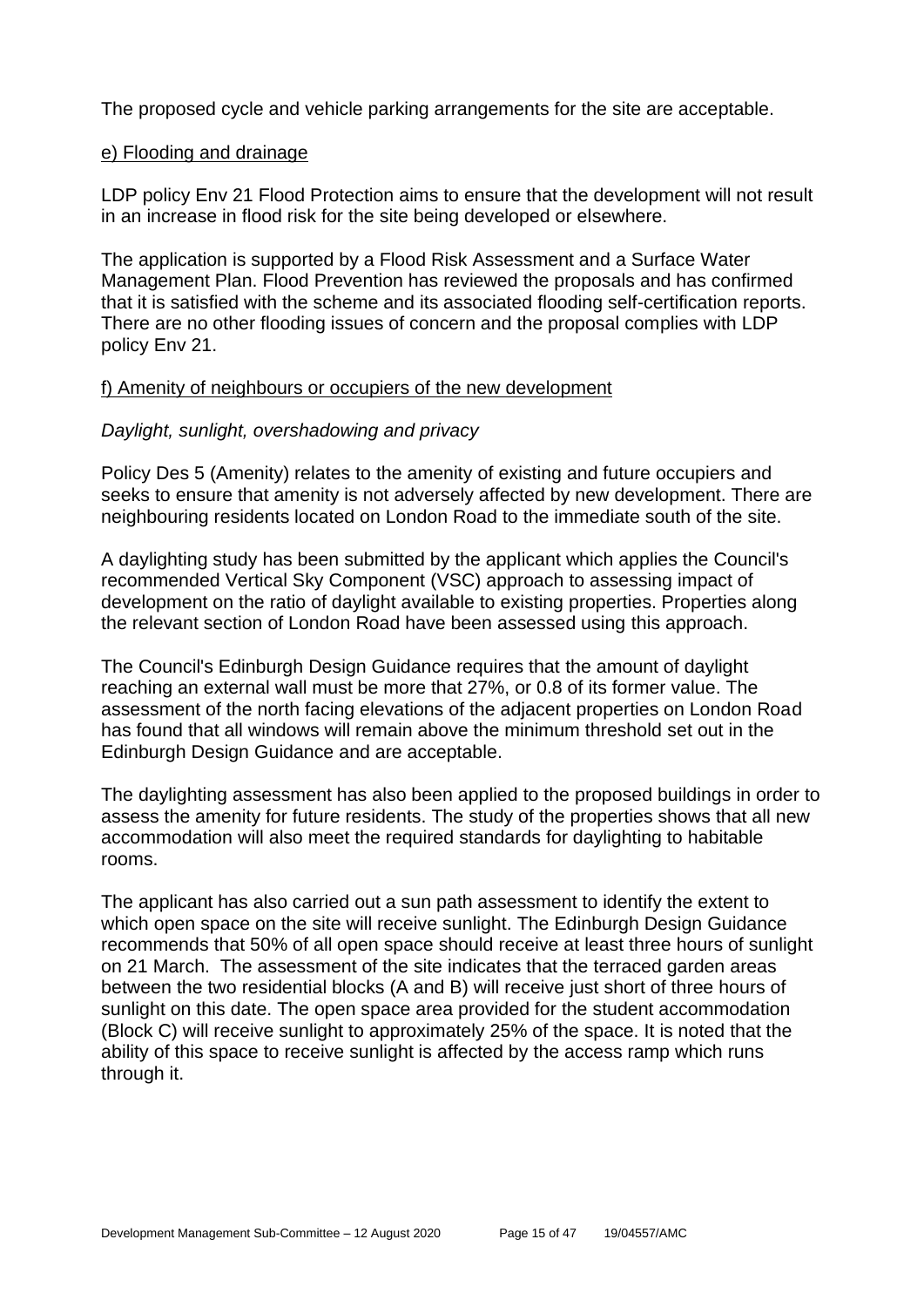The topography of the site and the significant level change between London Road and the rest of site to the north compromises the ability of parts of the site to receive direct sunlight. It is noted that many of the apartments include private balcony spaces which may provide further opportunities for direct sunlight, and that the site is included in close proximity to large areas of high quality open space including Holyrood Park (200m distance) and Lochend Park (500m distance). Therefore, on balance, it is considered that the minor shortfall of sunlight is acceptable in this context.

In terms of privacy, properties on the southern edge of London Road face directly onto the site. The proposed development blocks are located a minimum of 20 metres from the existing tenements, and there will be no adverse impact on the privacy of existing residents.

With regards to new residents, Blocks B and C are set back from each other by a minimum of 18 metres. The positioning of blocks A and B locates these closer together, with a minimum of 11m between the two buildings in part. The orientation of Blocks A and B and positioning and treatment of fenestration on the elevations (including sections of opaque panelling and dual aspect windows in affected rooms) mitigates any potential privacy concerns between the two blocks. This is acceptable and appropriate.

#### *Accommodation*

A total of 107 flats are proposed including a mix of 21 one-bed units (20%), 62 two-bed units (58%) and 24 three-bed units (22%). This exceeds the 20% recommendation for family housing provision as set out in the Edinburgh Design Guidance.

The affordable housing (26 flats) will be provided in the eastern part of block A and will comprise a mix of six one-bed units (21%), twenty two-bed units (72%) and two threebed units (7%). The Council's affordable housing officer and the affordable housing operator are satisfied with the agreed amount and breakdown of this provision.

All flats exceed the minimum space standards for accommodation set out within the Edinburgh Urban Design framework and are acceptable.

The student housing provides a reasonable mix of accommodation and has a good provision of shared spaces to provide social interaction, including kitchens, meetings rooms and a large communal lounge which opens into the shared garden space at -2 level.

#### *Noise*

Policy Env 22 (Pollution and Air, Water and Soil Quality) seeks to ensure that development will not impact adversely on these environmental considerations. The applicant has submitted a noise assessment in support of the application in order to address requirements set out in the extant planning permission in principle. The assessment identifies a number of external windows that will require glazing units with an increased insultation value in order to protect from adjacent noise sources (i.e. for properties adjacent to London Road and the railway). The applicant has provided information which demonstrates which units will receive this treatment. Environmental Protection is satisfied with the proposed noise mitigation measures set out and this is acceptable.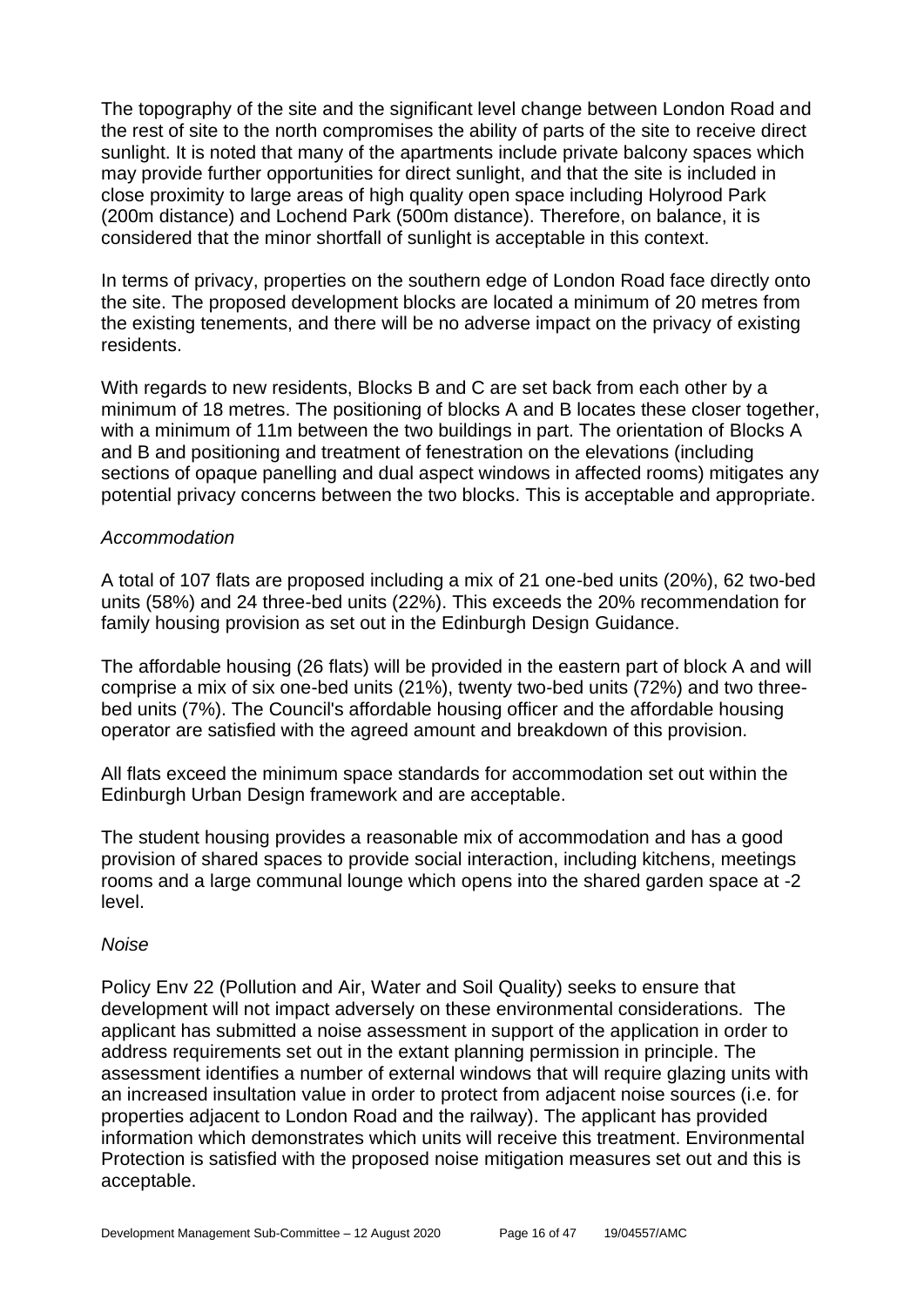#### *Air Quality*

The site falls within the edge of the Central Air Quality Management Area (AQMA). The planning permission in principle sets out a number of requirements to ensure that air quality in the area is not adversely impacted upon. A section 42 application has been granted separately to assess the requirement for commercial use to be provided at ground floor level onto London Road, as noted in condition two part (l)(ii). As part of the assessment of the section 42 application, the applicant has provided updated information regarding air quality at this part of London Road which has been reviewed and accepted by Environmental Protection.

It is therefore accepted that condition two part (l)(ii) of the extant permission has been removed to allow residential accommodation at ground floor level on the eastern most and western most blocks of the development on the grounds that the other air quality mitigation grounds are adhered to. This includes providing a 6m set back from the edge of London Road, the provision of a tree buffer zone along London Road and the provision of a minimum of 50% electric car charging points in order to support the section 42 application. The applicant has demonstrated that these mitigation measures will be adhered to as part of this application. Environmental Protection is satisfied that the provisions of the condition have been met and the proposal is acceptable.

#### g) Sustainability standards in the Edinburgh Design Guidance;

The applicant has submitted a sustainability statement in support of the application. The application is classed as a major development and has been assessed against Part B of the standards. The proposal meets the essential criteria in terms of energy needs and satisfies the requirements of policy Des 6 of the Local Development Plan.

#### h) Infrastructure and affordable housing

Infrastructure contributions relating to this development have already been secured via the extant planning permission in principle for the site which includes a section 75 planning agreement.

The development will provide 28 affordable housing units (26% of total housing) which will be located in the eastern part of block A of the proposed development. These units will be tenure blind and will comprise a mix of one, two and three-bedroom flats as detailed in section (f) above. The proposed amount and mix of affordable housing as proposed are acceptable.

#### i) Public comments

#### **Material comments - objection**

- − Mix and type of uses proposed on the site (addressed in section 3.3(a) above);
- − Amount of affordable housing provided (addressed in section 3.3(h) above);
- − Transport impacts of the development (parking, wider road network, road safety and public transport network) (addressed in section 3.3(d) above);
- − Design matters (site layout, building heights, massing, materials and density, fit with proposed Meadowbank masterplan) (addressed in section 3.3(b) above);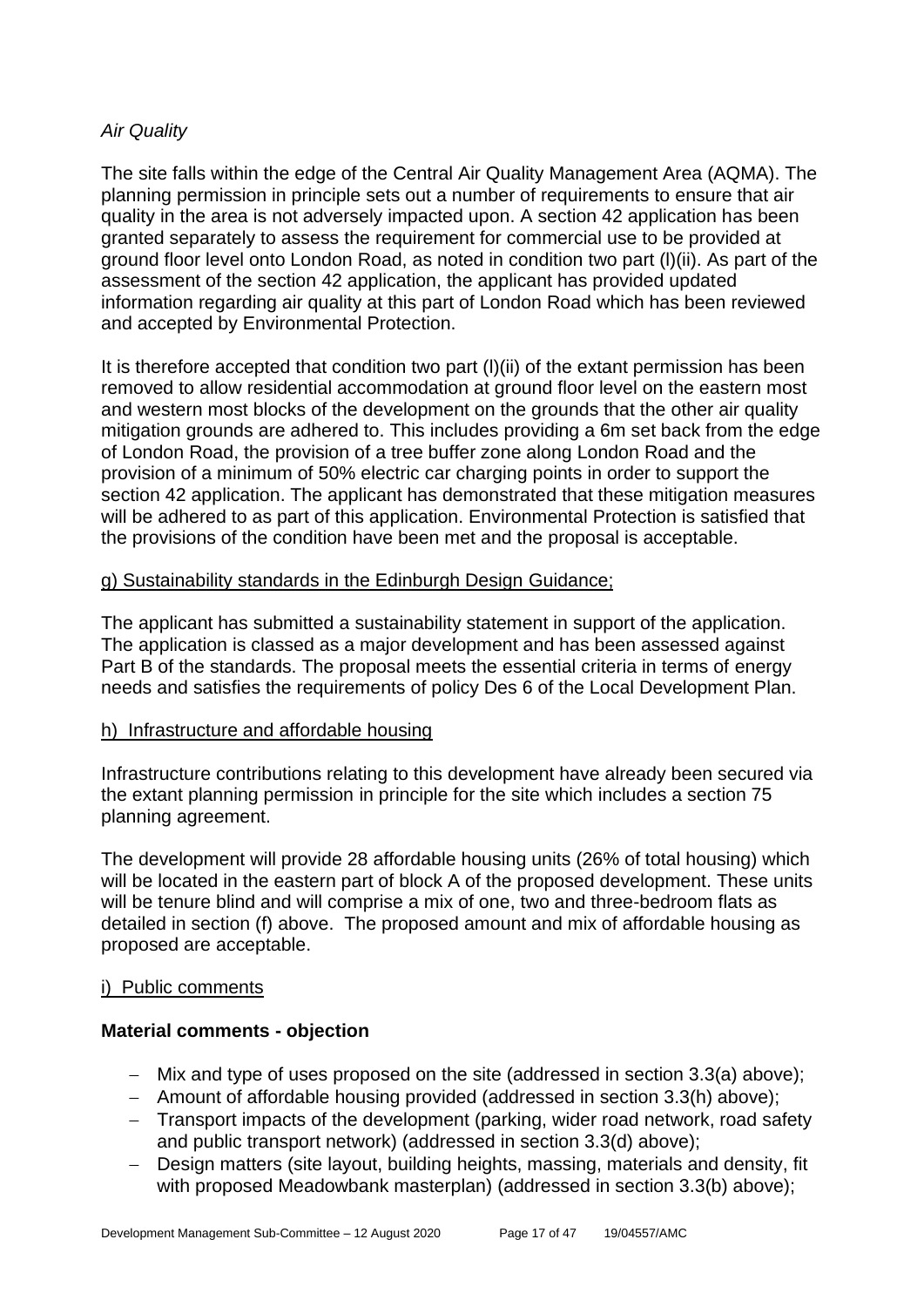- − Impact on the character of London Road (addressed in section 3.3 (b) above);
- − Impact on the amenity of existing and new residents (including noise, overshadowing and privacy) (addressed in section 3.3(f) above);
- − Landscape matters (proposed boundary treatments, lack of provision of public open space) (addressed in section 3.3(c) above);
- − Impact of development on air quality (addressed in section 3.3(f) above);
- − Impact of development on local amenities (addressed in section 3.3(a) above);
- − Loss of community arts facility (addressed in section 3.3(a) above);
- − Sustainability matters (lack of provision of solar panels and green roofs) (addressed in section 3.3(g) above);
- − Loss of green habitat and trees on site (addressed in section 3.3(c) above);
- − Proposals amount to overdevelopment of the site and wider area (addressed in section 3.3(a) above).

#### **Material comments - neutral**

− Access arrangements, cycle parking arrangements and support for the proposed travel plan (addressed in section 3.1 (d) above).

#### **Material comments - support**

- − Proposal is compliant with planning permission in principle;
- − Development will fit well with proposals for Meadowbank site;
- − Design of scheme has improved from earlier indicative plans;
- − Support for widening of pavement along London Road;
- − Developer has been mindful of the community.

#### **Community Council**

Willowbrae and Northfield Community Council has objected to the application on the basis that they have concerns over the proposed new access arrangement to the site from London Road. This concern is addressed in section 3 (d) above and the Council's Transport Officer is satisfied with the access arrangement as proposed.

#### **Non-material comments**

− Loss of views from nearby properties.

#### j) Other material considerations

#### *Waste*

Refuse and recycling facilities will be provided in segregated bin store areas at -2 level and will be serviced via the access ramp route from London Road. A swept path analysis has been provided to demonstrate that the site can be effectively serviced by waste vehicles. Waste Services has reviewed the proposed waste management strategy and has agreed this approach with the applicant.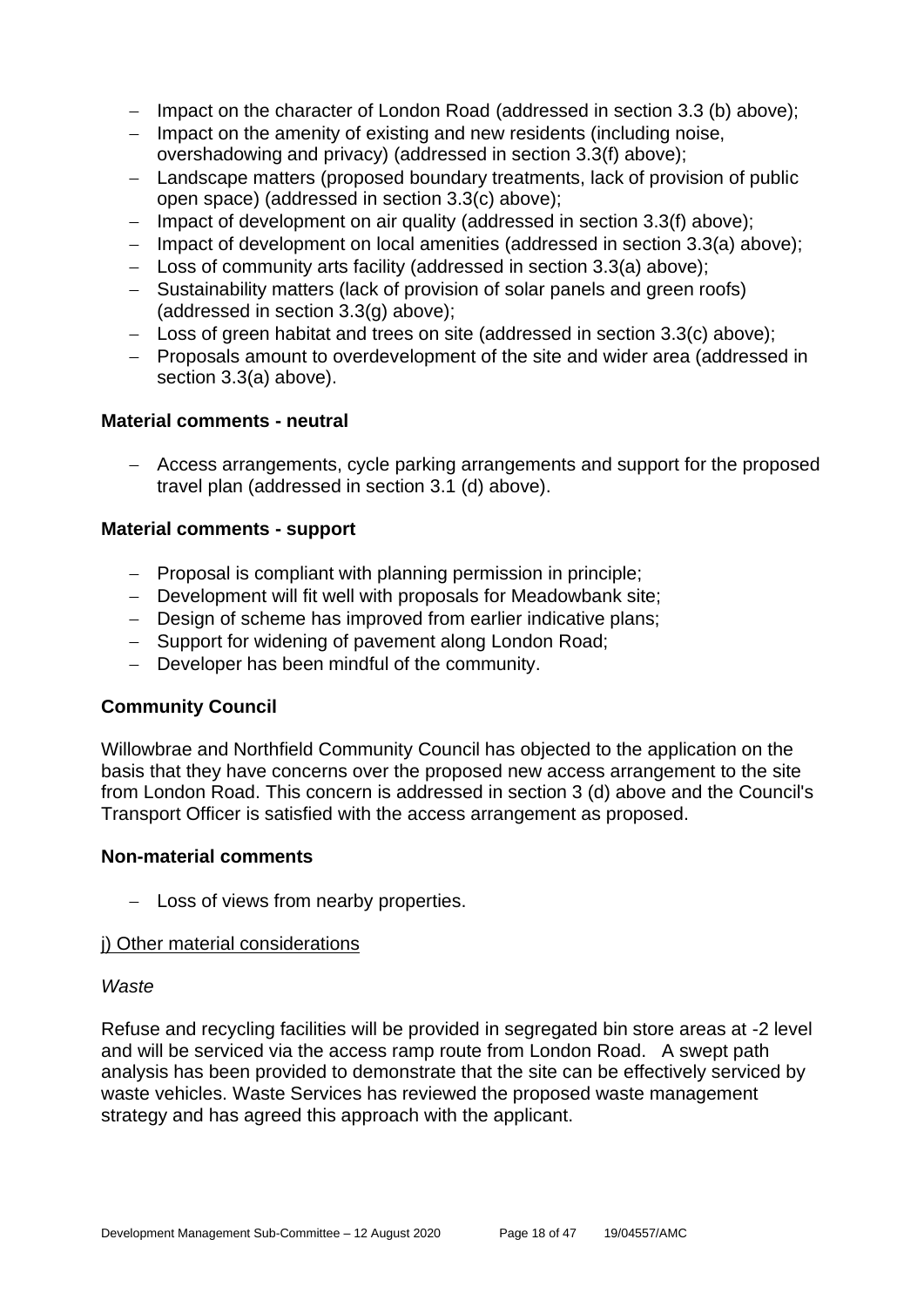#### *Archaeology*

The Council's Archaeologist undertook an assessment of the archaeological and historical significance of the site as part of the planning permission in principle application (14/05174/PPP), and has placed a condition on this application requiring an archaeological assessment. This application does not seek to address the requirements of this condition and therefore it remains to be purified at precommencement stage.

#### *Biodiversity*

The Council's biodiversity officer has recommended a number of pre-commencement informatives regarding the control of non-native invasive species and breeding birds. The applicant has provided swift bricks into the building design in response to comments received from the biodiversity officer.

#### *Communities and Families*

The education impact of the proposed development was considered as part of the planning permission in principle application (14/05174/PPP). There is no opportunity to secure any additional contributions at this stage.

## **Conclusion**

The principle of the proposed mix of uses on the site is established through the existing planning permission in principle. The proposed mix, layout, scale, design and access arrangements are acceptable and appropriate to their context. The proposal will provide an appropriate level of amenity to existing and future occupiers. Matters listed in Condition 2 - a) no. of residential units to be developed; b) no. of student housing bedrooms to be developed; f) location and extent of uses; g) layout design and heights; h) sustainability measures; i) drainage; j) waste management & recycling; k) noise protection measures; l) air quality mitigation; n) floor levels; o) lighting; p) landscaping; and q) masterplan framework can be approved and condition 4 (Surface Water Management & Flood Risk Assessment) can be discharged in relation to planning permission in principle 14/05174/PPP.

The application complies with the provisions of the Local Development Plan and there are no material considerations which outweigh this conclusion.

It is recommended that this application be Approved subject to the details below.

#### **3.4 Conditions/reasons/informatives**

#### **Conditions:-**

1. A detailed specification, including trade names where appropriate, of all the proposed external materials shall be submitted to and approved in writing by the Planning Authority before work is commenced on site; Note: samples of the materials may be required.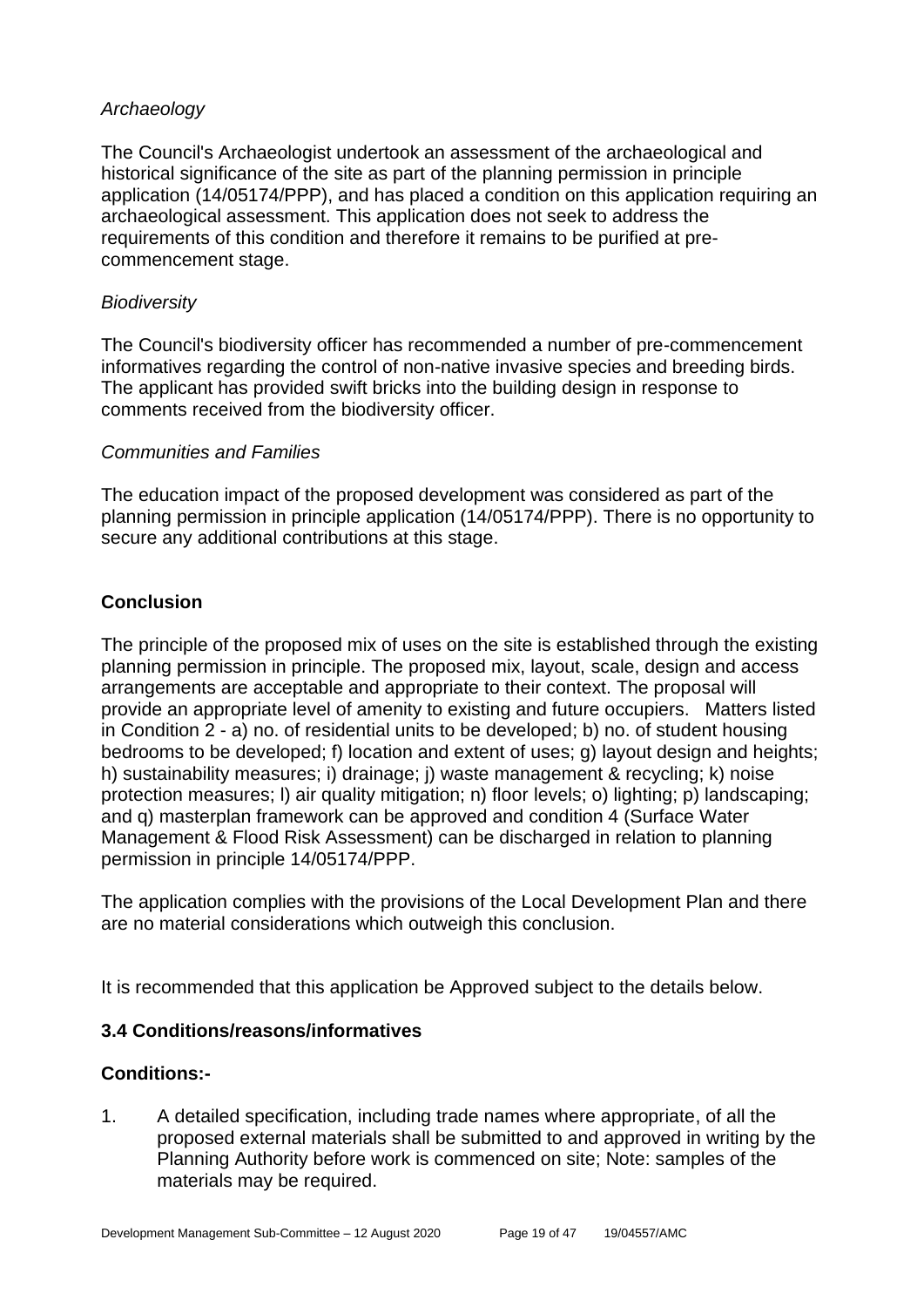#### **Reasons**:-

1. In order to enable the planning authority to consider this/these matter/s in detail.

#### **Informatives**

It should be noted that:

- 1. The development hereby permitted shall be commenced no later than the expiration of two years from the date of this consent or from the date of subsequent approval of matters specified in conditions, or three years from the date of planning permission in principle, whichever is the later.
- 2. No development shall take place on the site until a 'Notice of Initiation of Development' has been submitted to the Council stating the intended date on which the development is to commence. Failure to do so constitutes a breach of planning control, under Section 123(1) of the Town and Country Planning (Scotland) Act 1997.
- 3. As soon as practicable upon the completion of the development of the site, as authorised in the associated grant of permission, a 'Notice of Completion of Development' must be given, in writing to the Council.
- 4. Conditions of the Planning Permission in Principle (14/05174/PPP) to which this application relates remain and are required to be discharged.
- 5. 1. The applicant will be required to:

a. carry out work to relocate the existing signalised pedestrian crossing on London Road to accommodate the proposed access. All proposals to be approved prior to commencement on site. The relocated crossing to be completed prior to first occupation of the development and at no cost to the Council. Separate applications for road opening permits etc. will be required; b. contribute the sum of £2,000 to progress a suitable order to redetermine sections of footway and carriageway as necessary for the development; c. contribute the sum of £2,000 to progress a suitable order to introduce waiting and loading restrictions as necessary.

- 6. The applicant should note that the Council will not accept maintenance responsibility for underground water storage / attenuation.
- 7. In accordance with the Council's LTS Travplan3 policy, the applicant should consider developing a Travel Plan including provision public transport travel passes, a Welcome Pack, a high-quality map of the neighbourhood (showing cycling, walking and public transport routes to key local facilities), timetables and real time information displays for local public transport.
- 8. The approved landscape scheme shall be fully implemented within six months of the completion of the development.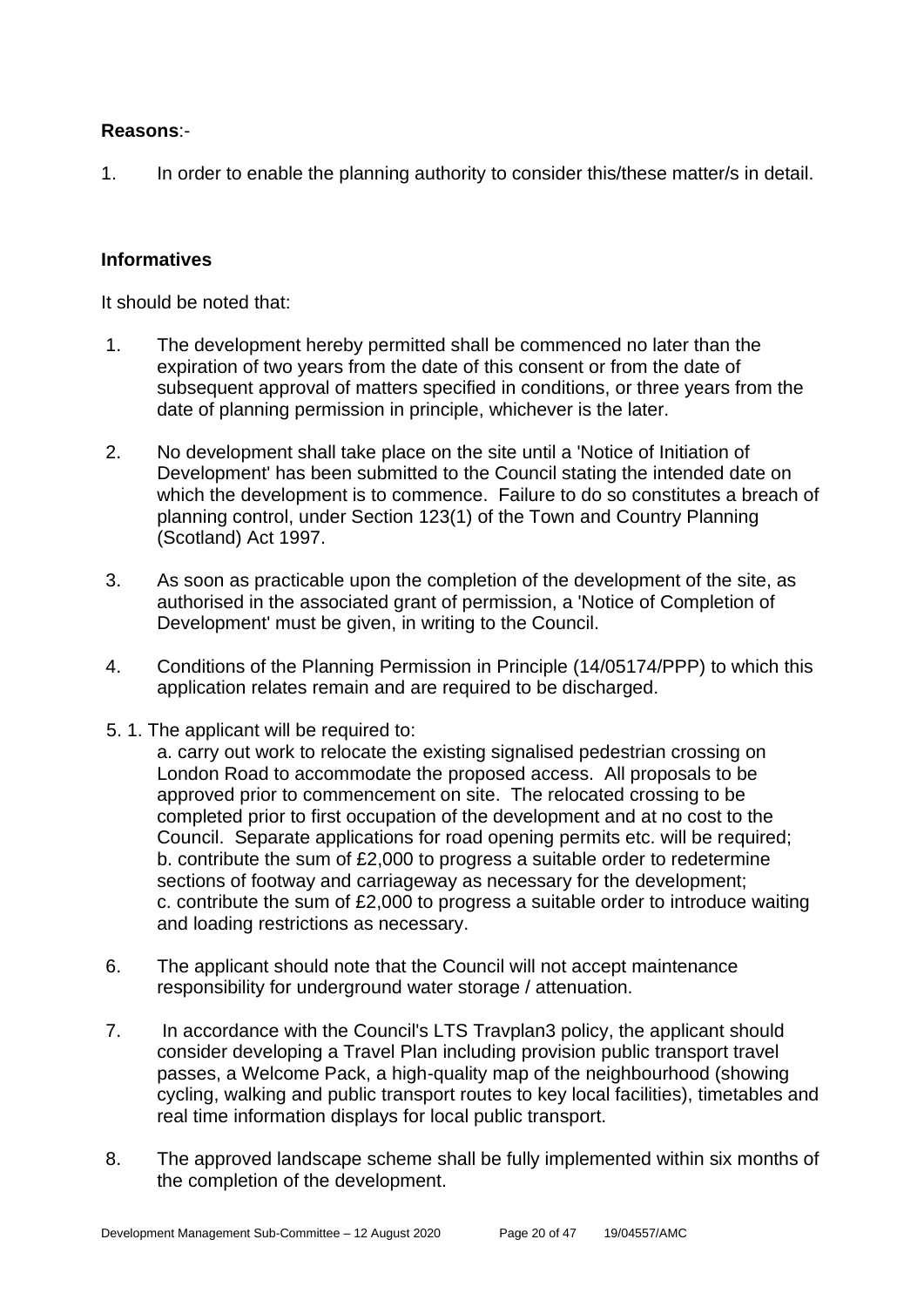- 9. Vegetation clearance works should be undertaken outside of the nesting bird season (March - August). If this is not possible, a nesting bird check should be undertaken by an ecologist prior to works commencing. Should it be necessary to clear ground during the bird nesting season the land should be surveyed (no more than 48 hours prior to works) by a suitably qualified ecologist and declared clear of nesting birds before vegetation clearance starts.
- 10. Prior to the commencement of development, an invasive non-native species protocol shall be submitted to and approved by the local planning authority, detailing the containment, control and removal of any INNS on site, in This case Japanese Knotweed. The measures shall be carried out strictly in accordance with the approved scheme.

## **Financial impact**

#### **4.1 The financial impact has been assessed as follows:**

The application is subject to a legal agreement for developer contributions.

## **Risk, Policy, compliance and governance impact**

**5.1** Provided planning applications are determined in accordance with statutory legislation, the level of risk is low.

## **Equalities impact**

#### **6.1 The equalities impact has been assessed as follows:**

This application was assessed in terms of equalities and human rights. The impacts are identified in the Assessment section of the main report.

#### **Sustainability impact**

#### **7.1 The sustainability impact has been assessed as follows:**

This application meets the sustainability requirements of the Edinburgh Design Guidance.

## **Consultation and engagement**

#### **8.1 Pre-Application Process**

There is no pre-application process history.

#### **8.2 Publicity summary of representations and Community Council comments**

Thirty-three comments were received in relation to this application. Of these, twentyseven object to the application, five support the application and one response has a neutral view of the application. An assessment of these representations can be found in the main report in the Assessment section.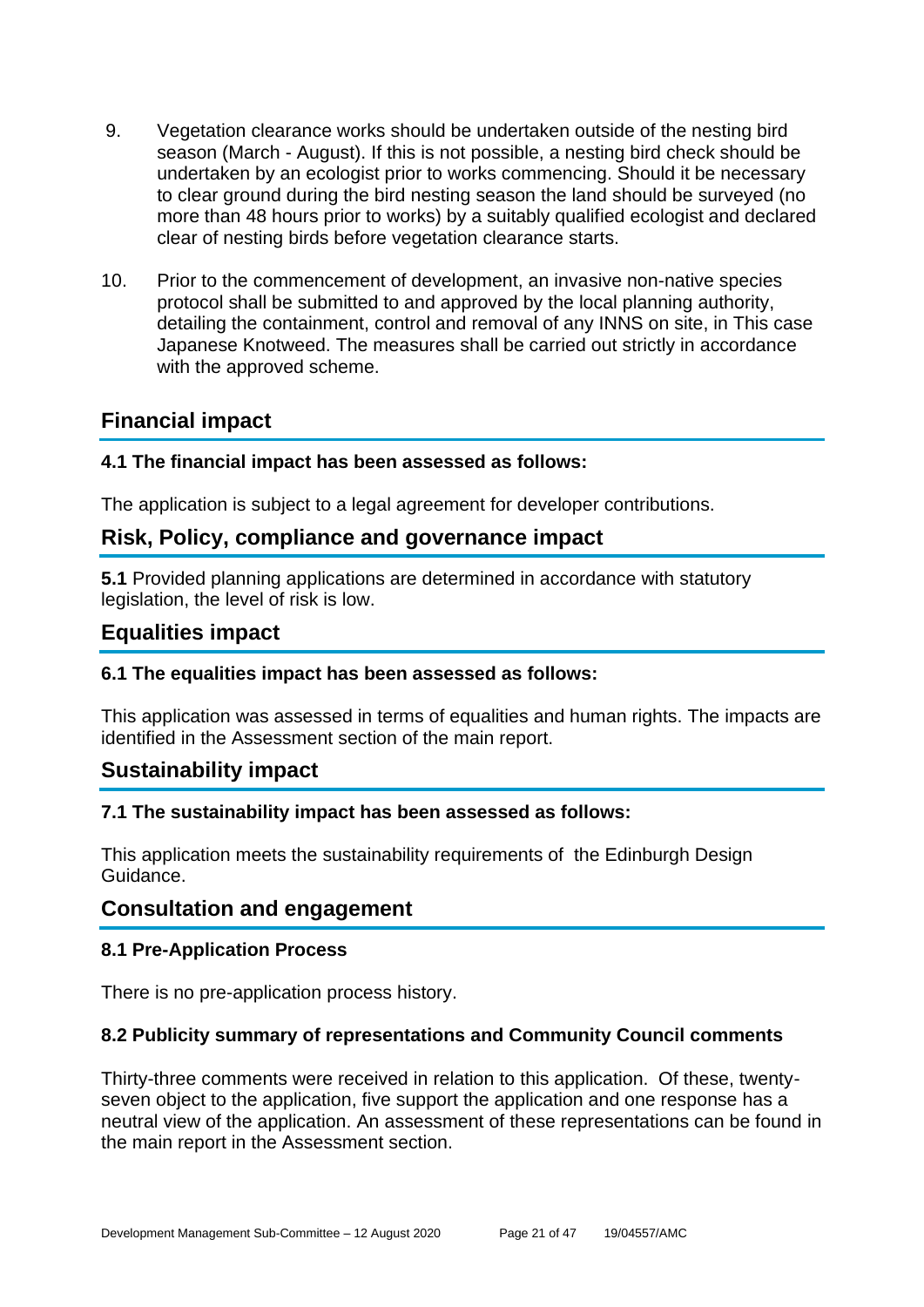## **Background reading/external references**

- To view details of the application, go to
- [Planning and Building Standards online services](https://citydev-portal.edinburgh.gov.uk/idoxpa-web/search.do?action=simple&searchType=Application)
- [Planning guidelines](http://www.edinburgh.gov.uk/planningguidelines)
- [Conservation Area Character Appraisals](http://www.edinburgh.gov.uk/characterappraisals)
- [Edinburgh Local Development Plan](http://www.edinburgh.gov.uk/localdevelopmentplan)
- [Scottish Planning Policy](http://www.scotland.gov.uk/Topics/Built-Environment/planning/Policy)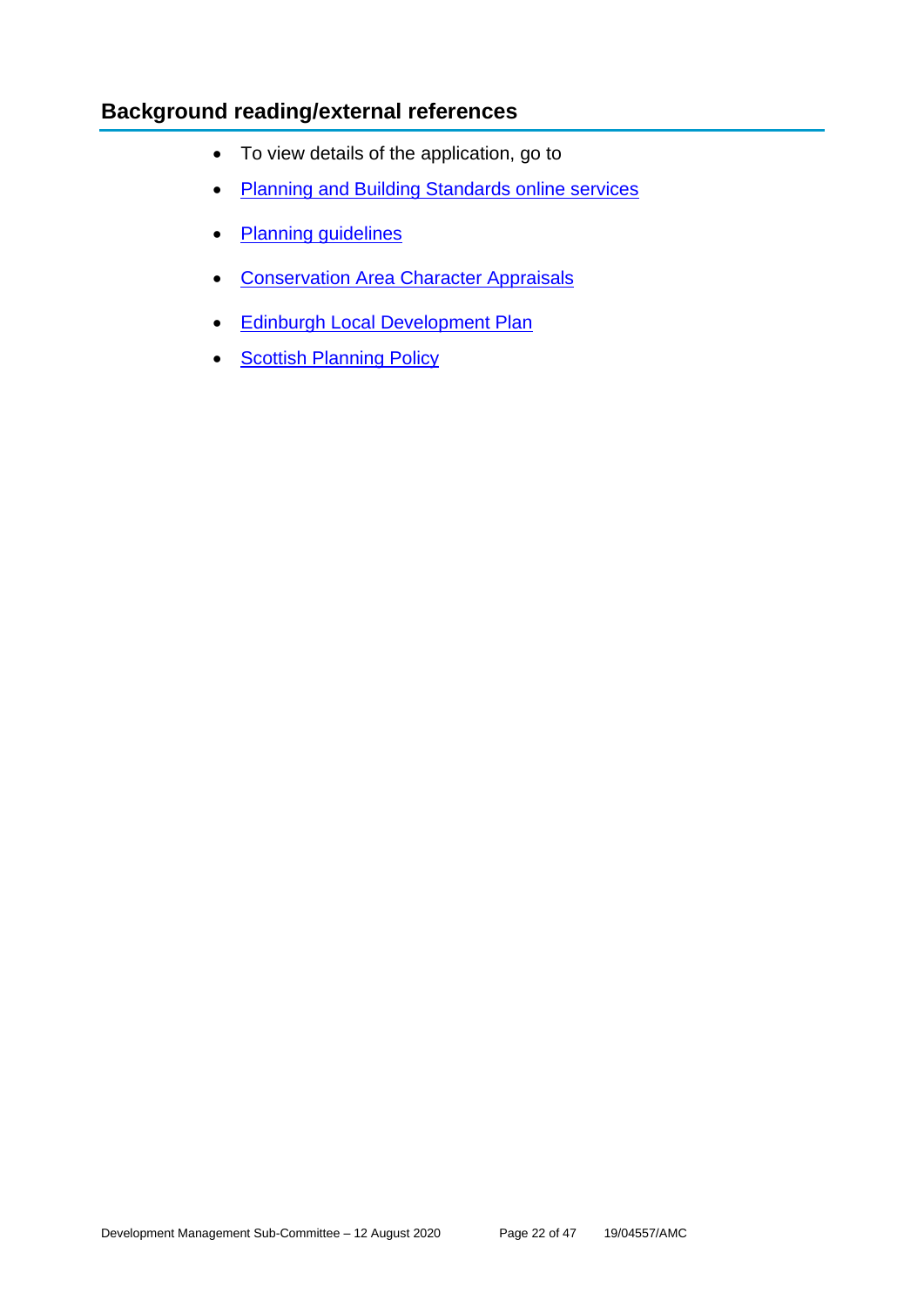| <b>Statutory Development</b><br><b>Plan Provision</b> | The site is located in the urban area of the Edinburgh<br>Local Development Plan.<br>The St Margaret's House/Meadowbank House<br>Development Brief sets out design principles which are<br>applicable to the site. |
|-------------------------------------------------------|--------------------------------------------------------------------------------------------------------------------------------------------------------------------------------------------------------------------|
| Date registered                                       | 24 September 2019                                                                                                                                                                                                  |
| <b>Drawing numbers/Scheme</b>                         | 01 - 06, 07A - 12A, 13, 14A-15A, 16, 17A, 18-19,<br>20A, 21-24, 25A, 26, 27A-28A, 29-30, 31A - 32A,<br>33-37, 38A, 39-49, 50B, 51A, 52-56, 57A, 58, 59,<br>60-69,                                                  |
|                                                       | Scheme 2                                                                                                                                                                                                           |

**David R. Leslie** Chief Planning Officer PLACE The City of Edinburgh Council

Contact: Julie Ross, Planning Officer E-mail:julie.ross@edinburgh.gov.uk

## **Links - Policies**

#### **Relevant Policies:**

#### **Relevant policies of the Local Development Plan.**

LDP Policy Des 1 (Design Quality and Context) sets general criteria for assessing design quality and requires an overall design concept to be demonstrated.

LDP Policy Des 2 (Co-ordinated Development) establishes a presumption against proposals which might compromise the effect development of adjacent land or the wider area.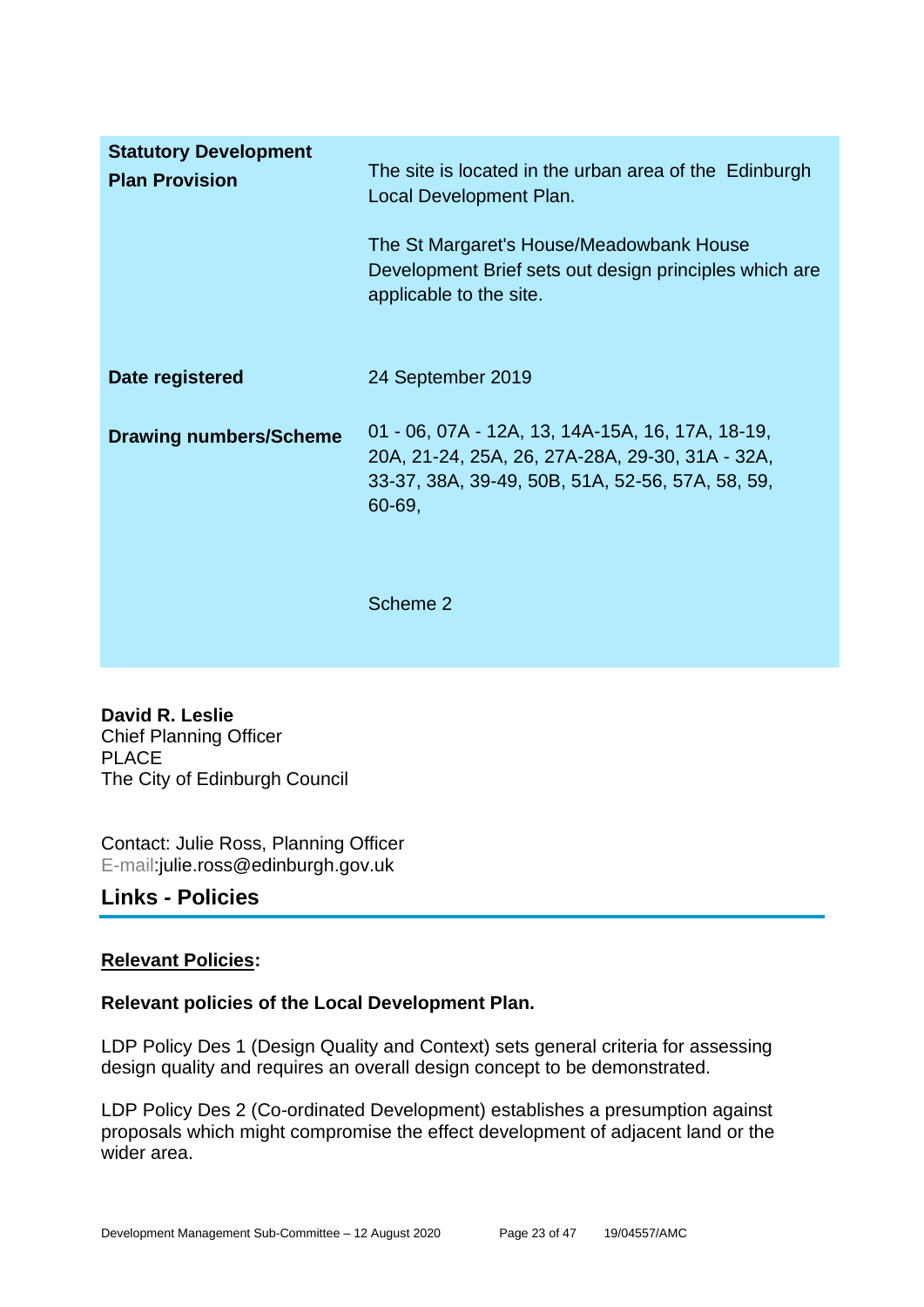LDP Policy Des 3 (Development Design - Incorporating and Enhancing Existing and Potential Features) supports development where it is demonstrated that existing and potential features have been incorporated into the design.

LDP Policy Des 4 (Development Design - Impact on Setting) sets criteria for assessing the impact of development design against its setting.

LDP Policy Des 5 (Development Design - Amenity) sets criteria for assessing amenity.

LDP Policy Des 6 (Sustainable Buildings) sets criteria for assessing the sustainability of new development.

LDP Policy Des 7 (Layout design) sets criteria for assessing layout design.

LDP Policy Des 8 (Public Realm and Landscape Design) sets criteria for assessing public realm and landscape design.

LDP Policy Env 3 (Listed Buildings - Setting) identifies the circumstances in which development within the curtilage or affecting the setting of a listed building will be permitted.

LDP Policy Env 9 (Development of Sites of Archaeological Significance) sets out the circumstances in which development affecting sites of known or suspected archaeological significance will be permitted.

LDP Policy Env 12 (Trees) sets out tree protection requirements for new development.

LDP Policy Env 16 (Species Protection) sets out species protection requirements for new development.

LDP Policy Env 21 (Flood Protection) sets criteria for assessing the impact of development on flood protection.

LDP Policy Env 20 (Open Space in New Development) sets out requirements for the provision of open space in new development.

LDP Policy Env 22 (Pollution and Air, Water and Soil Quality) sets criteria for assessing the impact of development on air, water and soil quality.

LDP Policy Hou 1 (Housing Development) sets criteria for assessing the principle of housing proposals.

LDP Policy Hou 2 (Housing Mix) requires provision of a mix of house types and sizes in new housing developments to meet a range of housing needs.

LDP Policy Hou 3 (Private Green Space in Housing Development) sets out the requirements for the provision of private green space in housing development.

LDP Policy Hou 4 (Housing Density) sets out the factors to be taken into account in assessing density levels in new development.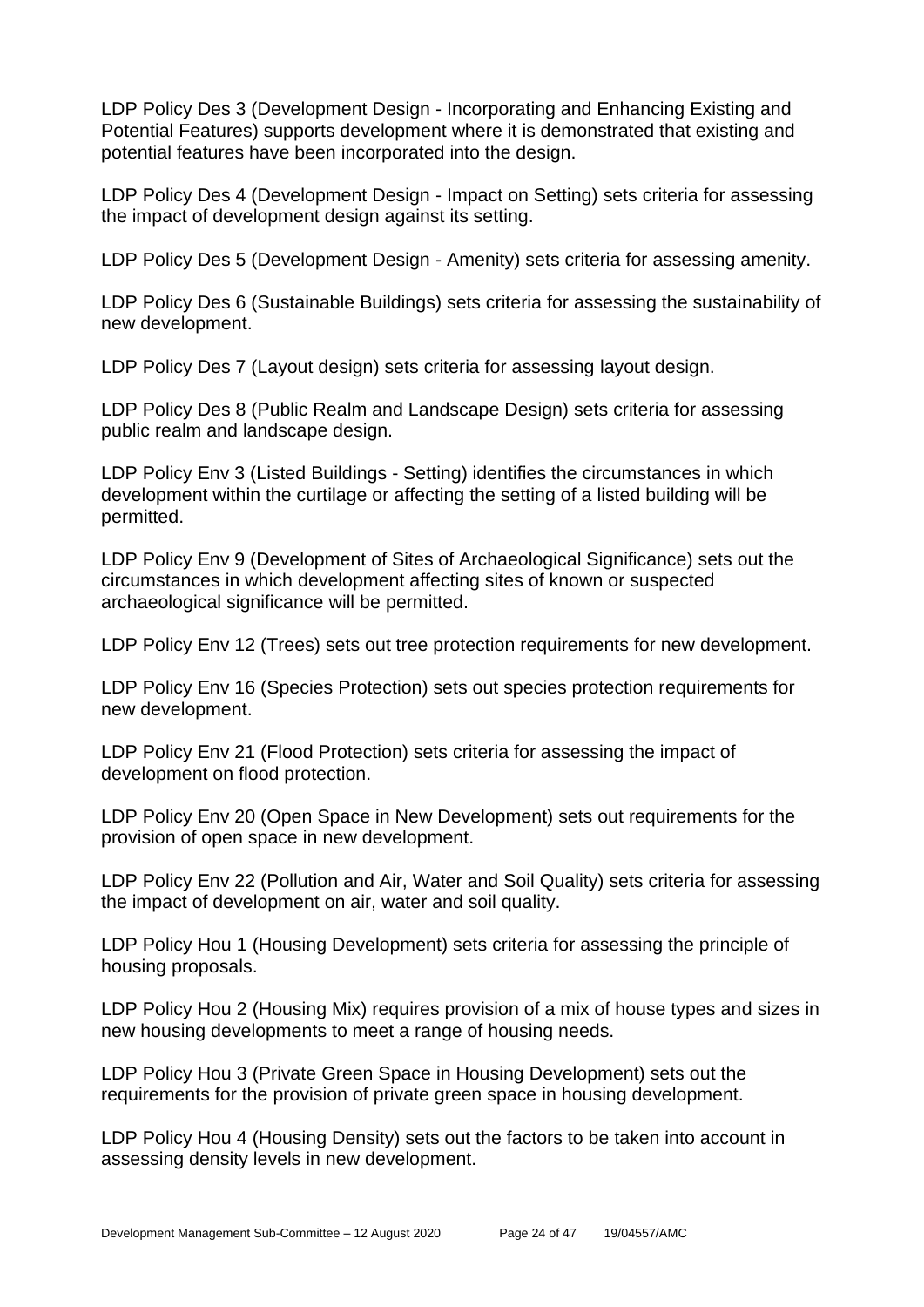LDP Policy Hou 6 (Affordable Housing) requires 25% affordable housing provision in residential development of twelve or more units.

LDP Policy Hou 8 (Student Accommodation) sets out the criteria for assessing purpose-built student accommodation.

LDP Policy Tra 2 (Private Car Parking) requires private car parking provision to comply with the parking levels set out in Council guidance, and sets criteria for assessing lower provision.

LDP Policy Tra 3 (Private Cycle Parking) requires cycle parking provision in accordance with standards set out in Council guidance.

LDP Policy Tra 4 (Design of Off-Street Car and Cycle Parking) sets criteria for assessing design of off-street car and cycle parking.

#### **Relevant Non-Statutory Guidelines**

**Non-Statutory guidelines** Edinburgh Design Guidance supports development of the highest design quality and that integrates well with the existing city. It sets out the Council's expectations for the design of new development, including buildings, parking, streets and landscape, in Edinburgh.

**Non-statutory guidelines** Student Housing Guidance interprets local plan policy, supporting student housing proposals in accessible locations provided that they will not result in an excessive concentration.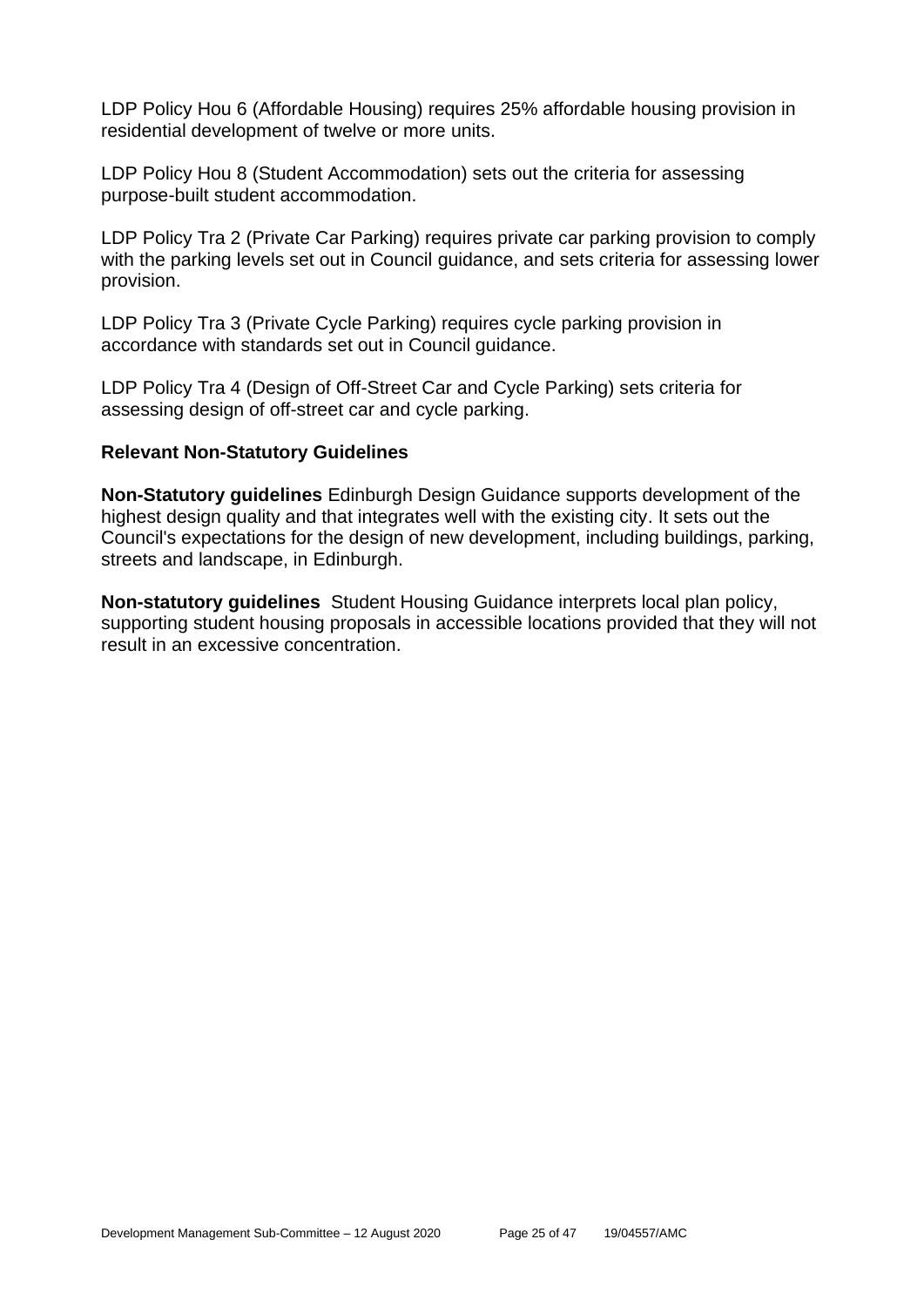# **Appendix 1**

## **Application for Approval of Matters Specified in Conds 19/04557/AMC**

**At 151 London Road, Edinburgh, EH7 6AE Approval of matters in condition 2 of planning permission in principle 14/05174/PPP - a) no. of residential units to be developed, b) no. of student housing bedrooms to be developed, f) location & extent of uses, g) layout design & heights, h) sustainability measures, i) drainage, j) waste management & recycling, k) noise protection measures, l) air quality mitigation, n) floor levels, o) lighting, p) landscaping q) masterplan framework and Condition 4 (Surface Water Management & Flood Risk Assessment)**

## **Consultations**

## **Transport**

*No objections to the application subject to the following being included as conditions or informatives as appropriate:*

*1. The applicant will be required to:*

*a. carry out work to relocate the existing signalised pedestrian crossing on London Road to accommodate the proposed access. All proposals to be approved prior to commencement on site. The relocated crossing to be completed prior to first occupation of the development and at no cost to the Council. Separate applications for road opening permits etc. will be required;*

*b. contribute the sum of £2,000 to progress a suitable order to redetermine sections of footway and carriageway as necessary for the development;*

*c. contribute the sum of £2,000 to progress a suitable order to introduce waiting and loading restrictions as necessary;*

*2. The applicant should note that the Council will not accept maintenance responsibility for underground water storage / attenuation;*

*3. In accordance with the Council's LTS Travplan3 policy, the applicant should consider developing a Travel Plan including provision public transport travel passes, a Welcome Pack, a high-quality map of the neighbourhood (showing cycling, walking and public transport routes to key local facilities), timetables and real time information displays for local public transport;*

#### *Note:*

*- The proposed 53 off-street car parking spaces are considered appropriate for the 107 flats (based on car ownership levels in the area of just over 50%). These include 5*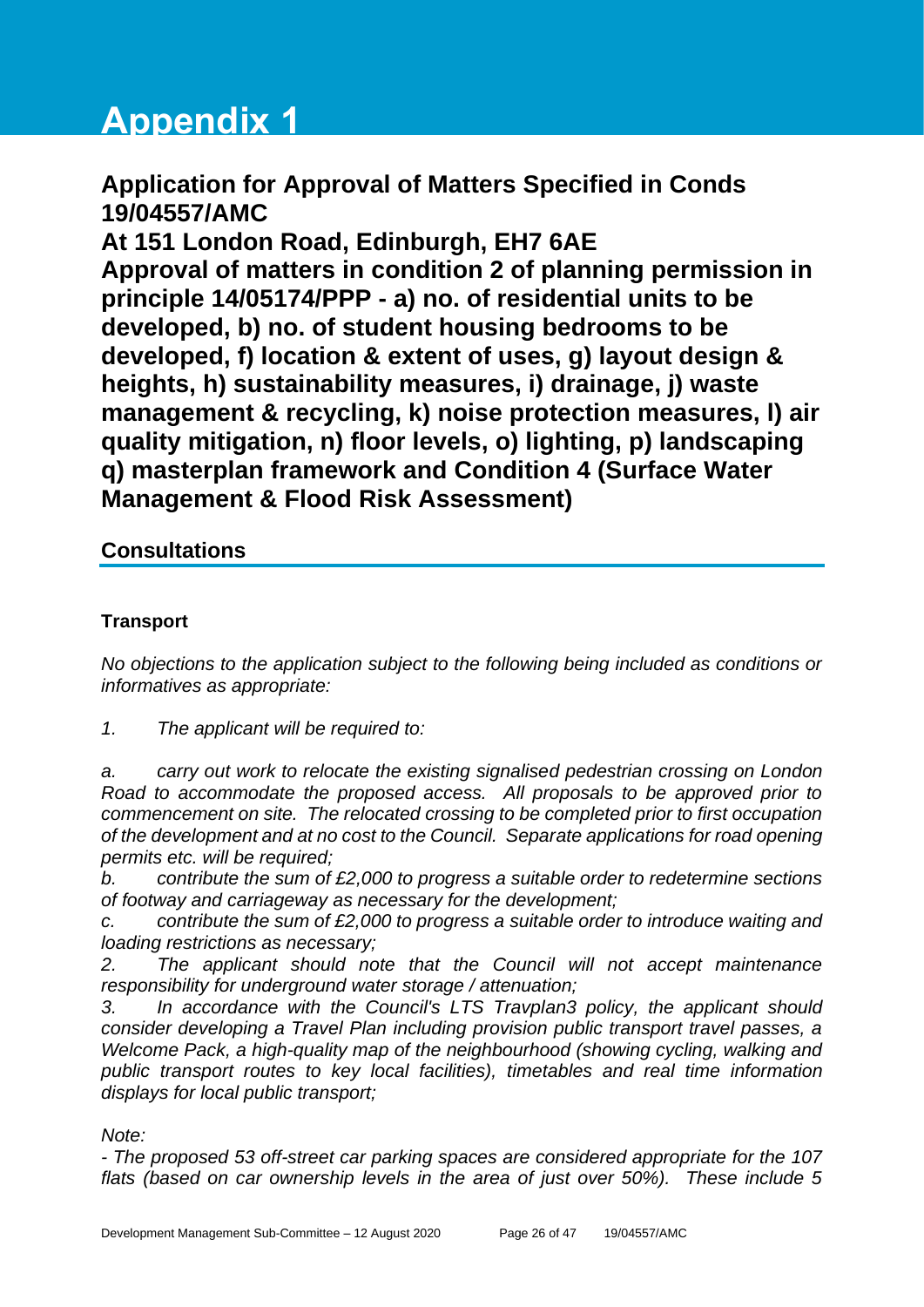*disabled spaces and 10 electric vehicle charging spaces. Current Council parking standards would permit up to 107 car parking spaces;*

*- Cycle parking spaces are proposed at 238 for the 107 flats, and 377 for the 377 student bed accommodation. The applicant should ensure that the proposed layout is suitable for ease of use. The student cycle parking is considered to be too large a single block and should be separated into smaller blocks;*

*- A number of the proposed disabled parking spaces appear difficult to access and are unlikely to provide sufficient space for manoeuvring;*

#### *Note on Transport Statement*

*A transport statement has been submitted in support of the application. This has been assessed by transport officers and is considered to be an acceptable reflection of both the estimated traffic generated by the development and of the traffic on the surrounding road network.* 

#### **Historic Environment Scotland**

*Thank you for your consultation which we received on 17 December 2019. We have assessed it for our historic environment interests and consider that the proposals have the potential to affect the following:*

*Ref Name Designation Type SM13032 Holyrood Park Scheduled Monument*

*You should also seek advice from your archaeology and conservation service for matters including unscheduled archaeology and category B and C-listed buildings.*

#### *Our Advice*

*We have considered the information received and do not have any comments to make on the proposals. Our decision not to provide comments should not be taken as our support for the proposals. This application should be determined in accordance with national and local policy on development affecting the historic environment, together with related policy guidance.*

#### **Affordable Housing**

#### *1. Introduction*

*Housing Management and Development are the statutory consultee for Affordable Housing. Housing provision is assessed to ensure it meets the requirements of the city's Affordable Housing Policy (AHP).*

*- Policy Hou 7 Affordable Housing in the Edinburgh Local Development Plan states that planning permission for residential development, including conversions, consisting of 12 or more units should include provision for affordable housing.* 

*- 25% of the total number of units proposed should be affordable housing.* 

*- The Council has published Affordable Housing Guidance which sets out the requirements of the AHP, and the guidance can be downloaded here:*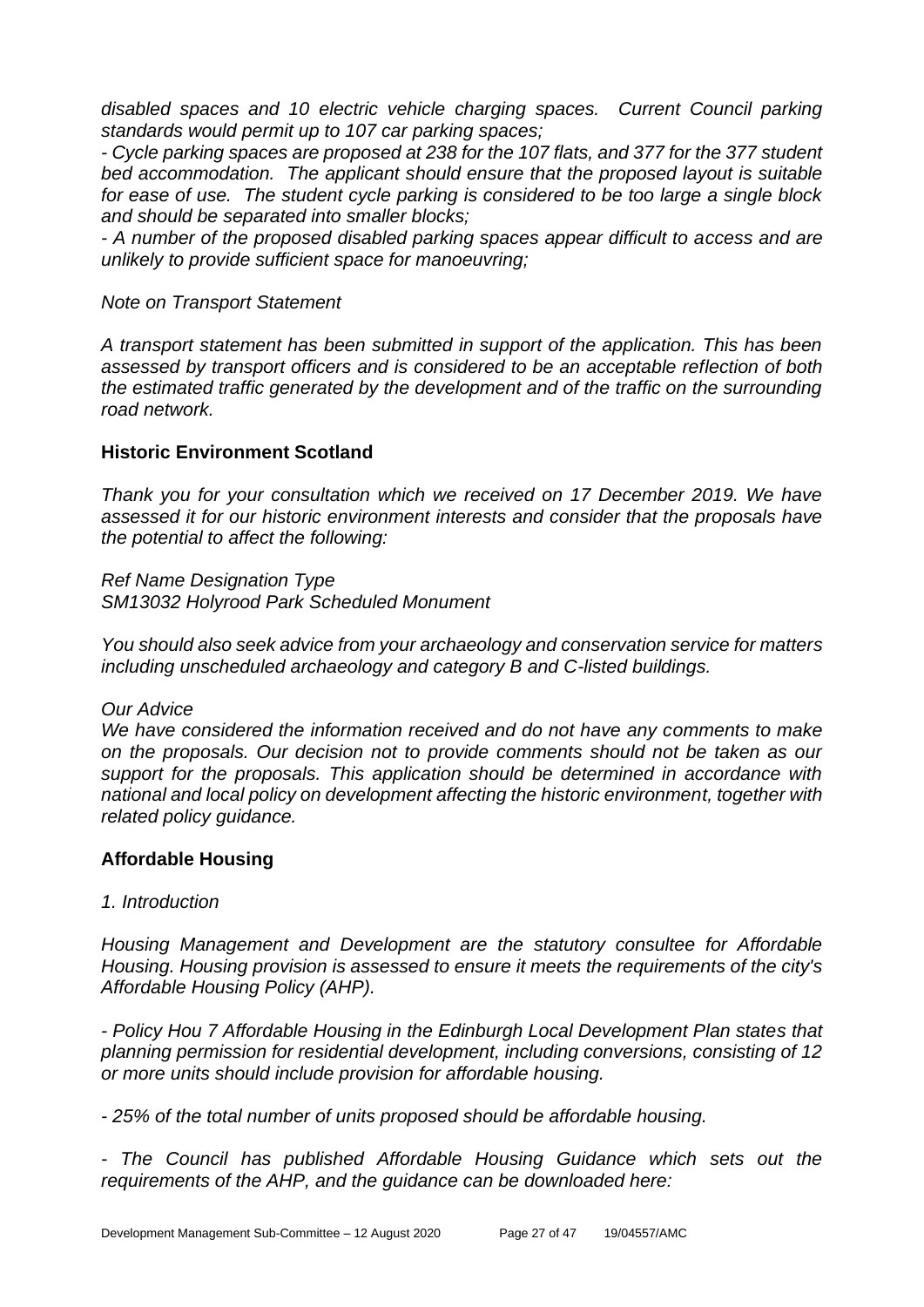*https://www.edinburgh.gov.uk/affordable-homes/affordable-housing-policy/1*

#### *2. Affordable Housing Provision*

*This application is for a development consisting of up to 107 homes and as such the AHP will apply. There will be an AHP requirement for a minimum of 25% (27) homes of approved affordable tenures. We request that the developer enters an early dialogue*  with the Council on the design, mix and location(s) of the affordable housing, and *identification of the Registered Social Landlords (RSL) so that an integrated and representative mix of affordable housing can be delivered on site. The tenure of the affordable housing must be agreed by the Council.*

*The applicant has stated that the affordable housing will account for 28 (26%) of the new homes and will consist of flatted apartments. The location of the affordable housing will be within the east side of Block A. To comply with building and safety regulations, an emergency access has been created on each floor that would link both affordable and private sections of the building in the event of a fire or other emergency occurring. These doors will be locked and/or alarmed and not made available for day to day use by residents. Places for People have been consulted and are in agreeance with this.*

*The affordable housing should be a representative mix of the market housing being provided across the site. In this instance, it is felt that the final proposed mix of properties does produce a representative mix, as demonstrated in the following table:*

|                 |  |      | Unit Type Total Units Mid-Market Rent Social Rent |  |
|-----------------|--|------|---------------------------------------------------|--|
| 1 bed flat 6 2  |  |      |                                                   |  |
| 2 bed flat 20 6 |  |      | 14                                                |  |
| 3 bed Flat 2 0  |  |      |                                                   |  |
| Totals 28 8     |  | -20- |                                                   |  |

*The Council aims to secure 70% of new onsite housing for social rent and we ask that the applicant enters into an early dialogue with us and our RSL partner organisations to ensure that this is delivered. The above table shows that this has been met.*

*The affordable homes are required to be tenure blind and fully compliant with latest building regulations. The design of affordable housing should be informed by guidance such as Housing for Varying Needs and the relevant Housing Association Design Guides and we require that applicants work with the Council and RSL's to achieve this.* 

*The affordable homes should be situated within close proximity of regular public transport links and next to local amenities. An equitable and fair share of parking for affordable housing, consistent with the relevant parking guidance, should be provided.*

#### *3. Summary*

*The applicant has made a commitment to provide 25% on site affordable housing and this will be secured by a Section 75 Legal Agreement. This approach which will assist in the delivery of a mixed sustainable community:*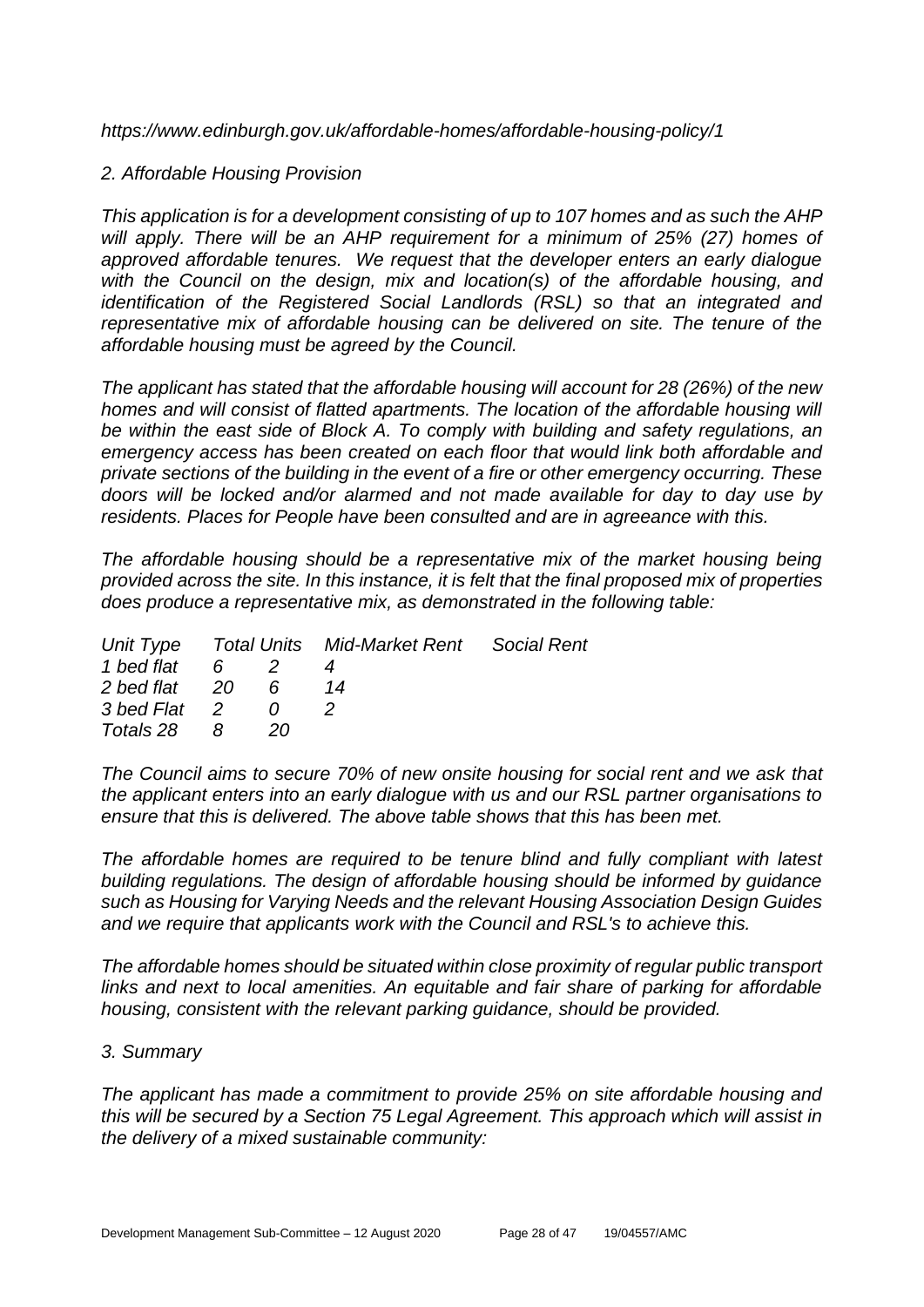*- Based on the information provided, Housing Management and Development will support the granting of this application.*

*- The applicant has now entered into dialogue with the Council and has identified Places for People as the Registered Social Landlord (RSL) to deliver the affordable housing on site.*

*- The applicant has made provision for the minimum of 70% of the affordable housing on site to be social rent.* 

*- In the interests of delivering mixed, sustainable communities, the affordable housing policy units are expected to be identical in appearance to the market housing units, an approach often described as "tenure blind".*

*- The affordable homes should be designed and built to the RSL design standards and requirements.* 

*- The applicant will be required to enter into a Section 75 legal agreement to secure the affordable housing element of this proposal.*

*We would be happy to assist with any queries on the affordable housing requirement for this application.*

#### **Waste**

*Response 1 (3rd October 2019)*

*As this appears to be a mixture of residential and student accomodation within this development waste and Fleet Services would be expected to be the service provider for the collection of domestic waste (Only).* 

*I have looked at the drawings available in the planning portal file, we would require to see in more detail a site plan with the bin store locations and a swept path analisis in conjunction with our instruction for architects guidence to ensure waste and recycling requirements have been fully considered.*

*In view of these factors I would ask that the Architect/developer contact myself directly Trevor.kelly@edinburgh.gov.uk or Waste Services on 0131 608 1100 at the earliest point to set up a meeting to agree their options so that all aspects of the waste & recycling service are considered.*

*Response 2 (26 June 2020)*

*This letter is confirmation that an agreement on the waste strategy and requirements for this development has been reached and that the following conditions will apply.* 

*Please ensure that a copy of this letter is provided to the builder/developer, site manager and any property management company.*

*I refer to the consultation that took place regarding the above new development which will consist of 107 flatted properties and 377 student properties. With no provision for garden waste collections as this has been agreed to be factored.* 

*This agreement relates to the drawings provided by your company and it has been agreed that these comply with our current waste and recycling instructions for Architects and developers.*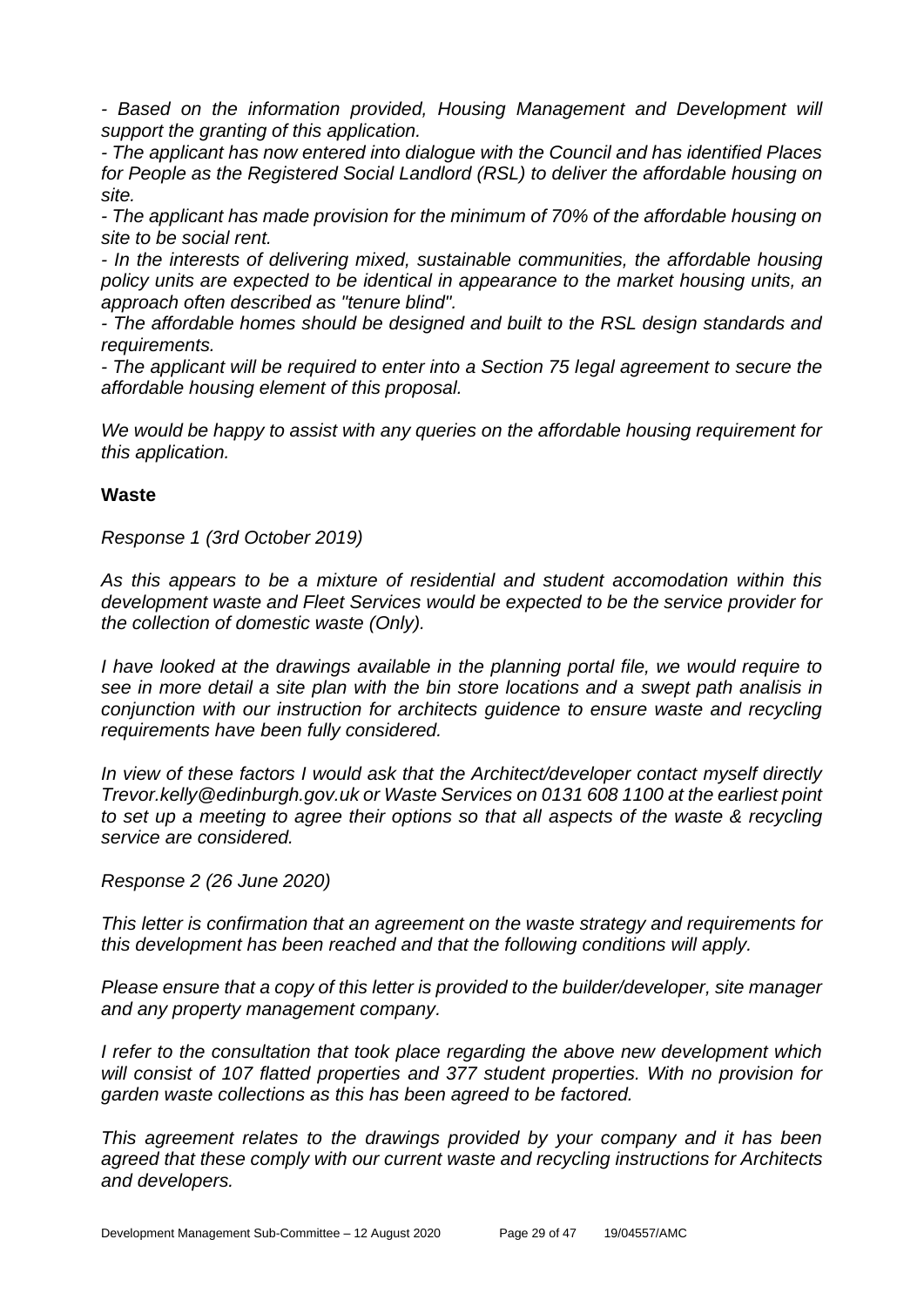*Waste strategy for new developments;*

*The City of Edinburgh Council actively promotes the provision of recycling facilities in all new developments and throughout the city. The Waste (Scotland) Regulations 2012 make mandatory the provision of specific household waste recycling services and our own waste strategy supports this. Recycling collections are integral to the overall waste collection system, so it is necessary to incorporate recycling facilities within your development.*

*Provision and collection of waste containers*

We recommend that communal wheeled containers are used for household waste and *recycling from flatted properties. This would consist of containers for residual waste, mixed recycling, glass and food. Individual houses will be provided with separate containers for these collections also and consideration should be allowed for a garden waste bin and the storage of this, and all other bins, out with collections.* 

*Residents are required to register and pay for the garden waste service individually.* 

*For this development we have agreed the following quantity and capacity on waste containers:*

*Refuse store Block A (52 flats/units)*

*7 X 1280 Domestic 5 X 1280 DMR 2 X 660 Glass 2 X 500 Food communal*

*Refuse store Block B (55 flats/units)*

*8 X 1280 Domestic 5 X 1280 DMR 2 X 660 Glass 2 X 500 Food communal*

*Refuse store Block C 377 Students*

*18 X 1280 Domestic 15 X 1280 DMR 3 X 660 Glass 4 X 500 Food communal*

*Provision should be made for the storing of all the above bins within the plot/property out with collections.*

*Information showing the dimensions of the communal and individual containers has been provided for you in our current Waste and Recycling Instructions for Architects and Developers.*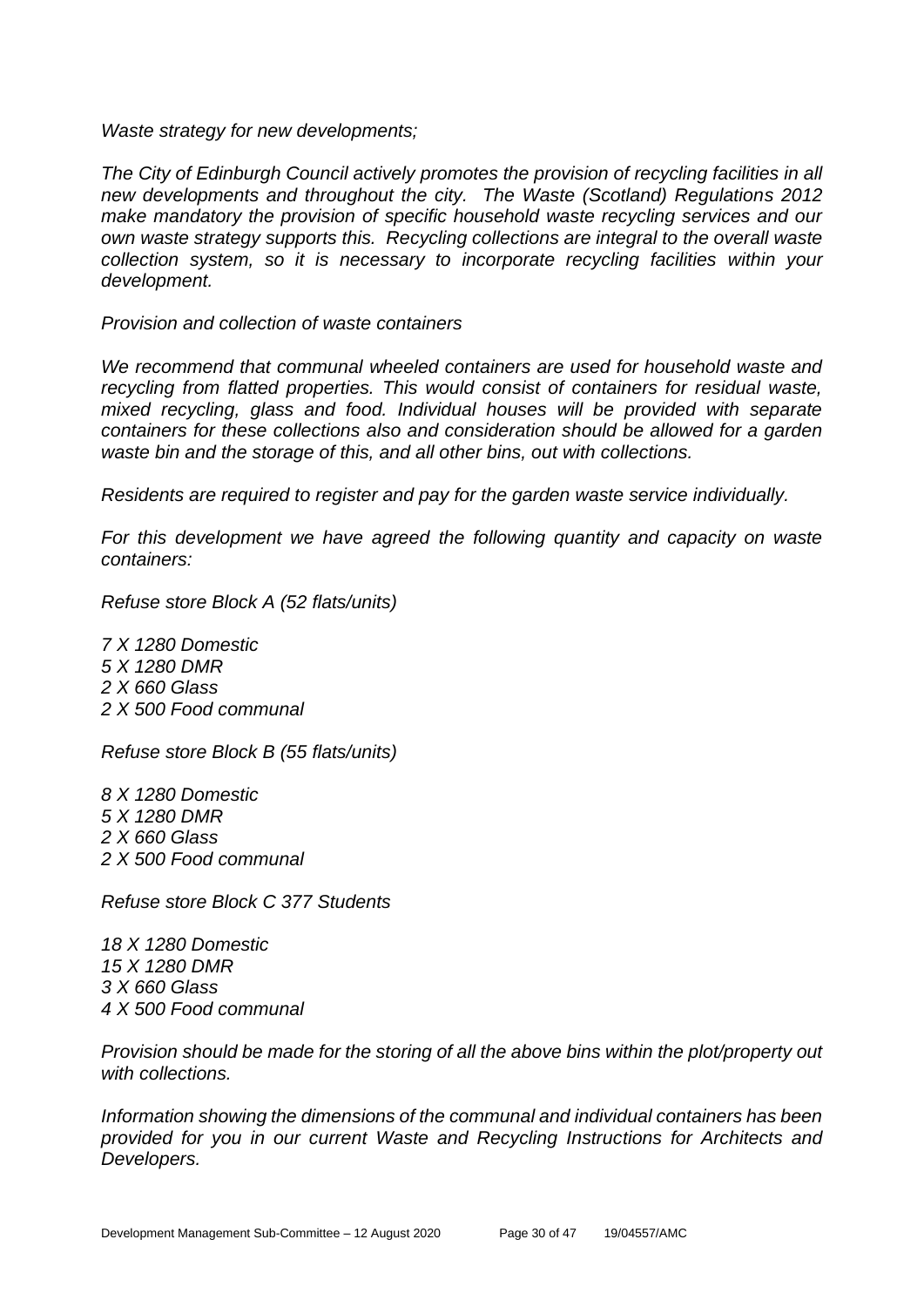*Summary of the agreement for this development is covered as follows:* 

*- All roads requiring access by waste collection vehicles will be built to an adoptable standard* 

*- Standard yellow line marking should be provided where vehicle access to bin collection location will be required. It will be the architect's responsibility to contact city development if line markings are required.* 

*- The distance for the transportation of communal waste containers from the bin collection location to the vehicle should be kept to a minimum, a straight pull of 10 metres is the maximum acceptable distance.*

*- Drop kerbs should be provided for any route from the bin store to the collection vehicle - Budget locks should be fitted on all doors to bin stores where access is required by CEC collection crews.* 

*- Temporary street signage should be installed if permanent signage will be unavailable at the time of delivery/servicing.*

*It will be the builder/developer's responsibility to provide all the residual and recycling containers in line with our requirements as outlined in the Instructions for Architects and this letter.* 

*Containers will not be delivered and collections will not commence until the site has been checked by the area officer to ensure that all items covered in the instruction for architects has been adhered to and are in place.*

*It will be the builder/developer's responsibility to provide unrestricted access to the bin storage areas during the building and occupation stages of this development.* 

*It is the builder/developer's responsibility to deal with any household waste produced on site until collections are agreed and in place.*

*The City of Edinburgh Council can assist with the purchase of the required containers for the development and will recover the costs of doing so at the current prices.* 

*Please note: We require twelve week's notice for all new bin orders, this allows time to arrange for the ordering, manufacture (where necessary), delivery and adding of this new service to our current collection systems. These requests should be submitted as a purchase order to the area officer responsible for your development, Trevor Kelly.*

*Responsibility for the bin storage areas and bin collection location will lie with the builder / developer until handed over to the property management company.*

*Property management*

*On completion of the building or individual block and when handover from the builder/developer has taken place the following requirements will apply:*

*Property management company responsibility includes:*

*- Ensure that all materials, residual or recyclable, are deposited within the communal bins prior to collection.*

*-Removal of excess waste where residents do not use the containers provided.*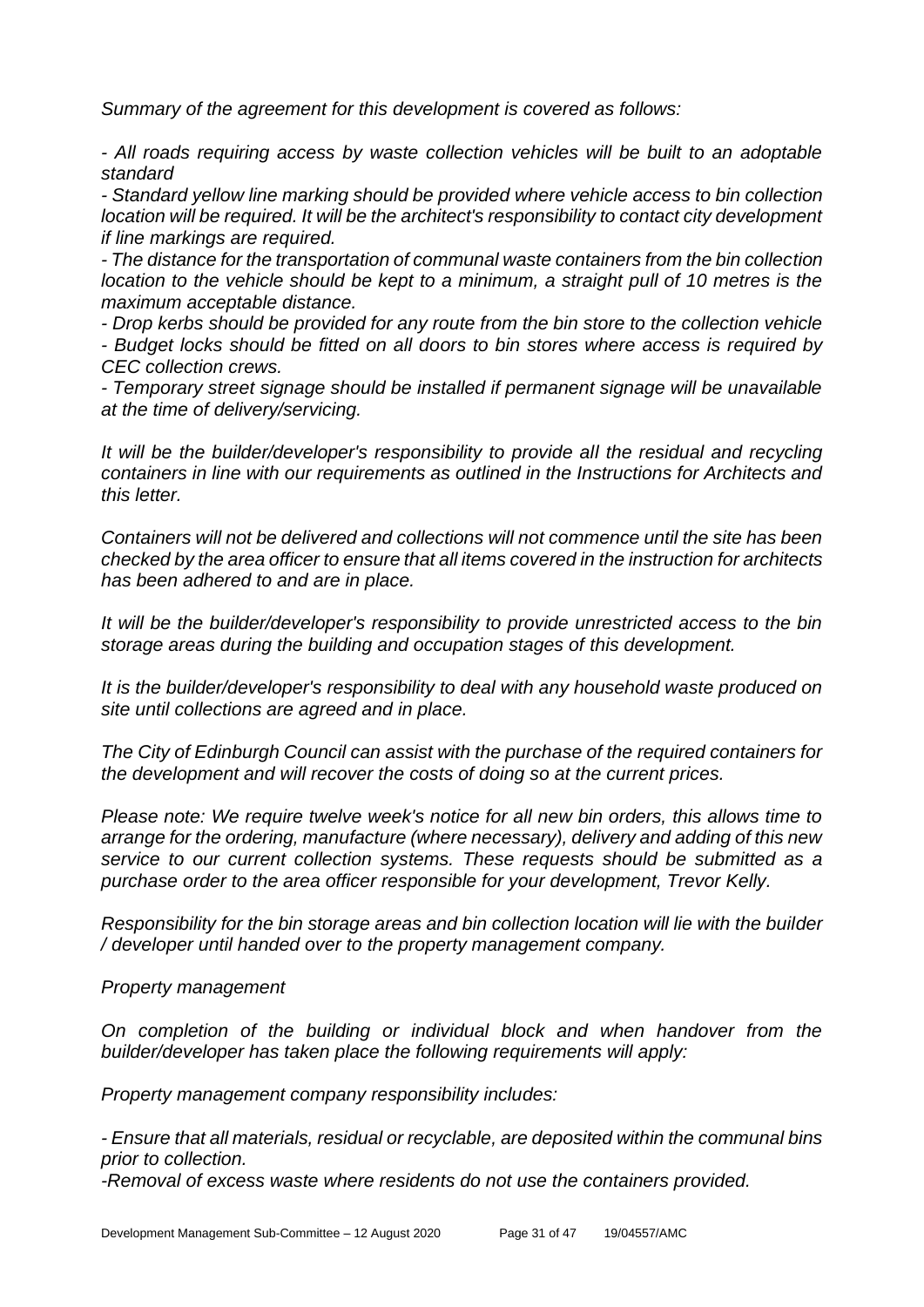*- Removal of any dumped items e.g. furniture, carpets, white goods etc*

*- General cleaning of the bin storage areas.*

*- Ongoing provision and maintenance of associated infrastructure, e.g. bin lifts, bin stores etc.*

*The City of Edinburgh Council responsibility includes:* 

*- Provide initial guidance documentation for residents in using the recycling facilities.* 

*- Servicing of residual and recycling waste containers as scheduled.*

*It is appreciated that new occupiers may initially have quantities of cardboard and other recyclable material generated from new appliances. We request that householders flatten cardboard boxes and deposit them in the mixed recycling bins provided. Large cardboard boxes should be flattened and placed alongside the containers for collection. Excess waste can also be taken to the local Household Waste Recycling Centres, which are open 7 days a week.*

*More information about these locations and our special uplift service for bulky items can be found on our website.*

#### **Police Scotland**

#### *SBD Consultation*

*Further to our meeting on 28th November 2019, I would like to take this opportunity to thank you for considering Secured By Design (SBD) for the above development.*

*Based on our discussions around the proposed plans, in order to achieve Secured By Design status, consideration should be given to the following comments:*

#### *Site Wide:*

*- Lighting: There should be a comprehensive lighting strategy to ensure all paths, roads, parking spaces and entrances/exits to buildings are illuminated to an adequate level. All street lighting for both adopted highways (ramp) and footpaths, private estate roads, footpaths and car parks must comply with BS 5489:2013. Lighting should be matched to use and available surveillance.*

*Lit bollards should be avoided as a sole source of lighting. While ideal when used to mark routes and footpaths, they rarely provide enough light to allow residents to effectively detect the presence or recognise the behaviour and intentions of others. Bollard lighting can also be prone to vandalism.*

*External lighting is required on each dwelling elevation that contains a doorset. Research*  has proven that a constant level of light is more effective at controlling the night *environment. To this end, a light switched by photoelectric cell should be installed at all entry/exit doors.*

#### *Student Accommodation:*

*- Windows and Doors: All ground floor and easily accessible windows and doors serving the student accommodation should meet the PAS 24 standard.*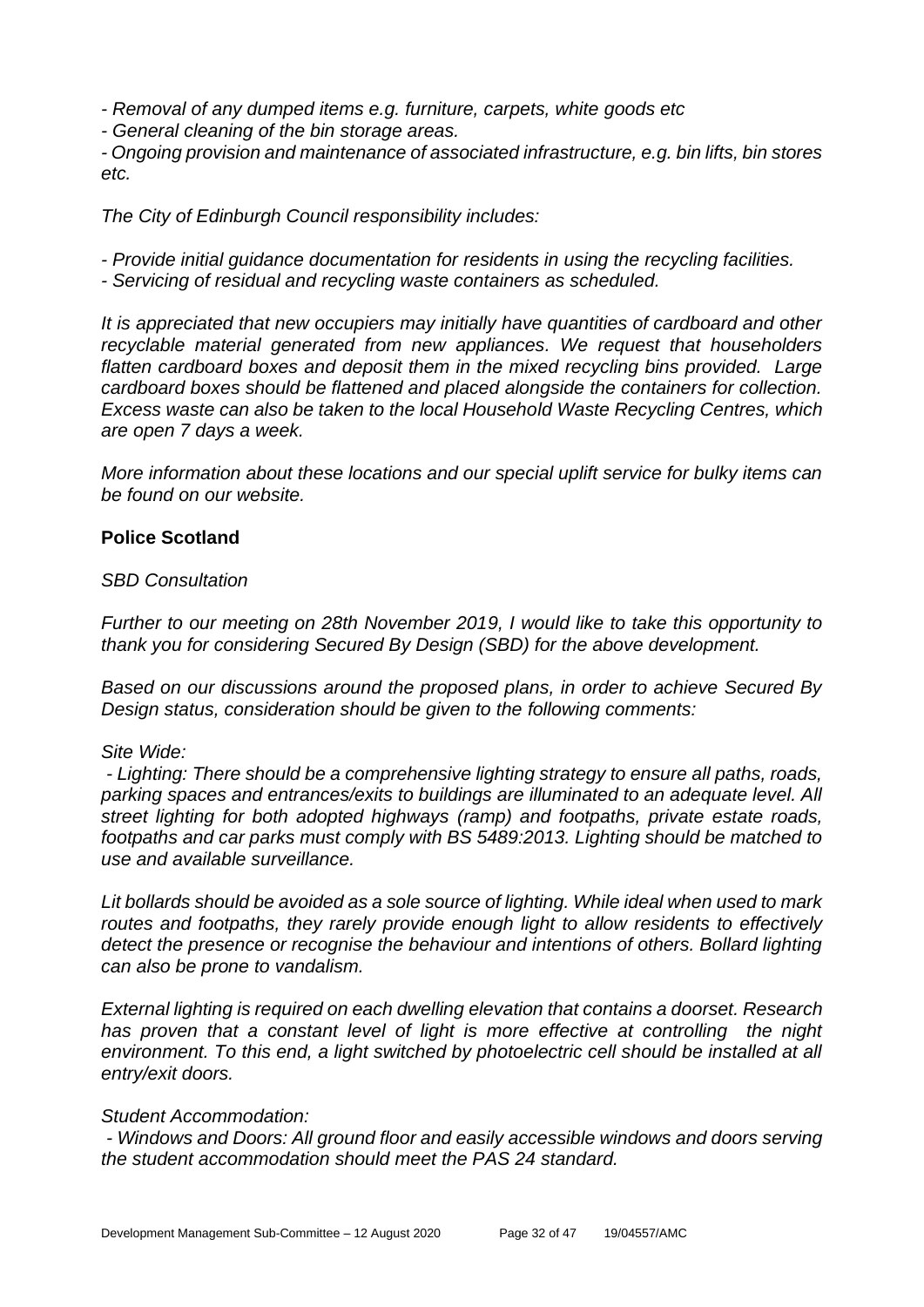*Glazing within PAS 24 doors, side panels and windows within 400mm of a door must include at least one panel of laminated glass meeting or exceeding BS EN 356:2000 class P1A. A door chain meeting Hardware Federation Technical Specification 003 (TS 003) should be fitted to the front door of each dwelling. If the main door does not have side panels or clear glazing a door viewer meeting TS 002 should be fitted.*

*Please note that single leaf doors are more secure that double leaf and should be used in preference to double leaf. The principle exceptions being bin stores and plants rooms.*

*- Access Control: All communal entry doors should be access controlled, preferably with a magnetic lock and fob/card system. Along with doors into the plant / utilities area, cycle store and private management offices.*

*This also includes the cyclist entrance on Level 0 into the main building and the front entrance, cycle store door and door to the stairs in the 'leg' on the east side of the ramp.*

*- Reception: I would recommend that the door linking reception and the cycle store corridor be access controlled. Along with any private offices, the lift and the door to the stair well. In this way access to the rest of the building by unauthorised people can be greatly reduced.*

*As there is unrestricted access to Levels -1 and -2 from the open steps in the corner of the reception area I would recommend there is some form of access control on the main doors.*

*Residents can use a fob to operate the main doors, visitors should buzz and be given access via reception staff or the 24 hours security which I believe the building is to have.*

*All persons entering should have to walk past the reception desk, which should be staffed during peak hours. As well as providing a welcome to residents and visitors, reception staff will be ideally placed to monitor CCTV, report suspicious activity, take reports of defects and arrange timeous repairs.*

*I would suggest that the wall between the cycle corridor and reception is of appropriate glazed curtain walling to maintain good natural surveillance. All these measure should go some way to reduce problems caused by people tailgating others into the building.*

*- Mail Delivery: I presume postal staff will delivered mail via a bank of letter boxes in the reception area, with reception staff taking in parcels. This will also enable reception staff to monitor the post boxes to deter any being tampered*

*with. That said the letter boxes should meet Secured by Design (SBD) standard for residential properties, that of the Hardware Federation Technical Specification 009 (TS 009) or 008 (TS 008).*

*- Cycle Stores: I would suggest that the large cycle store next to reception is divided into two, as it has two doors. Then should a thief manage to get in they only have access to half the number of bikes.*

*However to prevent this in the first place the doors to the cycle stores should be single*  leaflet, PAS 24 standard. Secured via the same electronic fob system as the rest of the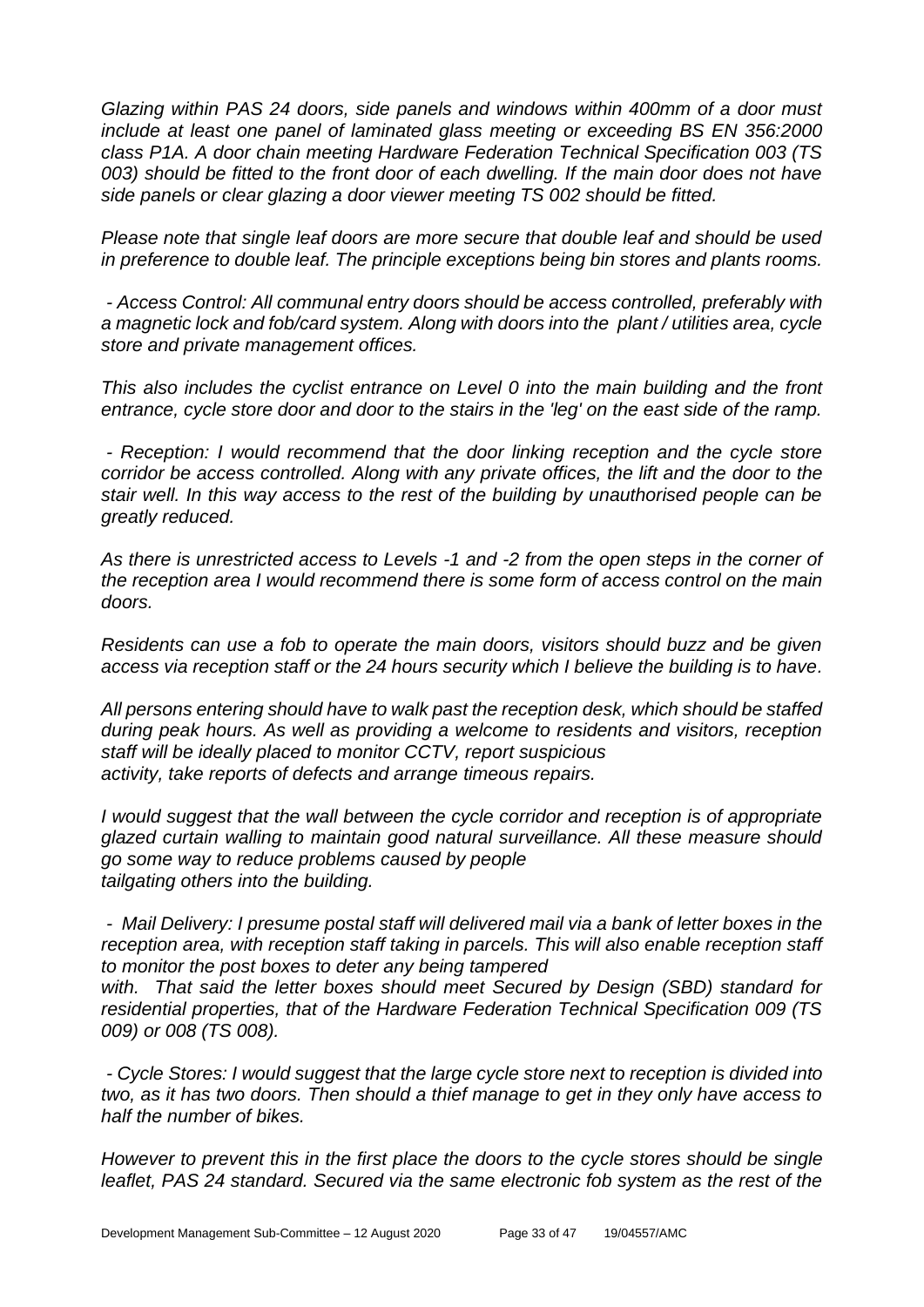*development. We would recommend that the stores are run on an 'opt in' basis so*  residents have to request access, this should hopefully go some way at preventing *misuse. I believe the bike stands themselves are to be the 'Dutch' style two level racks, which is acceptable. However, there should be two points at which the bike frame can be locked to the stand, one point of which should allow the use of a heavy duty D lock.*

*The above specifications also apply to the smaller store on the other side of the ramp, although I note this is have Sheffield stands which are also acceptable.*

*- Car Park: There are to be no parking spaces allocated to the student block*

*- Courtyard: The south and east boundaries of the courtyard should be 1.8 meter high minimum, to prevent unauthorised access to the courtyard.*

*- Bin Stores: The external doors to the bin store, accessed by refuse staff, can be double leaf but should be solid core and secured by a locking system approved by the refuse company. A hex key is usually the preferred option.*

*- Fire Doors: External Fire doors should be alarmed in order that reception staff can be made aware when these doors are opened or left insecure. Consideration should be given to the installation of locally sounding alarms on these doors as a deterrent to improper use.*

*- CCTV: Before installing CCTV, you should be clear about the objectives you wish to meet. It is important to develop a comprehensive Operational Requirement (OR) for your proposed system that can be supplied to installers during the tendering process. An OR is used for the design, performance specification and functionality of the system. Whilst location of cameras is a site-specific matter, it would be normal practice to monitor entrances to the premises and the reception area. Early discussions with potential installers can resolve a number of matters including:*

*o Monitoring and recording requirements*

- *o Requirements for observation and identification*
- *o Areas to be monitored and fields of view*
- *o Activities to be monitored*
- *o The use of recorded images*
- *o System maintenance and management of recording*
- *o Training for operators*

*Residential Blocks:*

*- Windows and Doors / Access Control: also see sections above.*

*In addition all doors into the stair cores from the parking spaces and from landings within the blocks should be PAS 24.*

*- Access Control: All communal entry doors should be access controlled, preferably with a magnetic lock and fob/card system. Including all the doors into the stair cores from the parking spaces and from landings. This is to prevent unauthorised people entering or exiting the building from the car park.*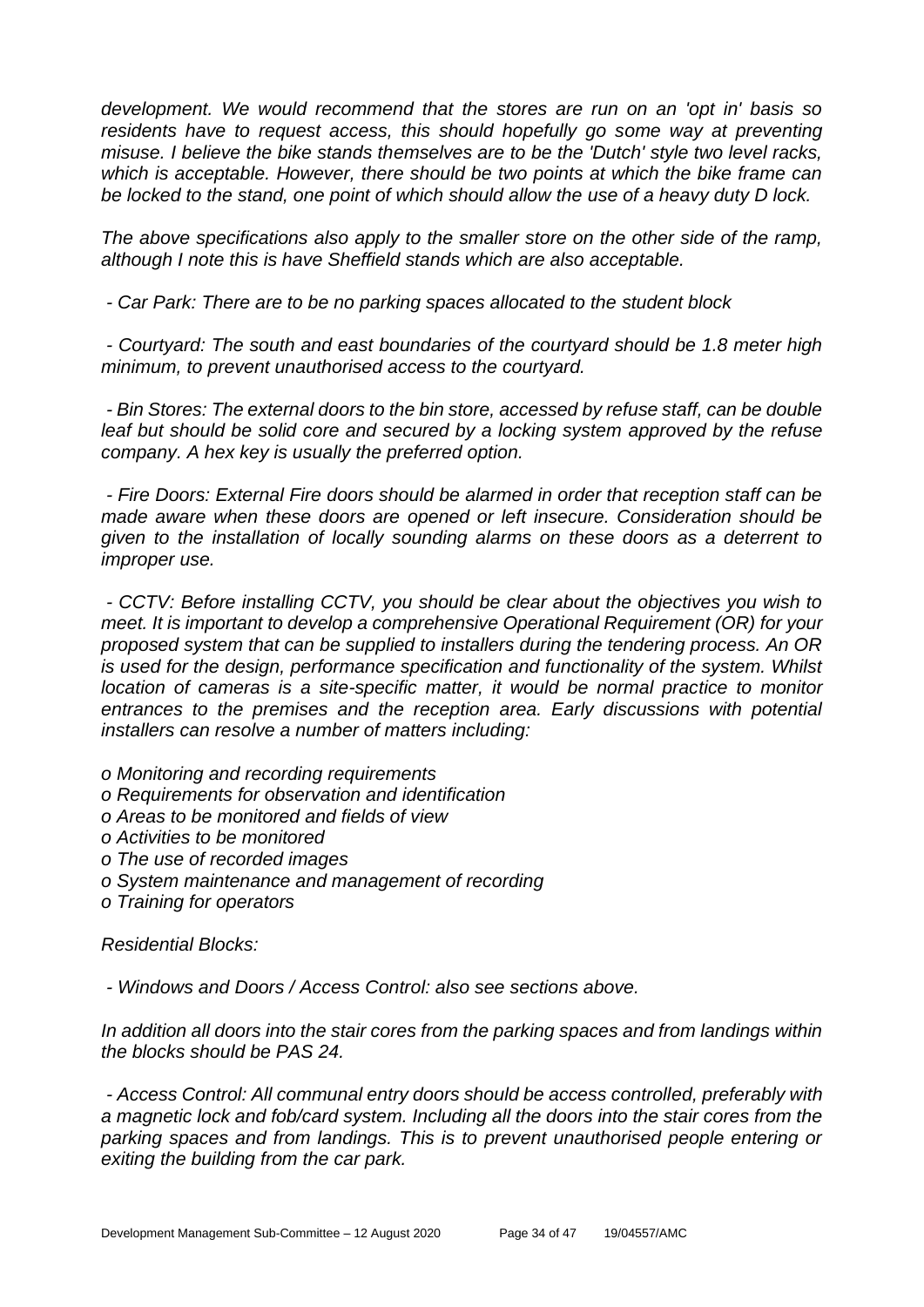*Access into the lift from the car park and from within the building should also be controlled along with the cycle store doors.*

*- Car Parking: The ramp is the only vehicle entrance / exit point to the site which has very clear boundaries, the railway, neighbouring office block and main road.*

*All pedestrian and cycle access is off the main road.*

*As the blocks will essentially be built on stilts to deal with the slope of the site, parking spaces will be predominately under the buildings and 'recreational/garden decks'. These vehicles will potentially be more susceptible to criminality, with little to no natural surveillance. Although the ramp is only for vehicular use this will not deter criminals from using it.Although parking areas will comply with the above lighting regulations care there should be taken to make sure there are no dark corners.*

*Thefts of motorcycles is a major concern in the City Of Edinburgh. As part of your parking strategy, we recommend that motorcycle-parking bays be provided within the subterranean car park. These will provide residents, who use motorcycles the opportunity to secure their vehicle against theft. These areas should be clearly marked/sign posted and secure anchor points certified to Sold Secure Gold Standard should be provided. Full information regarding Sold Secure products can be found at: www.soldsecure.com.*

*It may be appropriate to seek the British Parking Association, Park Mark® award for the car park at this development. You can apply for this by visiting http://www.parkmark.co.uk/*

*- Cycle Store: I would recommend the doors are moved from the main street to within the block. The door itself will be far less vulnerable to attack as will residents, as they sort bags or hunt for the fob, it will also deter tailgating.*

*The doors should be single leaf and access controlled, with an 'opt in' system to prevent the store being misused. I would suggest the large store in Block A be divided in two, as per the reason given above, a thief would only have access to half the bikes.*

*Mail Delivery: Please be aware that delivering mail to individual flats is not an approved Secured by Design option, as letter plate apertures are increasingly linked to arson, lock manipulation and 'fishing' for items such as keys. Arrangements can be made with the Royal Mail to provide the postman with a proximity fob to allow entry to the common stair*  for delivery of mail. This can negate the need for a service button and maintain the *integrity of stair security. Approved SBD methods are as follows:*

*o A bank of letter boxes located close to the main entrance for maximum surveillance opportunities, to which mail is delivered externally and collected internally.*

*o Locate letterboxes at the main entrance/exit point of the building within an 'airlock' access controlled entrance hall. Both sets of doors should meet the same physical standards as front doors. The door entry system will have to operate both doors but the secondary door intercom would have no service button. Please note for this method the service button should be restricted to when Royal Mail deliveries are expected. Letter boxes should be of robust construction, have anti-fishing properties, an aperture maximum 260mm x 40mm and be installed to manufacturers*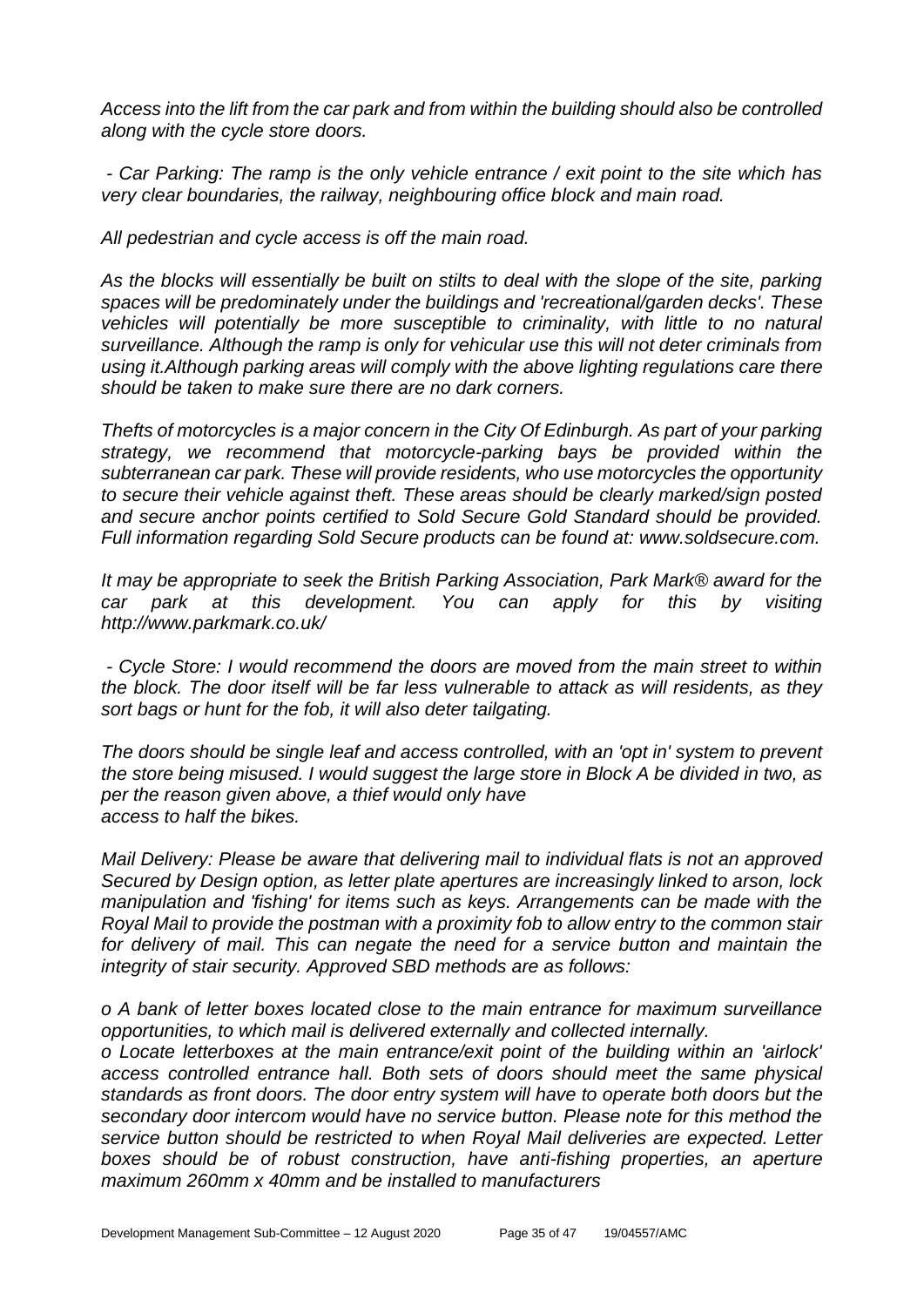*specifications. Door & Hardware Federation Technical Specification 009 (TS 009) mail boxes meet all the above requirements.*

*Public Realm Deck Areas: During our meeting I believe it was mentioned that the decks on Level -1 would be open to the public, not just residents, however I feel these spaces are a little awkward. I think it is unlikely that members of the public would choose to sit in an area that appears to be so closely related to a residential building. I would suggest reducing the open / public space as much as possible by expending the private garden areas and landscaped planted beds. Remove the seating and make sure the decks are lit to the required standard - see Lighting above.*

*Regards Block A I would not recommend any sort of covered tunnel access from the deck as this would be isolating with no surveillance. The maintenance walkway / steps at the west end of the site should be secure with 1.8m meter (minimum) high gate and fencing at either end, of a design to prevent / deter climbing.*

*Bin Stores: The external doors to the bin store, accessed by refuse staff, can be double*  leaf but should be solid core and secured by a locking system approved by the refuse *company. A hex key is usually the preferred option. The doors for residents should be single leaf PAS 24 standard and on the same access control system to prevent unauthorised use.*

*CCTV: Should CCTV be installed please see the relevant section above. The foregoing recommendations are aimed at reducing the risk of criminal intrusion as far as possible taking into account various factors. With this in mind, however, no measure can ever be guaranteed to be infallible.*

*Police Scotland do not recommend or endorse specific products or companies. Any product used should, where possible, should be endorsed as part of the 'Secured By Design' and 'Sold Secure' criteria. A Secured By Design certificate will be provided for this development upon production of relevant test certification for windows and doors and at the conclusion of a satisfactory site visit on completion of the relevant works. Should you wish to discuss or clarify any of the above recommendations, please feel free to contact me.*

#### **Archaeology**

*Further to your consultation request I would like to make the following comments and recommendations concerning this application for the approval of matters specified in conditions: Condition 2 (Reserved Matters) a) no. of residential units to be developed, b) no. of student housing bedrooms to be developed, f) location & extent of uses, g) layout design & heights, h) sustainability measures, i) drainage, j) waste management & recycling, k) noise protection measures, l) air quality mitigation, n) floor levels, o) lighting, p) landscaping q) masterplan framework and Condition 4 (Surface Water Management & Flood Risk Assessment).*

*As stated in my 2014 response to the main application 14/05174/PPP, this site has been identified as occurring within an area of archaeological potential, particularly in terms of its industrial railway heritage associated with the former North British Railway Works and*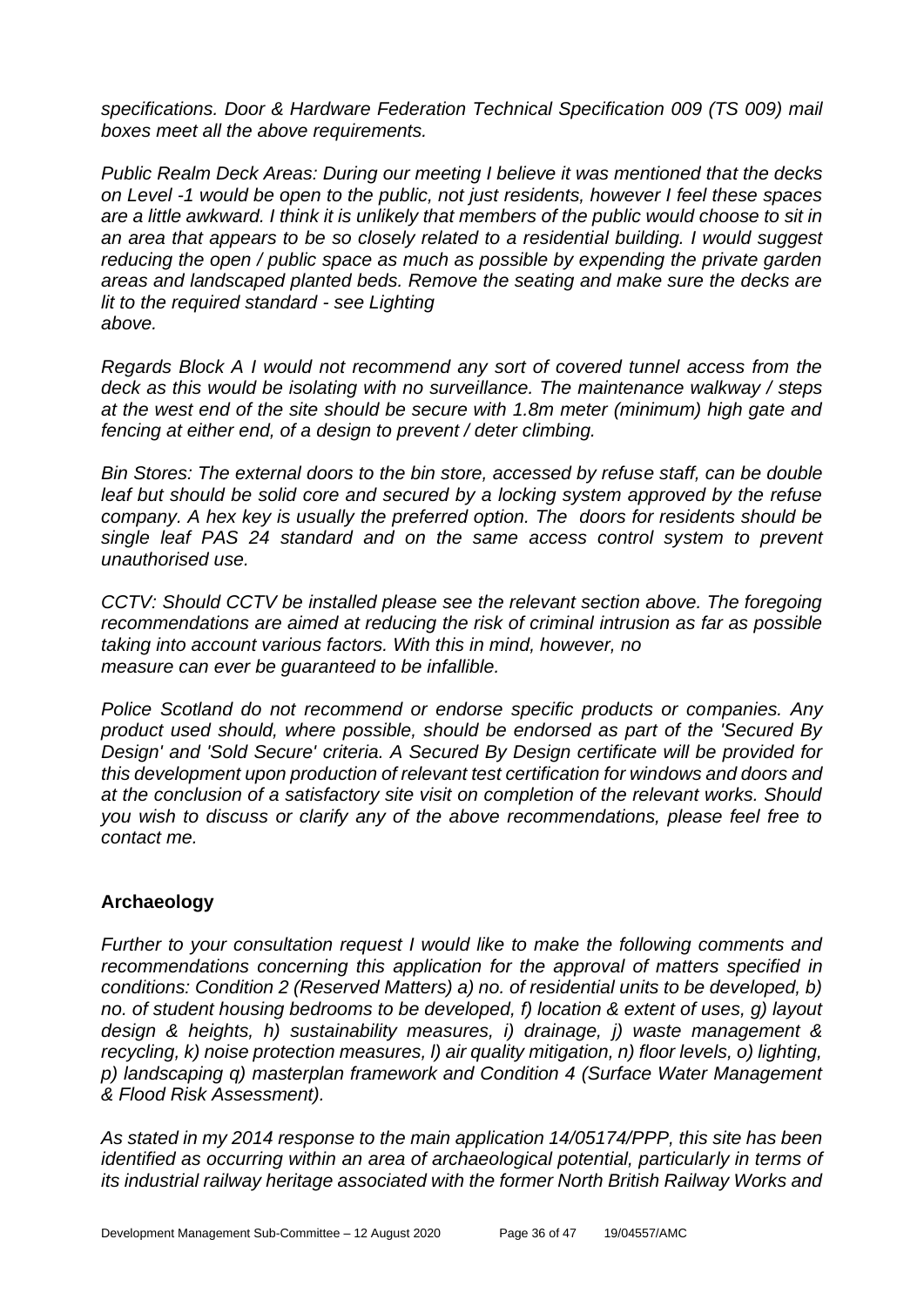*Locomotive depot. Accordingly condition 3 was attached requiring a phased archaeological mitigation to be undertaken prior to development to fully record and analyse any affected archaeological remains and requiring on-site archaeological interpretation to commemorate the former 19th century Railway Works.* 

*Although this application does not directly concern condition 3 it should be noted that to date no archaeological work has been undertaken or agreed for the site and therefore this condition still remains live.*

#### **Network Rail**

*Network Rail has no objections to the submitted details in regards to Conditions 2 a), b), f), g), h), i), j), k), l), n), o), p), q) and Condition 4. We would request that the following matters are taken into account, and if necessary and appropriate included as conditions or advisory notes, if granting the application:*

*Any demolition or refurbishment works must not be carried out on the development site that may endanger the safe operation of the railway, or the stability of the adjoining Network Rail structures. The demolition of buildings or other structures near to operational railway infrastructure must be carried out in accordance with an agreed method statement. Approval of the method statement must be obtained from Network Rail's Asset Protection Engineer before development can commence.*

*Construction works must be undertaken in a safe manner which does not disturb the operation of the neighbouring railway. Applicants must be aware of any embankments and supporting structures which are in close proximity to their development.* 

*- Details of all changes in ground levels, laying of foundations/piling works, and operation of mechanical plant including the use of tower cranes in proximity to the rail line must be submitted to Network Rail's Asset Protection Engineer for approval prior to works commencing on site. Where any works cannot be carried out in a "fail-safe" manner, it will be necessary to restrict those works to periods when the railway is closed to rail traffic i.e. by a "possession" which must be booked via Network Rail's Asset Protection Engineer and are subject to a minimum prior notice period for booking of 20 weeks.*

*The developer must contact our Asset Protection Engineers regarding the above matters, see contact details below:*

*Network Rail Asset Protection Engineer 151 St. Vincent Street, GLASGOW, G2 5NW Tel: 0141 555 4352 E-mail: AssetProtectionScotland@networkrail.co.uk*

*We trust full cognisance will be taken of these comments. We would be grateful if Local Planning Authorities would provide a copy of the Decision Notice.* 

#### **SEPA**

*Thank you for consulting SEPA on the above. Given we had limited comment to make on the original application we have no comment to make on this reserved matters application.*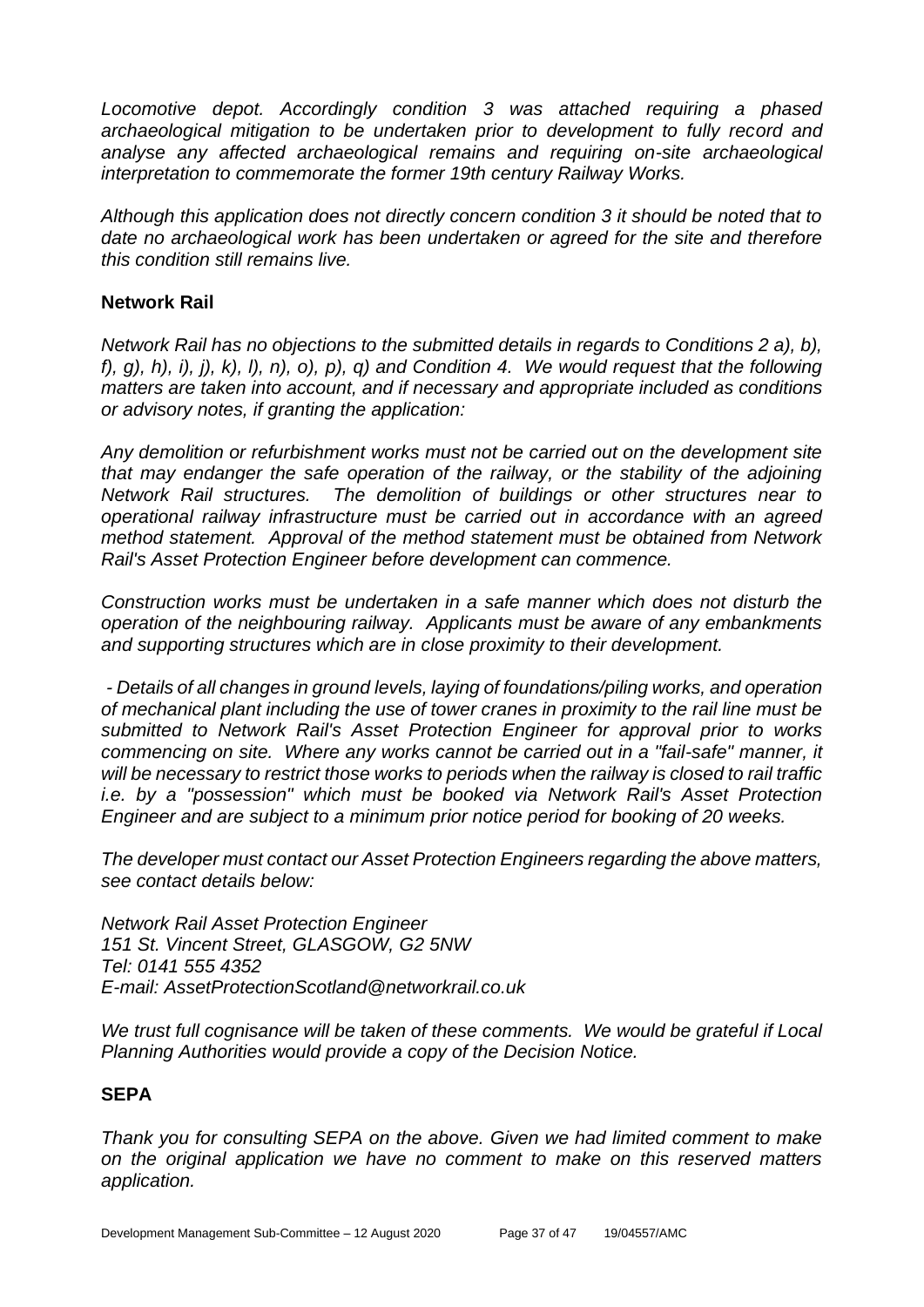#### **Scottish Water**

i Scottish Water has no objection to this planning application; however, the applicant should be aware that this does not confirm that the proposed development can currently be serviced and would advise the following:

#### **Water**

There is currently sufficient capacity in the Glencorse Water Treatment Works. However, please note that further investigations may be required to be carried out once a formal application has been submitted to us.

#### Foul

There is currently sufficient capacity in the Edinburgh PFI Waste Water Treatment Works. However, please note that further investigations may be required to be carried out once a formal application has been submitted to us. Further network assessment may be required. Early engagement with Scottish Water through the Pre-Development Enquiry process is highly recommended. The applicant should be aware that we are unable to reserve capacity at our water and/or waste water treatment works for their proposed development. Once a formal Development Operations connection application is submitted to Scottish Water after full planning permission has been granted, we will review the availability of capacity at that time and advise the applicant accordingly.

#### Infrastructure within boundary

According to our records, the development proposals impact on existing Scottish Water assets. The applicant must identify any potential conflicts with Scottish Water assets and contact our Asset Impact Team directly at service.relocation@scottishwater.co.uk. The applicant should be aware that any conflict with assets identified may be subject to restrictions on proximity of construction.

#### Scottish Water Disclaimer

"It is important to note that the information on any such plan provided on Scottish Water's infrastructure, is for indicative purposes only and its accuracy cannot be relied upon. When the exact location and the nature of the infrastructure on the plan is a material requirement then you should undertake an appropriate site investigation to confirm its actual position in the ground and to determine if it is suitable for its intended purpose. By using the plan you agree that Scottish Water will not be liable for any loss, damage or costs caused by relying upon it or from carrying out any such site investigation."

#### Surface Water

For reasons of sustainability and to protect our customers from potential future sewer flooding, Scottish Water will not accept any surface water connections into our combined sewer system. There may be limited exceptional circumstances where we would allow such a connection for brownfield sites only, however this will require significant justification taking account of various factors including legal, physical, and technical challenges. However it may still be deemed that a combined connection will not be accepted. Greenfield sites will not be considered and a connection to the combined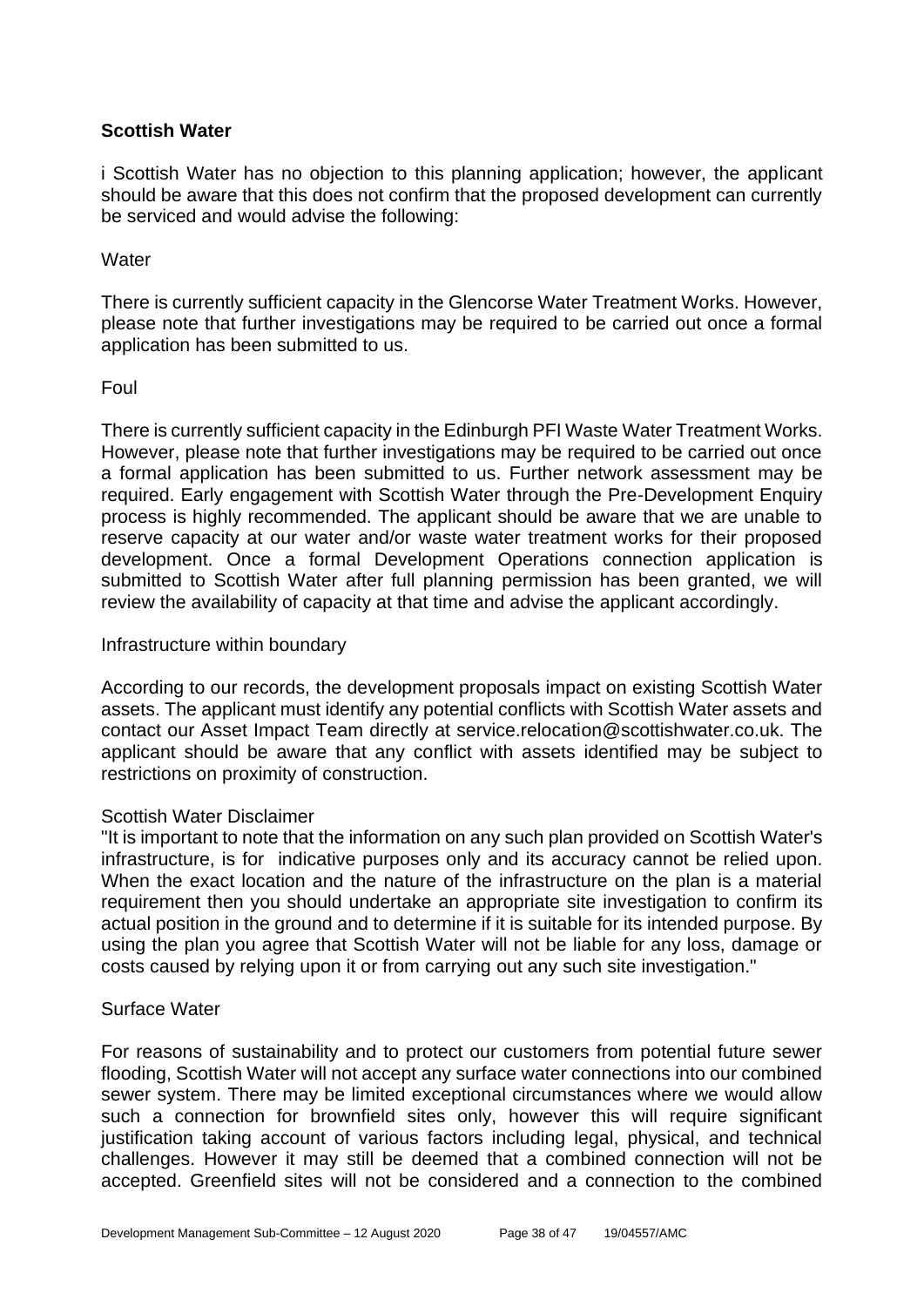network will be refused. In order to avoid costs and delays where a surface water discharge to our combined sewer system is proposed, the developer should contact Scottish Water at the earliest opportunity with strong evidence to support the intended drainage plan prior to making a connection request. We will assess this evidence in a robust manner and provide a decision that reflects the best option from environmental and customer perspectives.

General notes: Scottish Water asset plans can be obtained from our appointed asset plan providers: Site Investigation Services (UK) Ltd Tel: 0333 123 1223 Email: sw@sisplan.co.uk www.sisplan.co.uk

Scottish Water's current minimum level of service for water pressure is 1.0 bar or 10m head at the customer's boundary internal outlet. Any property which cannot be adequately serviced from the available pressure may require private pumping arrangements to be installed, subject to compliance with Water Byelaws. If the developer wishes to enquire about Scottish Water's procedure for checking the water pressure in the area then they should write to the Customer Connections department at the above address.

If the connection to the public sewer and/or water main requires to be laid through land out-with public ownership, the developer must provide evidence of formal approval from the affected landowner(s) by way of a deed of servitude.

Scottish Water may only vest new water or waste water infrastructure which is to be laid through land out with public ownership where a Deed of Servitude has been btained in our favour by the developer.

The developer should also be aware that Scottish Water requires land title to the area of land where a pumping station and/or SUDS proposed to vest in Scottish Water is constructed.

Please find all of our application forms on our website at the following link https://www.scottishwater.co.uk/Business-and-Developers/Connecting-to-OurNetwork

Next Steps:

For developments of less than 10 domestic dwellings (or non-domestic equivalent) we will require a formal technical application to be submitted directly to Scottish Water or via the chosen Licensed Provider if non domestic, once full planning permission has been granted. Please note in some instances we will require a PreDevelopment Enquiry Form to be submitted (for example rural location which are deemed to have a significant impact on our infrastructure) however we will make you aware of this if required.

#### 10 or more domestic dwellings:

For developments of 10 or more domestic dwellings (or non-domestic equivalent) we require a Pre-Development Enquiry (PDE) Form to be submitted directly to Scottish Water prior to any formal Technical Application being submitted. This will allow us to fully appraise the proposals. Where it is confirmed through the PDE process that mitigation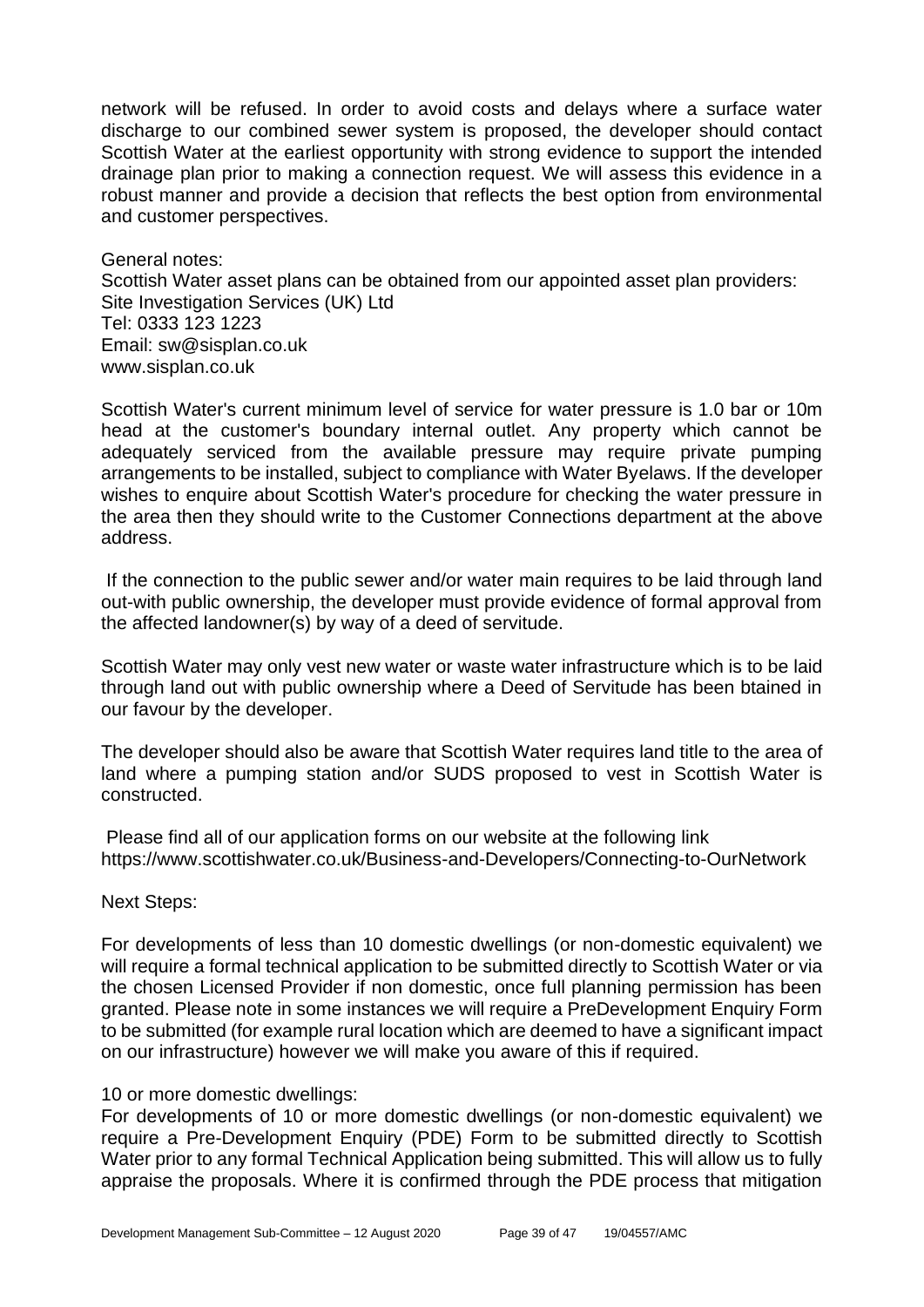works are necessary to support a development, the cost of these works is to be met by the developer, which Scottish Water can contribute towards through Reasonable Cost Contribution regulations.

#### Non Domestic/Commercial Property:

Since the introduction of the Water Services (Scotland) Act 2005 in April 2008 the water industry in Scotland has opened up to market competition for non-domestic customers. All Non-domestic Household customers now require a Licensed Provider to act on their behalf for new water and waste water connections. Further details can be obtained at www.scotlandontap.gov.uk

#### Trade Effluent Discharge from Non Dom Property:

Certain discharges from non-domestic premises may constitute a trade effluent in terms of the Sewerage (Scotland) Act 1968. Trade effluent arises from activities including; manufacturing, production and engineering; vehicle, plant and equipment washing, waste and leachate management. It covers both large and small premises, including activities such as car washing and launderettes. Activities not covered include hotels, caravan sites or restaurants.

If you are in any doubt as to whether or not the discharge from your premises is likely to be considered to be trade effluent, please contact us on 0800 778 0778 or email TEQ@scottishwater.co.uk using the subject "Is this Trade Effluent?". Discharges that are deemed to be trade effluent need to apply separately for permission to discharge to the sewerage system. The forms and application guidance notes can be found using the following link https://www.scottishwater.co.uk/business/ourservices/compliance/tradeeffluent/trade-effluent documents/trade-effluent-noticeform-h

Trade effluent must never be discharged into surface water drainage systems as these are solely for draining rainfall run off.

For food services establishments, Scottish Water recommends a suitably sized grease trap is fitted within the food preparation areas so the development complies with Standard 3.7 a) of the Building Standards Technical Handbook and for best management and housekeeping practices to be followed which prevent food waste, fat oil and grease from being disposed into sinks and drains. The Waste (Scotland) Regulations which require all non-rural food businesses, producing more than 50kg of food waste per week, to segregate that waste for separate collection. The regulations also ban the use of food waste disposal units that dispose of food waste to the public sewer. Further information can be found at www.resourceefficientscotland.com If the applicant requires any further assistance or information, please contact our Development Operations Central Support Team on 0800 389 0379 or at planningconsultations@scottishwater.co.uk.

#### **CEC Flooding**

#### [*Response 1 (14th October 2019)*

*Thank you for the consultation request. I have made the following comments to be addressed by the applicant.*

*1. The applicant has not completed a self-certification declaration for this application covering the design of the surface water network or flood risk assessment. As this*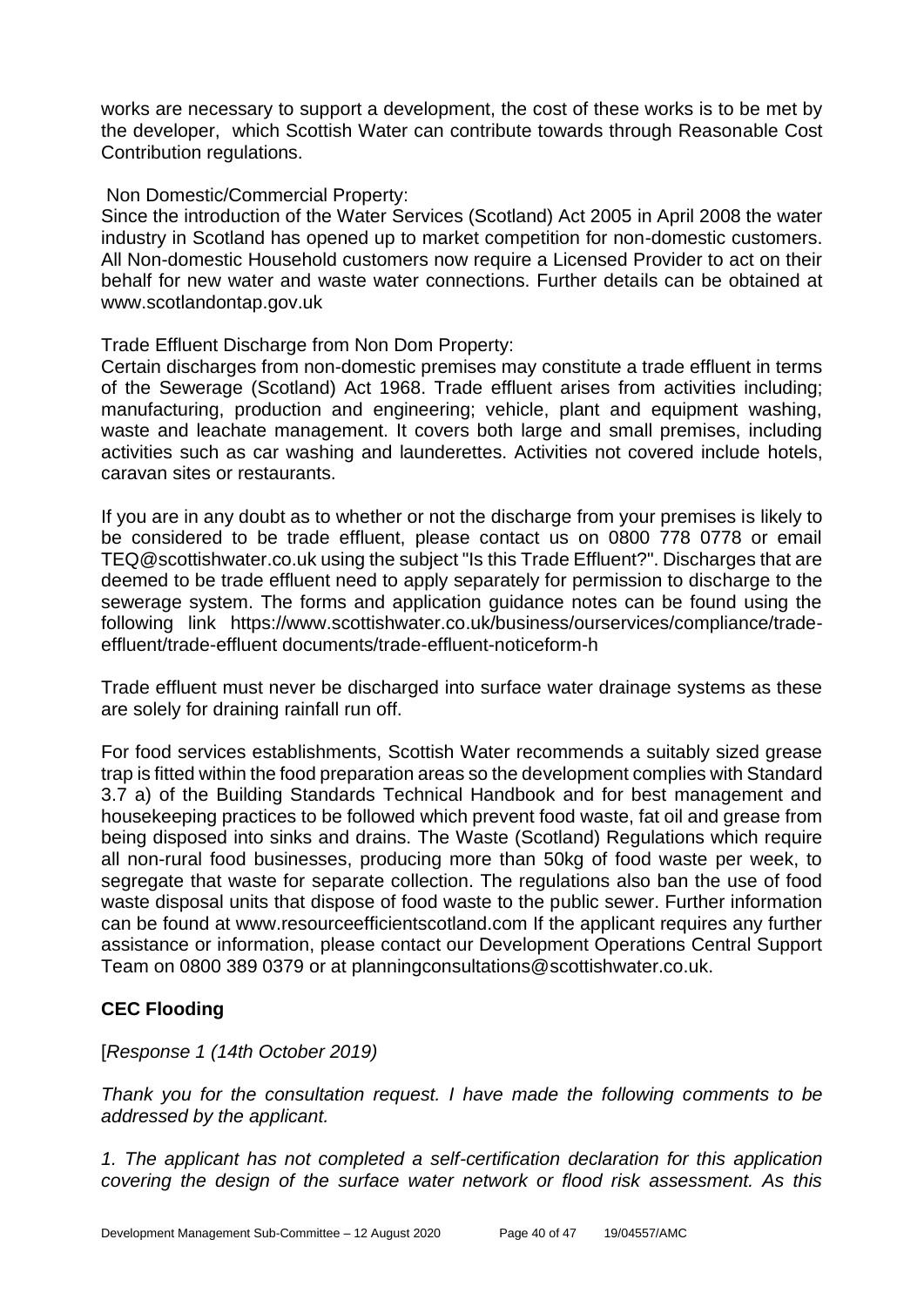*development is classed as a major development under Planning definition then an independent consultant is required to check the design and submission. They must then sign the required declaration for inclusion with the application prior to issue to CEC Flood Prevention. I have attached copies of these forms (Certificate A1 and B1) to be completed by the applicant.* 

*2. It is a requirement set out in Edinburgh Design Guidance 2017 (page 110) and CEC Flood Prevention guidelines that all developments should be sustainable in design and include SuDS treatment. This is regardless of whether the site is discharging to a watercourse or combined sewer. Please confirm how SuDS treatment will be incorporated into the design.* 

*3. Once received, could the applicant please provide written confirmation that Scottish Water accept the proposed surface water discharge to the combined system.* 

*Response 2 (18th December 2019)*

*Thank you for the update. I have reviewed the documents on the portal and have the following comments to be addressed by the applicant:*

*1. Surface water treatment is not proposed for this site. It is a requirement set out in Edinburgh Design Guidance 2017 (page 110) and CEC Flood Prevention guidelines that all developments should be sustainable in design and include SuDS treatment. This is regardless of whether the site is discharging to a watercourse or combined sewer. The surface water management system should be revised to incorporate SuDS into the design.* 

*2. A freeboard of 300mm is proposed above the 1:200-year+CC rainfall event. CEC request that a 600mm freeboard is proposed above the 1:200-year+CC event. Could the applicant please confirm why a 600mm freeboard is not technically feasible. A freeboard assessment should be conducted to determine that a freeboard less than 600mm is appropriate.* 

*3. It is proposed to privately maintain the surface water management system and pumped surface water chamber. The applicant should confirm that the property owners are aware and ensure a robust maintenance programme is adhered to.* 

*4. Once received, could the applicant please provide written confirmation that Scottish Water accept the proposed surface water discharge to the combined system.* 

*Response 3 (29th January 2020)*

*Thank you for providing the responses to our comments. These address most of our concerns.* 

*Relating to point 4 below, could you ask the applicant to confirm if they have had any*  further correspondence with Scottish Water. Could the applicant please provide written *confirmation that Scottish Water will accept the surface water discharge to the combined sewer.*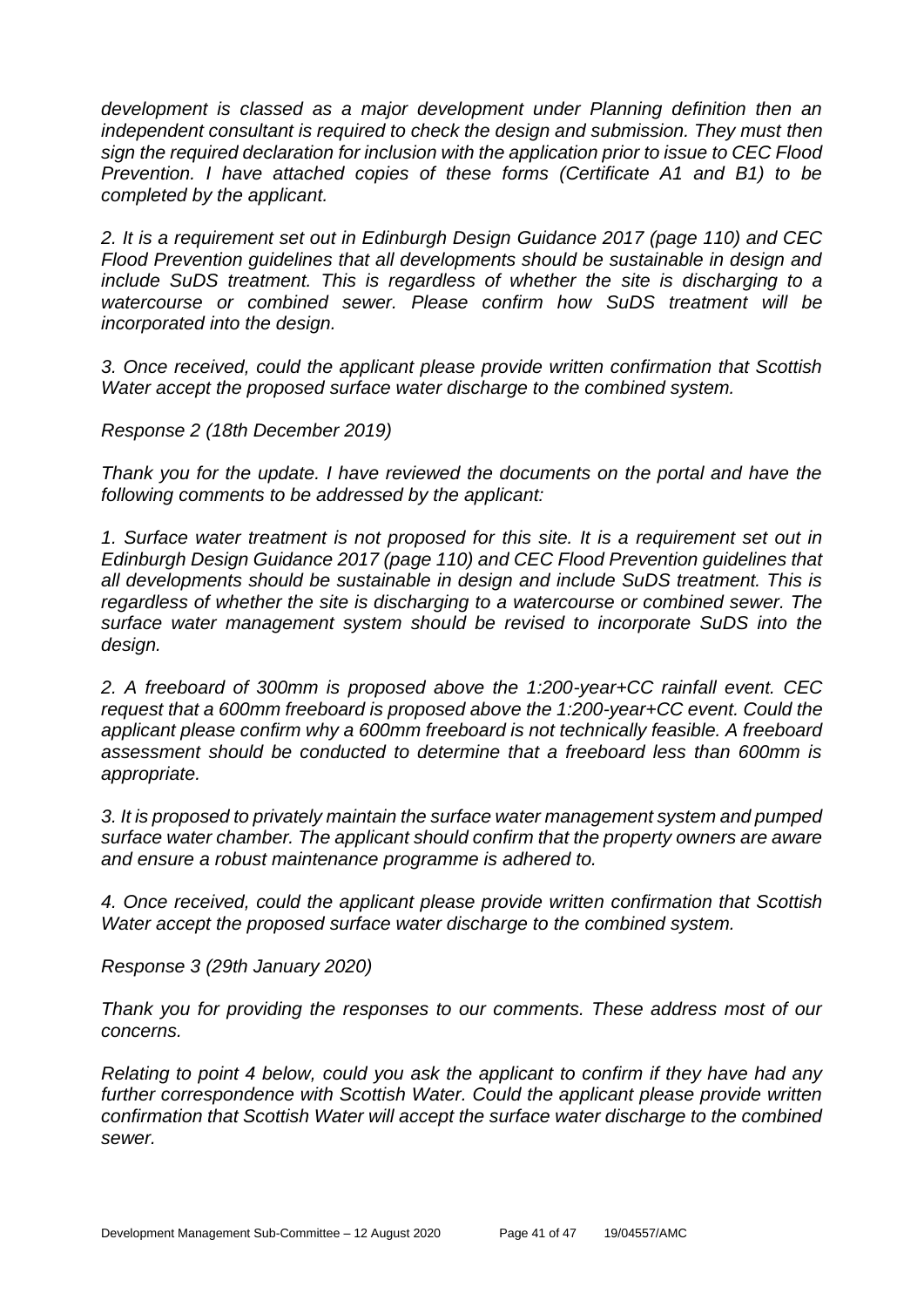*Response 4 (12th February 2020)*

*As I understand it, the Scottish Water letter is for guidance only and the quoted paragraph in the attached email refers to waste water, rather than surface water.* 

*The attached Scottish Water correspondence later notes that:* 

*"Scottish Water will only accept surface water into the combined network under exceptional circumstances. In the consideration of any development, if due diligence has been carried out in fully investigating the available options for surface water drainage and if any of these options is subsequently deemed unreasonable to pursue, the remaining alternative options can then be considered for approval to allow the development to proceed."* 

*Could the applicant please confirm that Scottish Water agree with the proposed surface water discharge. CEC Flood Prevention would be happy for this to be added as a condition to determining the application. Prior to construction beginning, the applicant should confirm that Scottish Water agree with the proposed surface water discharge to the combined system.* 

#### *Response 5 (4th March 2020)*

*With the condition attached, this satisfies CEC Flood Prevention's comments. This application can proceed to determination, with no further comments from our department.* 

#### **Willowbrae and Northfield Community Council**

*1. The Northfield & Willowbrae Community Council objects to this application.*

2. The Community Council was brought to a close on 30 September pending election of *a new community council, which was appointed on 31 October, when it held its first meeting. On 1 October we were invited by the City Council, as a statutory consultee, to consider this application within 21 days which was not possible. Our normal procedure would have been to call for comments and, possibly, convene a public meeting to hear views first hand. However, some former community council members have, in the interregnum, looked at the papers and this submission draws on that work and has been approved by the new Community Council.*

*3. In general, given the planning permission in principle being in place, we have no detailed comments to offer. However, there is one matter of serious concern which is not addressed in the many documents which comprise the application.*

*4. The creation of a new, and only, access to the site from London Road is barely considered, compared to the substantial consideration given to pedestrians in the area. A new junction, inserted into an already constricted and congested area, close to a major controlled junction needs careful analysis. The Transport Statement shows that such analysis has been done for vehicles within the site, using the highly novel ramp arrangement. Refuse lorry drivers can be assured that their needs have been fully met with the site.*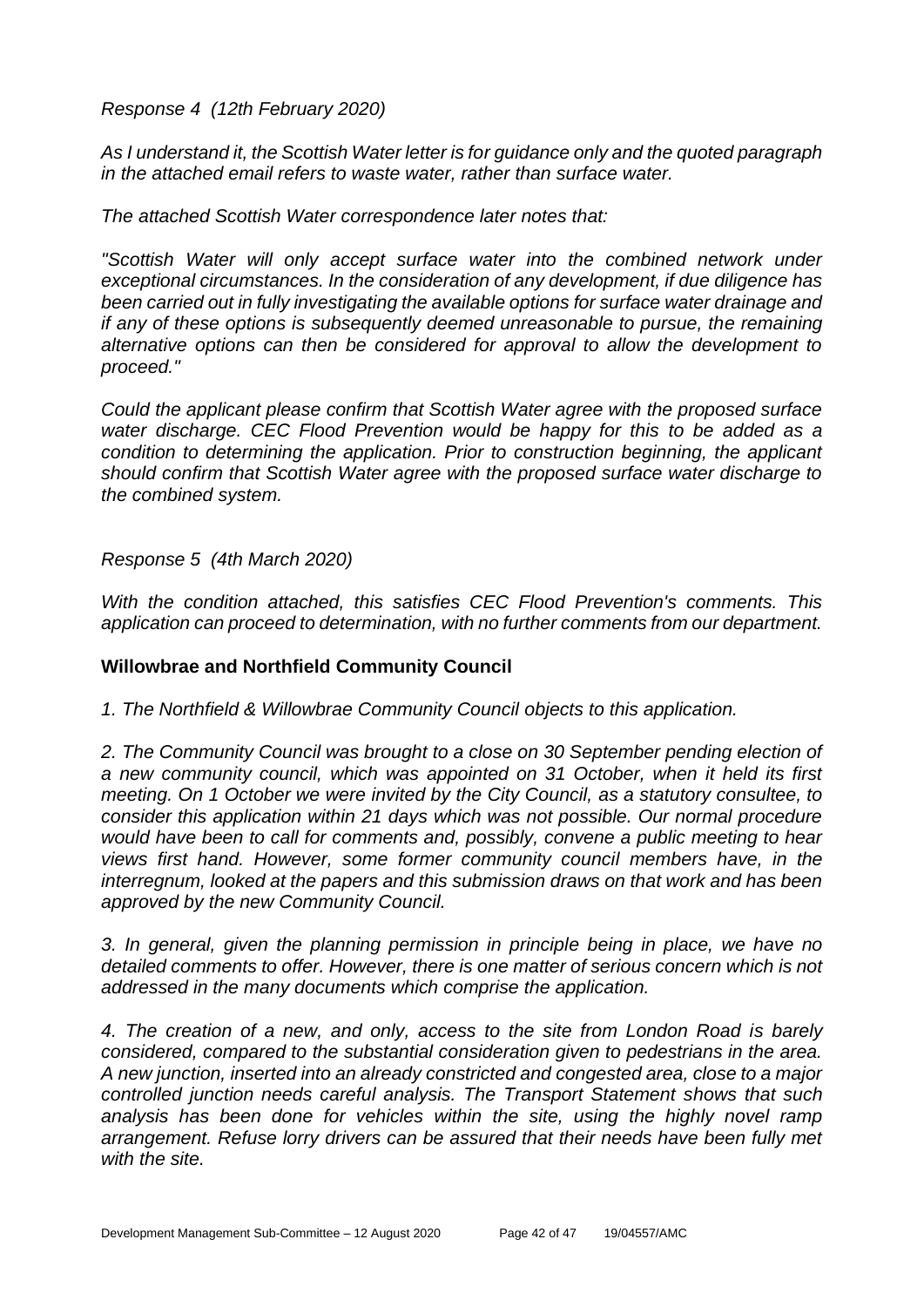*5. There seems to be no analysis of how the junction itself would operate, with two lines of traffic in almost constant motion in one direction or the other. Right turns would be very difficult to manage safely. Given that the plans propose replacing the two-stage pedestrian crossing with a single stage one, it is surprising that the opportunity is not taken to make the road junction also controlled. Traffic entering or leaving the site could then do so safely and provide pedestrian to make the road junction also controlled. Traffic entering or leaving the site could then do so safely and provide pedestrian crossing. The Local Development Plan appears not to cover this situation although Policy Des 7, in paragraph (c) has the right idea:*

*"(c) the layout will encourage walking and cycling, cater for the requirements of public transport if required and incorporate design features which will restrict traffic speeds to an appropriate level and minimise potential conflict between pedestrians, cyclists and motorised traffic".*

*6. The issue of the access route is not addressed in the application. The site is currently accessed from Smokey Brae, jointly with Meadowbank House. While this is not ideal, the arrangement has worked for four decades or more and we would like to see some reasoning why this cannot continue.*

*7. We recognise that the ramp plan is fundamental to the whole strategy for the site and if this were not permitted substantial rethinking would be needed. The applicant has chosen to take on this site, but it cannot be right that the members of our community (including prospective occupants of the development) should be permanently placed in jeopardy by this quick and dangerous fix.*

*8. We ask the planning authority to bring this to the centre of its consideration.*

#### **Environmental Protection**

*Response 1 - 3rd October 2019* 

*Environmental Protection have made comments at the Planning Permission in Principle stage for 21,500sqm of mixed use development including Residential, Retail/Commercial, Hotel and Student accommodation (renewal of application (09/01793/PPP) at 151 London Road (14/05174/PPP). It was recommend at that stage a number of local air quality and noise conditions will be required.* 

*The principle of development on this site was established by the approval of the St Margaret's House/Meadowbank House Development Brief in 2009 and then Planning Permission in Principle 09/01793/PPP for a mixed use development. As this permission*  lapsed a further Planning Permission in Principle 14/05174/PPP was granted in *November 2016. This current proposal comprises Matters Specified in Conditions of Planning Permission in Principle 14/05174/PPP. It is proposed to be a mixed-use development including student and residential uses made up of 377 student bedrooms and 107 residential apartments and 53 parking spaces.*

*The applicant is looking to get a number of points discharged within condition 2 with some of them of interest to Environmental Protection such as local air quality and noise issues.*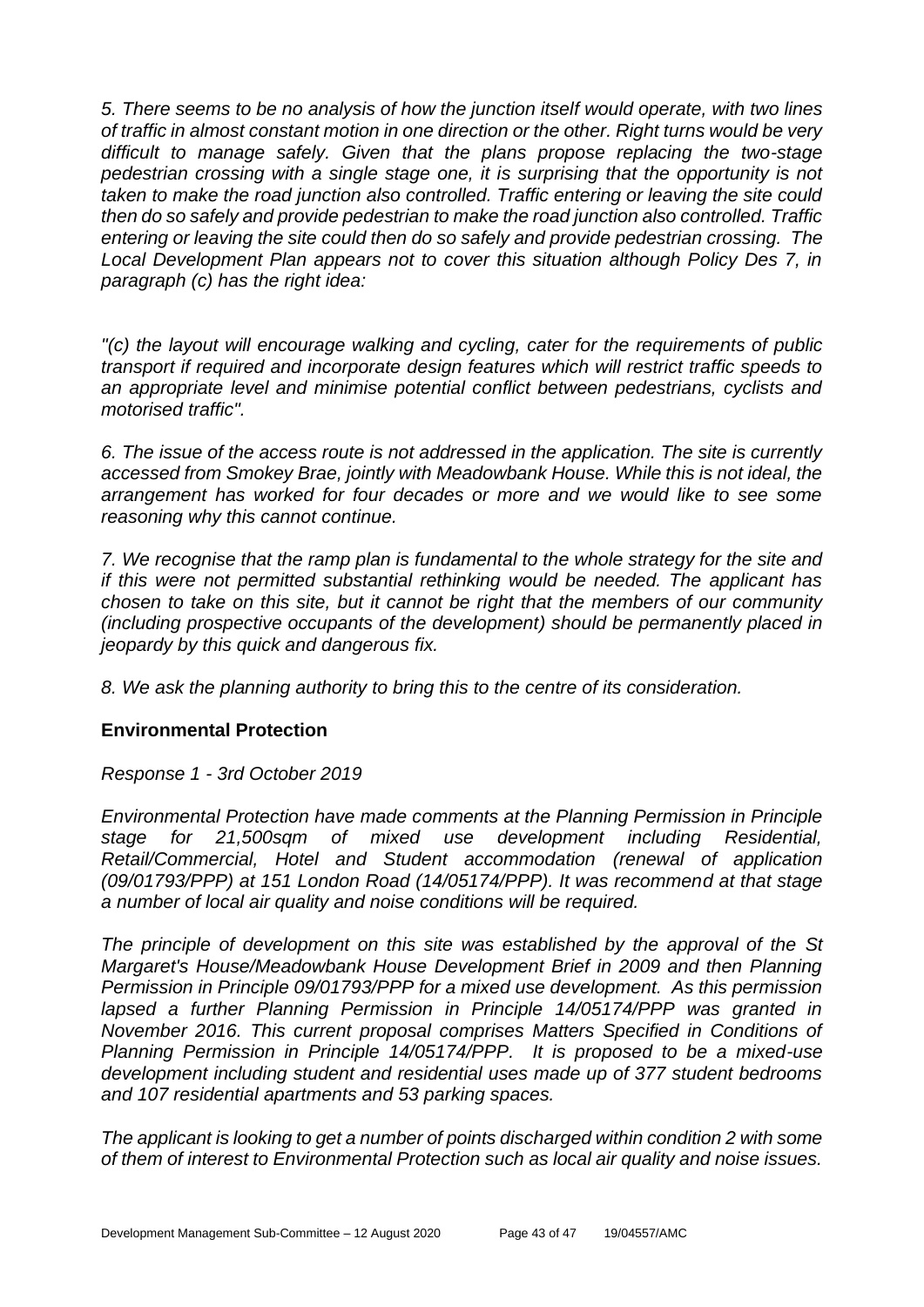*One of the noise conditions states that noise protection measures for properties next to the railway and London Road i.e. glazing specifications including acoustics: - glazing units with a minimum insulation value of 10/12/6mm double glazing shall be installed for the external windows of the glazing units located 15m from the London Road facade; glazing units with a minimum insulation value of 6/12/6mm double glazing should be installed for the external windows of the glazing units located 40m from the London Road facade. The applicant will need to provide a drawing that highlighting all the facades that will need this treatment.* 

*The condition on the local air quality issues clearly states that the development shall be set back at a distance 6 metres from the edge of London Road the applicant will again need to provide a drawing that demonstrates that this has been complied with for each of the blocks. The ground floor of the eastern-most and western-most blocks which have direct frontage onto public realm space directly from London Road be for commercial purposes only and a "tree buffer" zone shall be constructed along the edge of the development which borders London Road.* 

*The applicant has misleadingly noted that air quality monitoring carried out on this section of road shows that air quality has improved overall between 2011 and 2017. This reduction in air quality reduces the health risks to the proposals, particularly ground floor*  level. Therefore, in relation to the condition requiring commercial purposes on the ground floors of the eastern most and western most blocks on air quality grounds is not *considered to be required according to the applicant. Two flats are proposed to be located at ground floor level in block A. The applicants comments on local air quality in the local area is inaccurate and an air quality management area is still in place for this area. The applicant must make amendments to ensure that this condition is fully complied with.* 

*The tree buffer does seem to have been included, can the applicant confirm how many trees will make up this buffer*

*The applicant will need to submit a drawing showing exactly where the charging points will be located. The charging points will need to be a minimum 7Kw (32amp) type 2 socket and installed and operational prior to occupation. It must be highlighted that the current set up for the under croft car parking is ideal for installing wall mounted chargers of the above specification. We would strongly recommend that all parking spaces have a charger installed to serve them.* 

*If you are proposing an energy centre or centralised boilers you will need to ensure that information is submitted and if required a supporting chimney height calculation as per the Clean Air Act 1993 which is anything above 366Kw. The Pollution Prevention and Control (Scotland) Regulations 2012 were amended in December 2017 which post dates when our comments were made for the PPP application. The applicant will need to ensure compliance to transpose the requirements of the Medium Combustion Plant Directive (MCPD -Directive (EU) 2015/2193 of 25 November 2015 on the limitation of emissions of certain pollutants into the air from medium combustion plants). The purpose of the MCPD is to improve air quality. All combustion plant between 1 and 50 MW (net*  rated thermal input) will have to register or have a permit from SEPA. Environmental *Protection will require that secondary abatement technology is incorporated into any plant above 1MW (accumulate assessment).*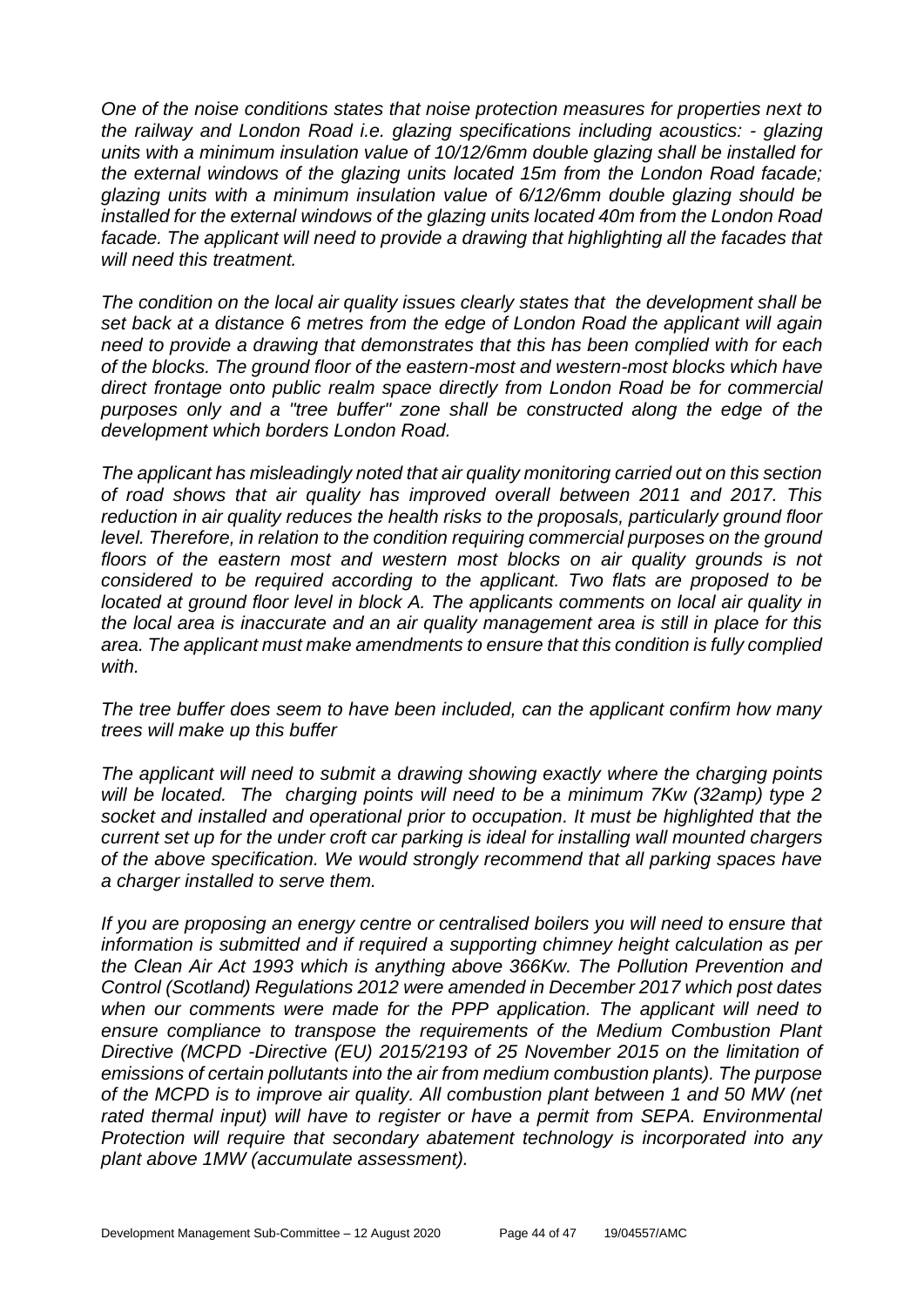*Therefore Environmental Protection cannot support the discharging of the conditions until further specific details are provided as requested above.*

*Response 2 - 16th December 2019* 

*It should be noted that this consultation response is for both the above 19/04557/AMC and 19/05343/FUL applications. Both these applications are linked as the AMC application cannot be fully supported without considering the section 42 application (19/05343/FUL). Environmental Protection can only support the AMC application if the section 42 application is approved first.*

*Environmental Protection have made comments at the Planning Permission in Principle stage for 21,500sqm of mixed-use development including Residential, Retail/Commercial, Hotel and Student accommodation (renewal of application (09/01793/PPP) at 151 London Road (14/05174/PPP). It was recommended at that stage a number of local air quality and noise conditions will be required.* 

*The principle of development on this site was established by the approval of the St Margaret's House/Meadowbank House Development Brief in 2009 and then Planning Permission in Principle 09/01793/PPP for a mixed-use development. As this permission lapsed a further Planning Permission in Principle 14/05174/PPP was granted in November 2016. This current proposal comprises Matters Specified in Conditions of Planning Permission in Principle 14/05174/PPP. It is proposed to be a mixed-use development including student and residential uses made up of 377 student bedrooms and 107 residential apartments and 53 parking spaces.*

*The applicant is looking to get a number of points discharged within condition 2 with some of them of interest to Environmental Protection such as local air quality and noise issues. It should also be noted that there Environmental Protection are also commenting on a separate section 42 application (19/05343/FUL) which looks to amend one of the conditions on air quality.* 

*One of the noise conditions states that noise protection measures for properties next to the railway and London Road i.e. glazing specifications including acoustics: - glazing units with a minimum insulation value of 10/12/6mm double glazing shall be installed for the external windows of the glazing units located 15m from the London Road facade; glazing units with a minimum insulation value of 6/12/6mm double glazing should be installed for the external windows of the glazing units located 40m from the London Road facade. The applicant has provided a drawing (drawing number 11003-HFM-XX-ZZ-DR-A-90 010 dated November 2019) that highlights all the facades that will need this treatment.* 

*The condition on the local air quality issues clearly states that the development shall be set back at a distance 6 metres from the edge of London Road the applicant has confirmed this is the case. The ground floor of the eastern-most and western-most blocks which have direct frontage onto public realm space directly from London Road be for commercial purposes only and a "tree buffer" zone shall be constructed along the edge of the development which borders London Road.* 

*The applicant has met with Environmental Health have met with the applicant to discuss the air quality monitoring carried out on this section of road and discussed the concerns*